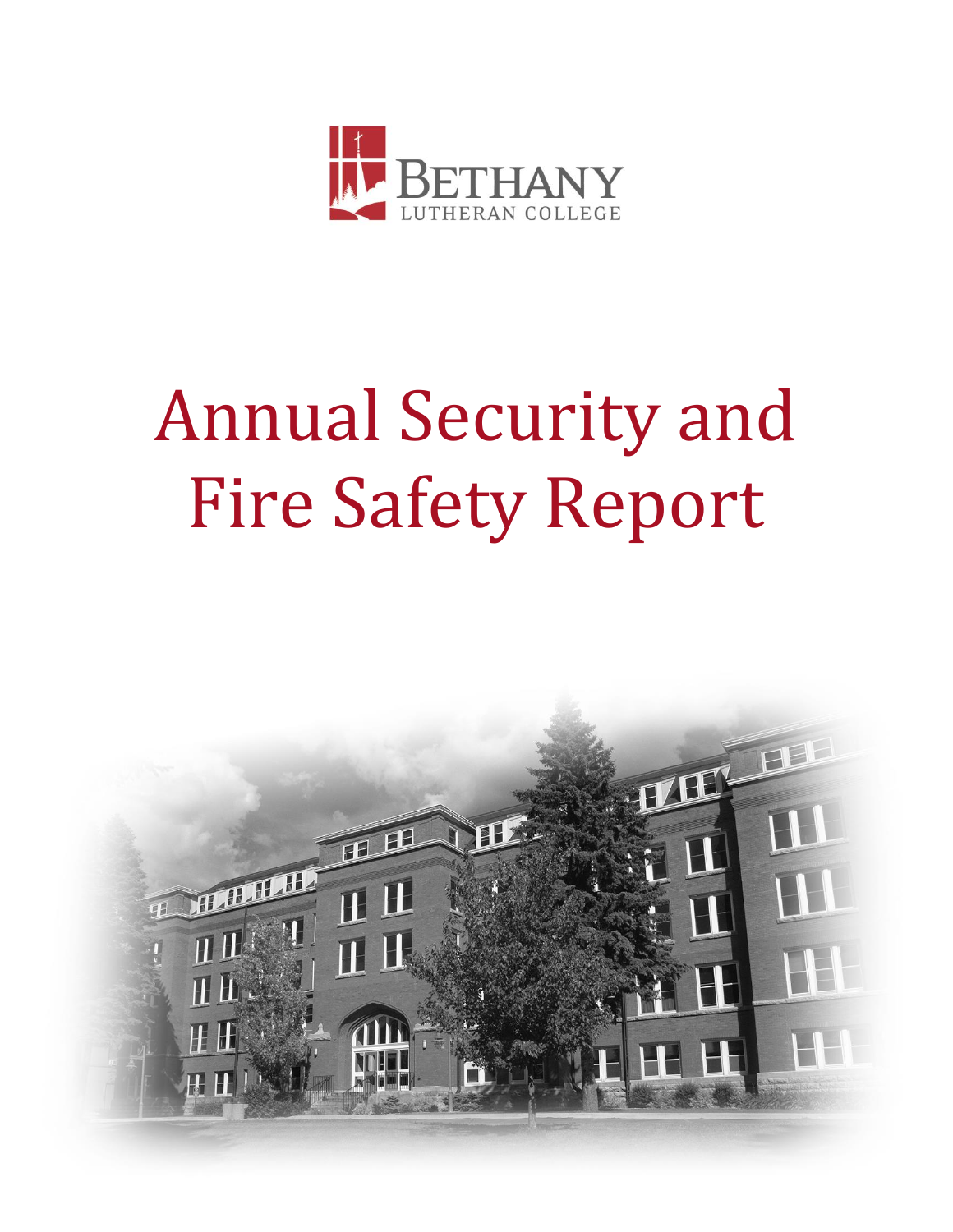# TABLE OF CONTENTS

| <b>Campus Resources</b>    |  |
|----------------------------|--|
|                            |  |
|                            |  |
| <b>Community Resources</b> |  |
|                            |  |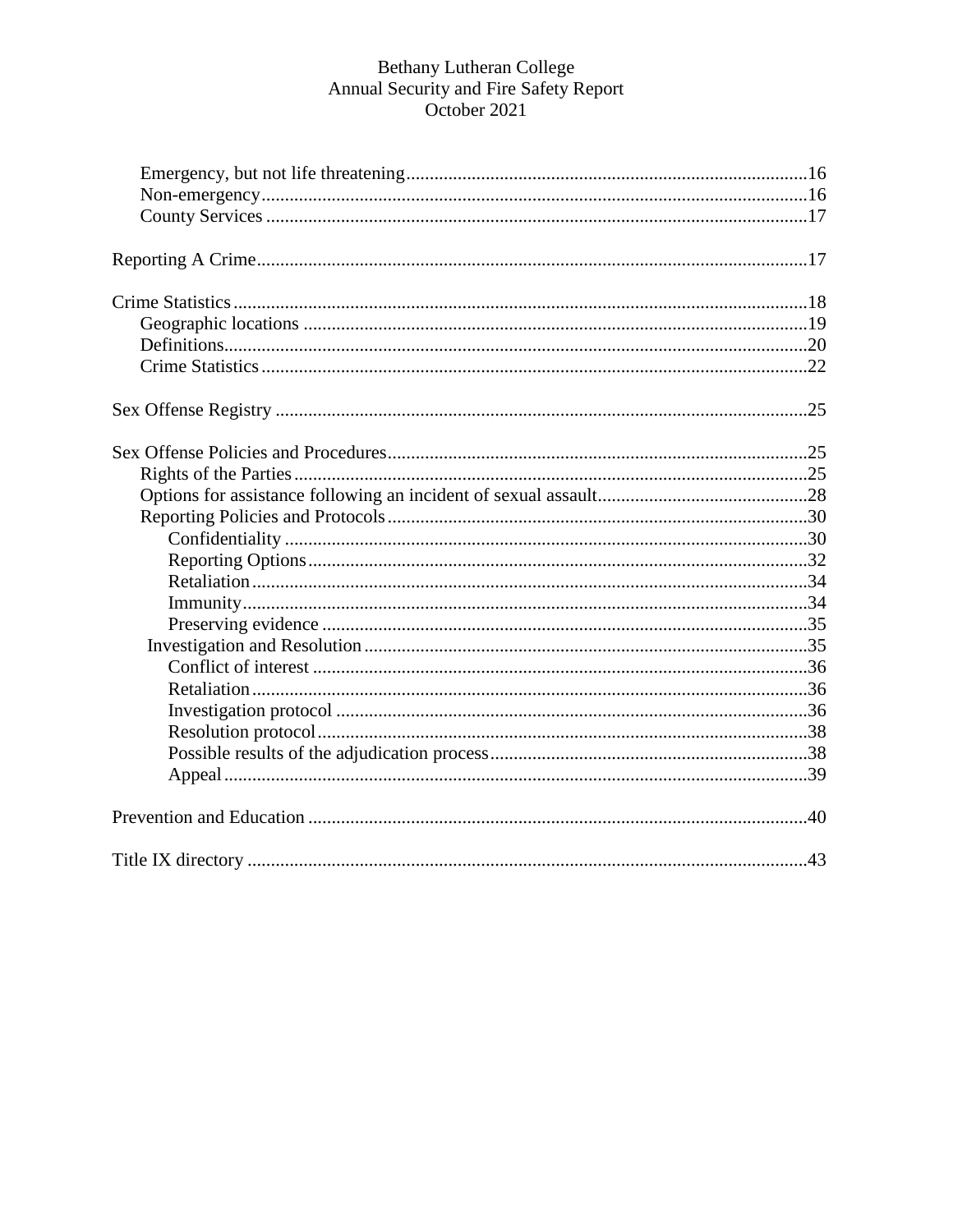# **INTRODUCTION**

Bethany Lutheran College is a dynamic, growing institution that offers a values–based Christian education that aims to produce well–educated and spiritually grounded students. Our graduates are prepared to be leaders in their chosen vocations and in their communities and churches. Bethany has an outstanding faculty that focuses solely on the undergraduate student. Whether it is an academic, personal, or spiritual concern, the Bethany faculty is committed to educating the whole student.

Bethany is located in Mankato, Minnesota, a community of approximately 50,000 residents. The College enrolls approximately 800 students (including online students), some 400 of whom live on-campus in College–owned residence halls and apartments. The remainder live off campus in the community. Bethany Lutheran College employs about 160 non–student employees as members of the faculty, staff, and administration.

In accordance with the Higher Education Act of 1965 and The Jeanne Clery Disclosure of Campus Security Policy and Campus Crime Statistics Act, Bethany Lutheran College provides the information and statistics given below to College students and employees and to others upon request. This report was developed in cooperation with Campus Security, Student Affairs, and Human Resources.

Questions or concerns about any of the policies or procedures outlined in this report may be directed to the Vice President of Student Affairs (507–344–7745; Ted.Manthe@blc.edu) or to the Dean of Students (507–344–7330; Andrew.Schmidt@blc.edu).

#### **SECURITY**

**Campus Security Office**: The office of Campus Security is housed in 115 Old Main. In addition to having an on–duty security officer during the day, Bethany Lutheran College has contracted with Securitas, Inc., to provide evening, night, and weekend security coverage throughout the year.

Campus Security focuses on the protection and safety of persons and property on campus by patrolling buildings, grounds and parking lots, issuing security alerts, escorting students, conducting daily security checks, and reporting safety hazards and repairs. Campus Security also responds to campus incidents and calls for assistance and enforces the College's policies and regulations, including parking.

Campus Security officers work closely with city police and other officials who are called to campus to assist with emergencies, to investigate crimes, and to apprehend those involved in criminal activity. It is the policy of Bethany Lutheran College to report all Part I and Part II crimes (as defined by the FBI Uniform Crime Reporting systems) and known violators of state or federal laws to appropriate law enforcement authorities. Violations of College polices are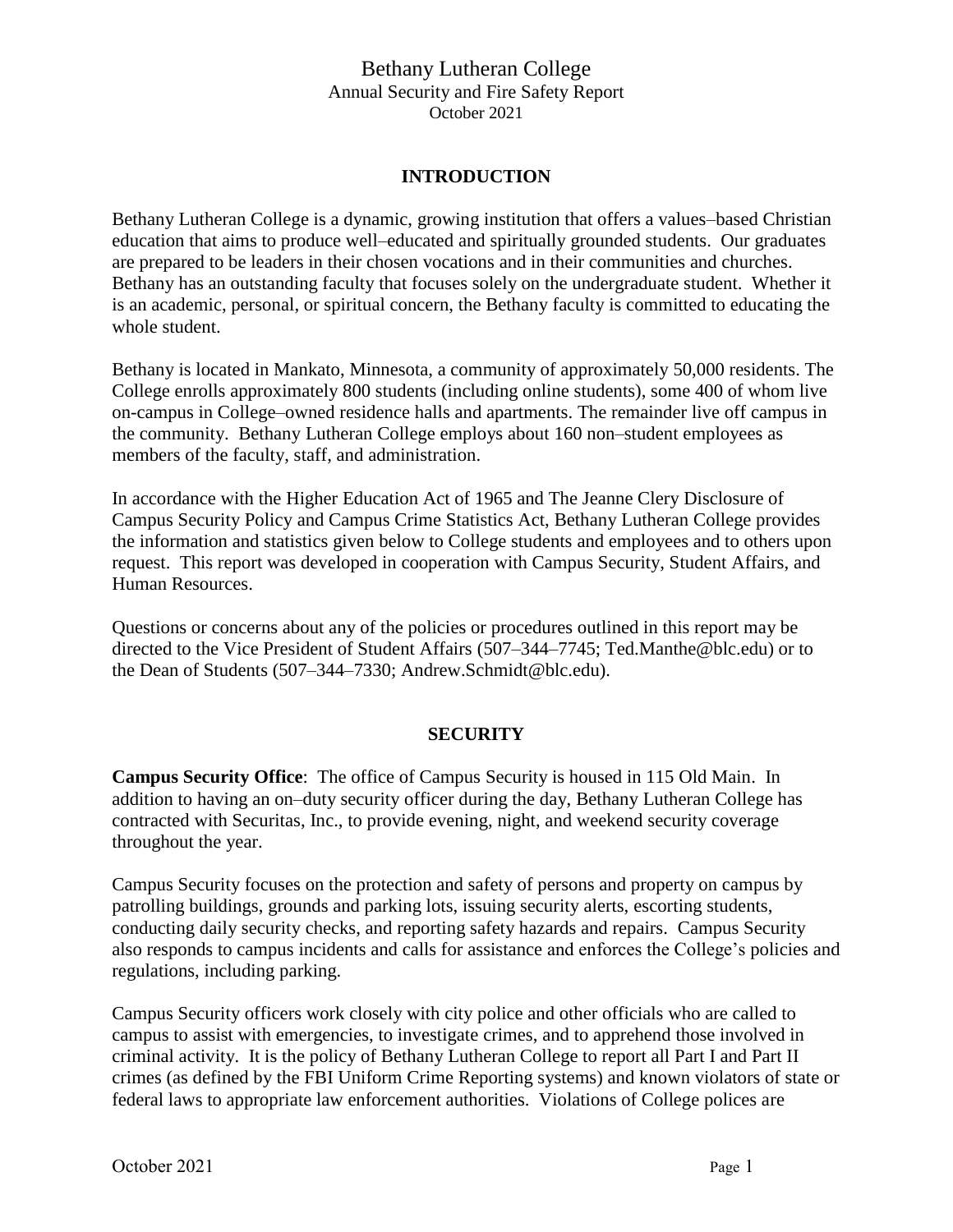handled according to the policies and processes outlined in the Student Guidebook and Employee Handbook.

**Campus Safety and Security General Information**: The cooperation and involvement of students and employees in their own safety and security is essential. Members of the campus community must assume responsibility for their personal safety and the security of their belongings by taking simple, common sense precautions:

- Security measures—such as alarms, door locks, or key access systems—should never be over–ridden or circumvented.
- Bicycles should be secured with effective locks.
- Students and employees must park in designated areas, and should keep their valuables secured in the trunk.
- Suspicious–looking individuals or unusual incidents on campus should be reported immediately to Campus Security, members of the College staff, or to the Mankato Department of Public Safety (9–911 from on–campus telephones).

Student and employees are also instructed to:

- Call the police (911) when there is a medical emergency, fire, or some other emergency or situation they believe requires police or medical assistance. Also, call Campus Security (507– 344–7888) as well to assist emergency personnel before and after their arrival and for documentation.
- Lock office and residence hall doors to remove any temptation and opportunity for theft. When possible, store valuables in residence halls apartments or offices; otherwise, place valuables in the trunk of a vehicle or out of sight.
- Carry College IDs at all times to provide identification when requested by Campus Security or College staff.

Bethany Lutheran College is a private educational institution owned by the Evangelical Lutheran Synod (ELS); therefore, the campus, facilities, and other holdings are private property. All individuals on our campus must abide by College regulations. Non–compliance may result in being asked to leave the campus. Bethany will exercise its right to ban non–compliant, disruptive individuals from the campus, with assistance from the Mankato Department of Public Safety as needed.

**Residence Halls Security**: Student housing at Bethany is provided in three residence halls (two for men; one for women), one apartment building (women only), and satellite housing units as needed.

The residence halls are staffed by resident hall coordinators (RHC) and Resident Assistants (RA). Resident Assistants, who are typically juniors or seniors, assist students and maintain order and safety. The Resident Hall Coordinators guide, comfort, listen to, and otherwise support the Resident Assistants and students. Both the RHCs and RAs function to promote a Christian atmosphere in the residence halls and on the campus in general. They help students attain their highest potential, academically, socially, and spiritually. Students are encouraged to seek out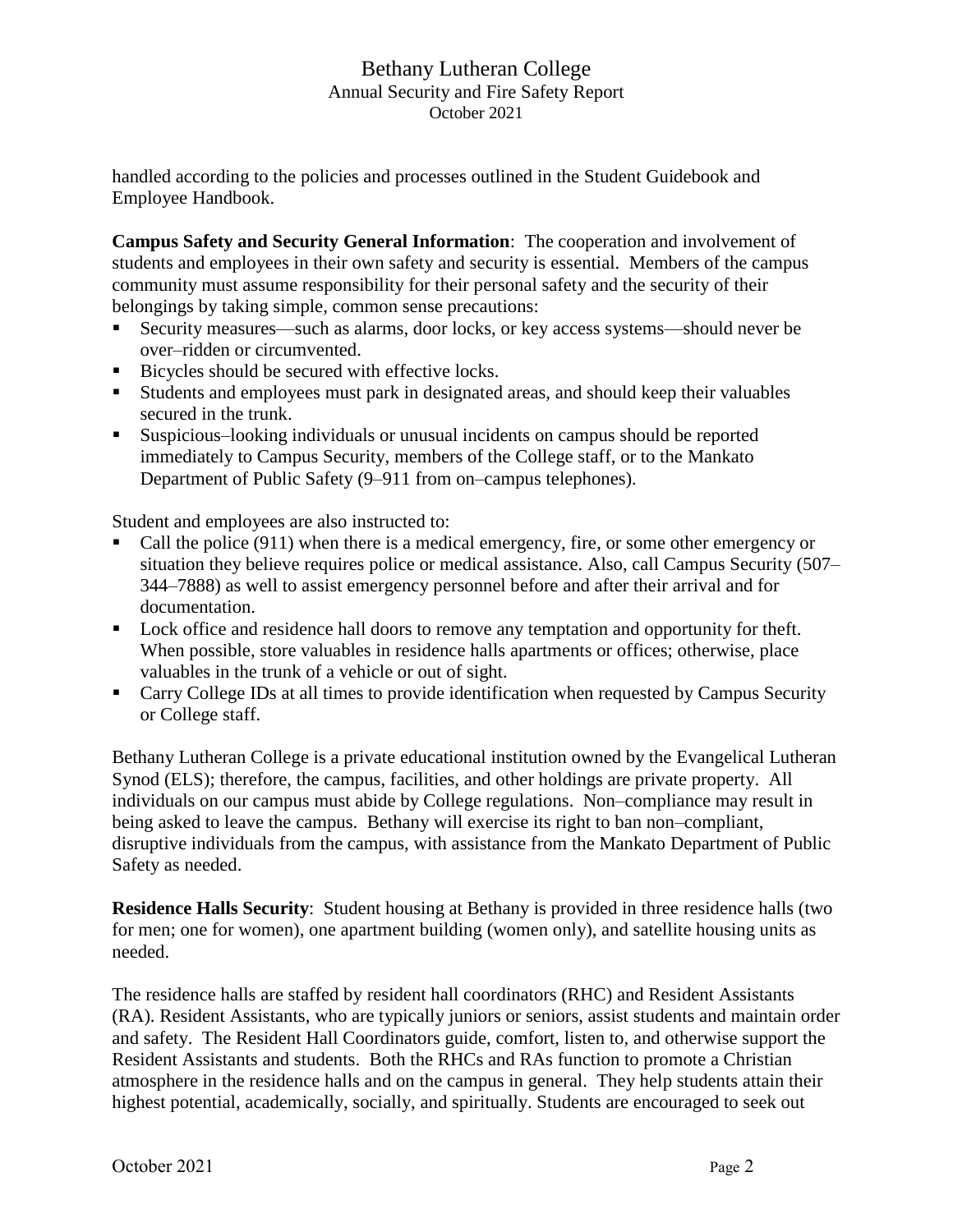their help whenever necessary. The resident staff is also responsible for enforcing College policies and regulations.

Bethany Campus Security patrols each campus building on a regular basis. Procedures are in place in the Campus Security office to address security issues that arise.

Residence halls and apartment buildings are locked 24 hours a day for resident safety. Door alarms and surveillance cameras are also in place. Students are required to carry their assigned access FOBs to enter the building at any hour. Students are advised to be careful when passing through security doors so that strangers are not allowed to enter.

Visitors are allowed in the residence halls and apartment buildings as follows:

| Monday – Thursday | $5-11$ p.m.       |
|-------------------|-------------------|
| Friday            | 5 p.m. - midnight |
| Saturday          | noon-midnight     |
| Sunday            | $noon-11$ p.m.    |

All visitors or delivery personnel must be met in the lobby entrances by the person they are visiting. Telephones are available in the entryways for guests to contact residents upon their arrival; however, student directories are intentionally not posted in common areas. In addition, Bethany Campus Security does not give out student directory information at any time.

**Off–Campus Housing Facilities Security:** Bethany Lutheran College does not provide security services to off–campus housing facilities. However, Bethany Campus Security does provide assistance with reporting criminal activity on the public streets adjacent to College property. All criminal activity that occurs off–campus falls under the jurisdiction of local law enforcement.

**Support for On–Campus College–Sponsored Events:** Campus Security provides parking and traffic control services for on–campus College–sponsored events and handles emergency situations that may arise. The College also contracts officers from the Mankato Department of Public Safety for special events as needed.

**Support for Off–Campus Student Organizations:** Bethany Lutheran College does not have any off–campus student organizations.

**Campus Facilities Access:** During normal business hours, College facilities (excluding residence halls and apartments) are open to students, parents, employees, contractors, guests, and invitees. The exterior doors of public buildings are locked at 9 p.m. During non–business hours, College facility access is by key or FOB or by admittance by Campus Security or residential life staff in the case of residence halls. Students are not granted access to secure areas (offices, storerooms, etc.) during non–business hours.

The Sports and Fitness Center, Memorial Library, Trinity Chapel, Ylvisaker Fine Arts Center, Honsey Hall, Meyer Hall, and Tweit Hall may have hours that vary at different times of the year.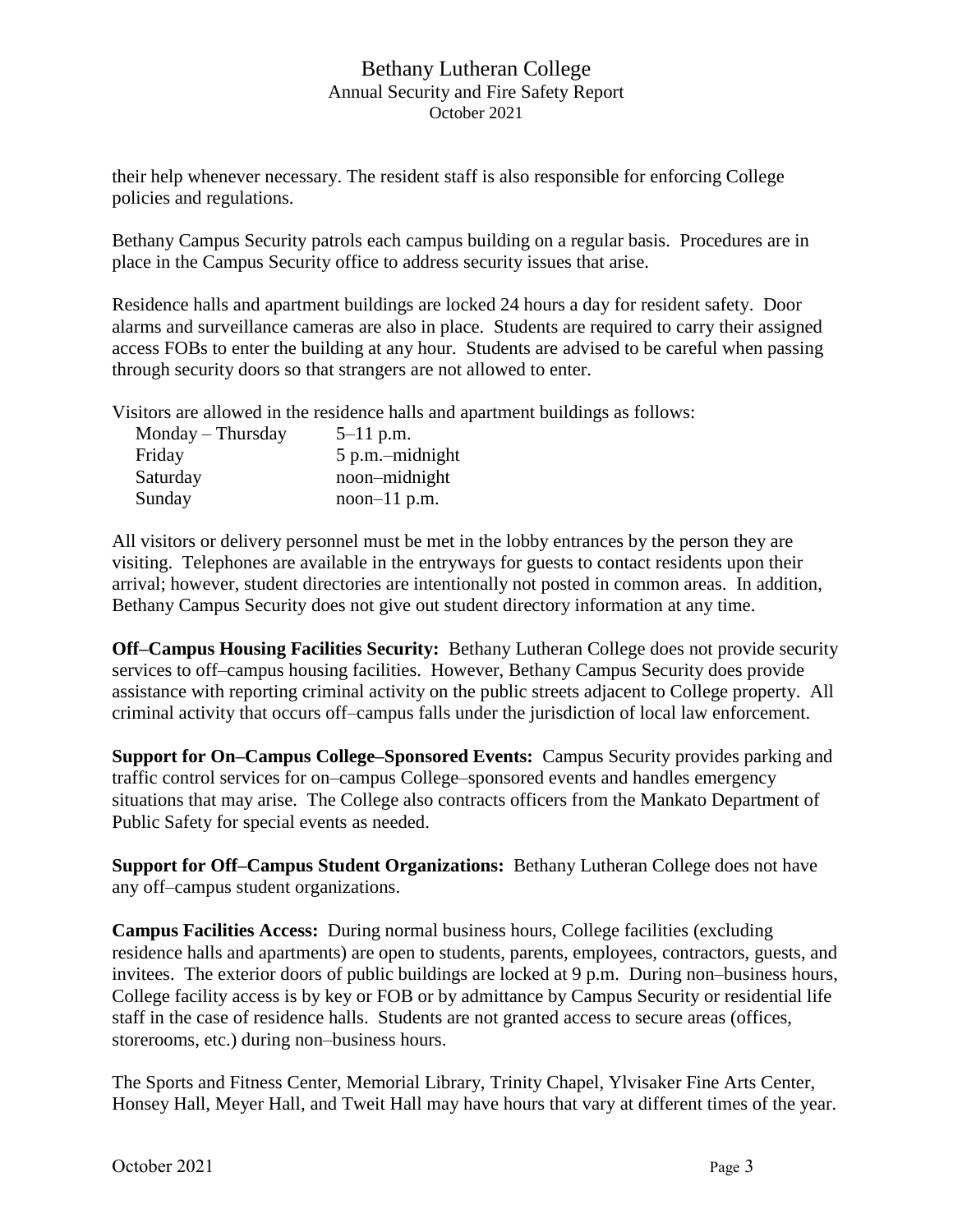In these cases, the facilities are secured according to schedules developed by the department responsible for the facility.

Security Considerations: Because of the College's size and location, a formal policy for identification and admission of visitors has not been necessary. However, Campus Security and College employees have the authority to ask persons for identification while on Bethany property and to determine whether they have lawful business at the College. All crime victims and witnesses are strongly encouraged to report the crime immediately to Campus Security and the appropriate police agency. Prompt reporting assures timely warning notices on–campus and timely disclosure of crime statistics.

Campus Security officers are non–sworn personnel who are trained to perform their assigned duties. Officers have the authority to ask individuals for identification and to determine whether they have lawful business at the College. Criminal incidents are referred to the Mankato Department of Public Safety which has full jurisdiction on Bethany's campus. Campus Security maintains a highly professional working relationship with the Mankato Department of Public Safety.

Campus Security officers have the authority to issue parking tickets to students, faculty, staff, and visitors.

**Facilities and Grounds Safety:** Bethany Campus Security and Building Monitors monitor the campus for irregularities (locks and alarms) and needed repairs of maintenance in facilities, grounds, and lighting.

**Escorting Students:** Campus Security provides students, employees, and visitors with an escort to and from any location on campus outside of business hours. Escorts may be requested by phoning 507–344–7888.

**Emergency Phones** are located in the student parking lots; on the second floor of the glass entry of Anderson Hall; inside the glass entry of Teigen Hall, Gullixson Hall, and Edgewood Place. Call extension 888 (507–344–7888) for Campus Security or 9–911 from campus telephones for police and fire. Additional phones are available at all building monitor locations on campus.

**Security Lockers:** Lockers designed for the temporary security of personal belongings are located in the lower level of Old Main and in the locker rooms in the Sports and Fitness Center. Individuals who use these lockers must provide their own locks. The lockers are cleared out and locks are removed at the end of each semester in Old Main and at the end of the academic year in the Sports and Fitness Center.

**Theft:** Students and employees are asked to keep their vehicles locked at all times and to remove any valuables. Most car prowlers look for vehicles with valuables in plain sight and, within a matter of seconds, smash a window, grab items, and leave.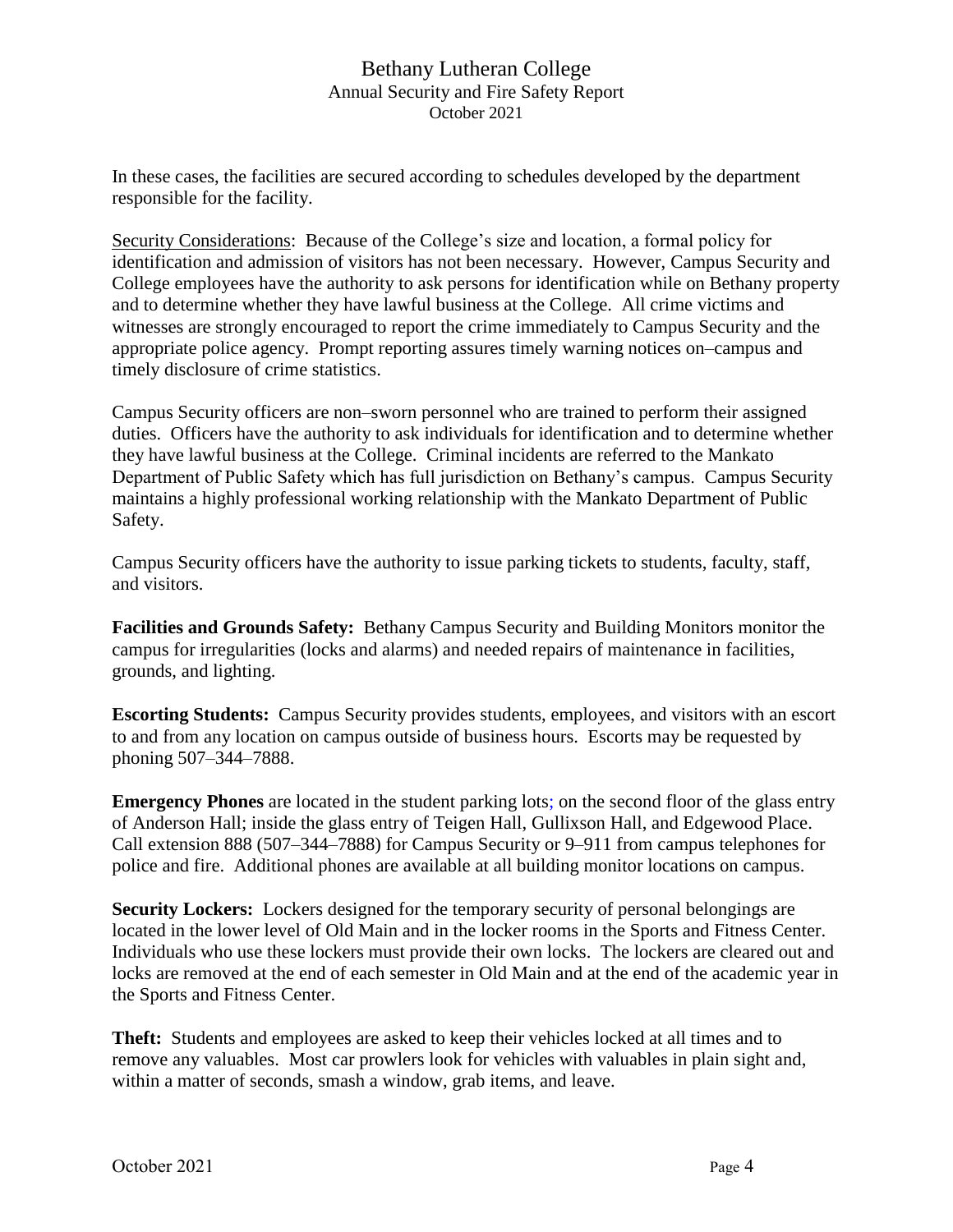Common items taken from vehicles include purses, checkbooks, stereo equipment, cash, athletic equipment, sunglasses, CDs, tools, backpacks, etc. Safeguard valuables by keep them in residence hall rooms/apartments or employee offices. At a minimum, stow personal items out of sight in the trunk or under seats.

Report all crimes immediately to Campus Security (507–344–7888).

Consider marking valuables and keeping track of make, model, serial number, and value of equipment. Recovered stolen property is then traceable to the owner and gives police the ability to enter stolen property in the computer to later charge suspects with possession of stolen property. Bethany Lutheran College is not responsible for stolen items or damage to vehicles.

**Vehicle Assistance**: Campus Security officers are trained and equipped with vehicle lock–out tools. They will be able to unlock most cars. There is no charge for this service. Owners of the vehicles assume responsibility for any possible damage.

Campus Security officers can also provide a jump–start for vehicle battery. This is a free service but, again, owners assume responsibility for any damage. Bethany Campus Security offers these services on–campus, not city–wide.

**Lost and Found:** Found items are typically turned in to the building managers who then send the items to the Information Secretary in Old Main. Campus Security stores items for the duration of the academic year and then disposes of them through recycling, donation to a thrift store, or however the College sees fit.

**Notification of Threats** (timely warnings): In the event that a situation arises, either on– or off– campus, that the Director of Facilities or his designee views as an on–going or continuing threat, Campus Security will issue timely security alerts or warnings through cellphone mass notification system, campus e–mail announcements, *Daily Bulletin*, campus mailboxes, postings around campus, Security Services website [\(http://www.blc.edu/security\)](http://www.blc.edu/security), on–campus emergency notification system, digital displays, or other appropriate means.

**Awareness and Crime Prevention Programs**: A common theme of all awareness and crime prevention programs is to encourage students and employees to be aware of their responsibility for their personal security and the security of others.

#### Guest Speakers

The College may invite guest speakers to campus to speak on various issues related to crime awareness and prevention.

#### Security Awareness Programs

During fall semester orientation, students are told about services offered by the Campus Security Department. A presentation by the Dean of Students or his designee outlines ways to maintain personal safety and residence hall security. Students are told where to obtain security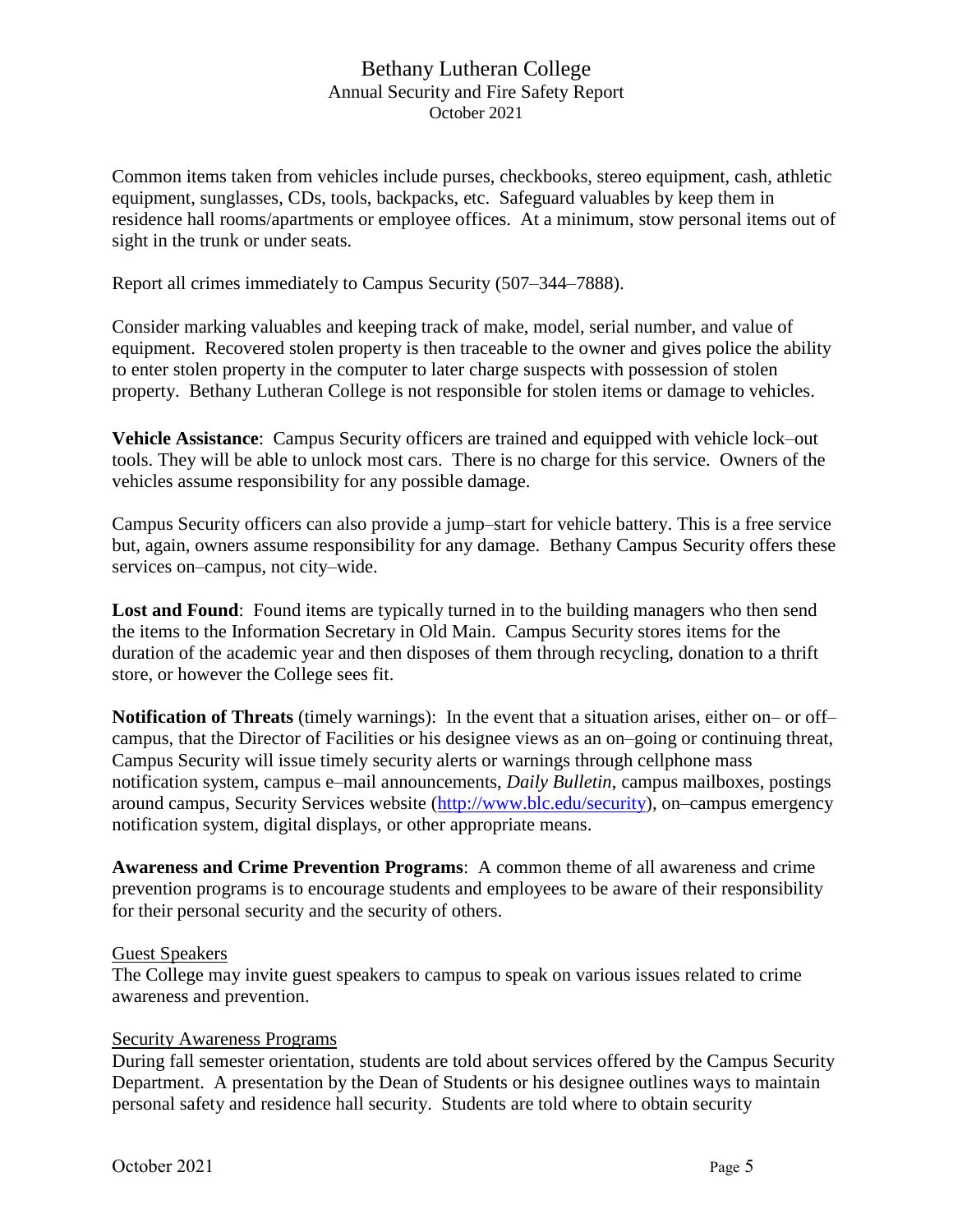information on–campus. Similar information is given to new employees during orientation. This information is also included in the Student Guidebook and Employee Handbook.

#### Crime Prevention Programs

Crime prevention and sexual assault prevention information is offered during fall orientation by Campus Security and Student Affairs. Crime prevention tips and measures are also included in the Student Guidebook and Employee Handbook.

#### **Drug–Free Schools Act**

#### Standards for the Bethany Community

Individuals living in a community bear responsibility for their behavior as it affects not only themselves, but other individuals as well as the community as a whole. Standards and policies are implemented to safeguard the satisfaction and wellbeing of the individual as well as the entire community. In the Bethany community, those standards and policies are formulated under the following guidelines:

- *•* Federal, state, and local laws
- *•* College rules and regulations as stated in the employee and student handbooks
- *•* The answer given by Christ Himself when asked for the greatest commandment: *"Love the Lord your God with all your heart and with all your soul and with all your mind. This is the first and greatest commandment. And the second is like it: Love your neighbor as yourself. All the Law and the Prophets hang on these two commandments."* **(Matthew 22:37–40)**

While adherence to the first two points would ensure order, the overriding guide in the Bethany community is the third, the law of love as expressed in the Scriptures. This standard, admittedly of the highest degree, is set toward achieving the goal of creating an optimal learning and living environment for the Bethany student while equipping him/her for a life of love and service to the larger community.

In any instance, Bethany students and employees will be expected to evaluate their actions and decisions in the light of such questions as: Does this glorify God and/or benefit my neighbor? Are my actions in accord with God's loving will as revealed in the Holy Scriptures? Has this or will this harm myself, another individual, or the community as a whole?

#### Drugs and Alcohol

Violations of Bethany Lutheran College's standards of conduct concerning drugs and alcohol include:

- Possession, use, or being in the presence of alcohol on–campus by any student.
- Illegal use, possession, distribution, or sale of alcohol off campus by any student.
- Intoxication of any student on– or off–campus.
- Illegal use, possession, or distribution of drugs on– or off–campus or being in the presence of such use, possession, or distribution.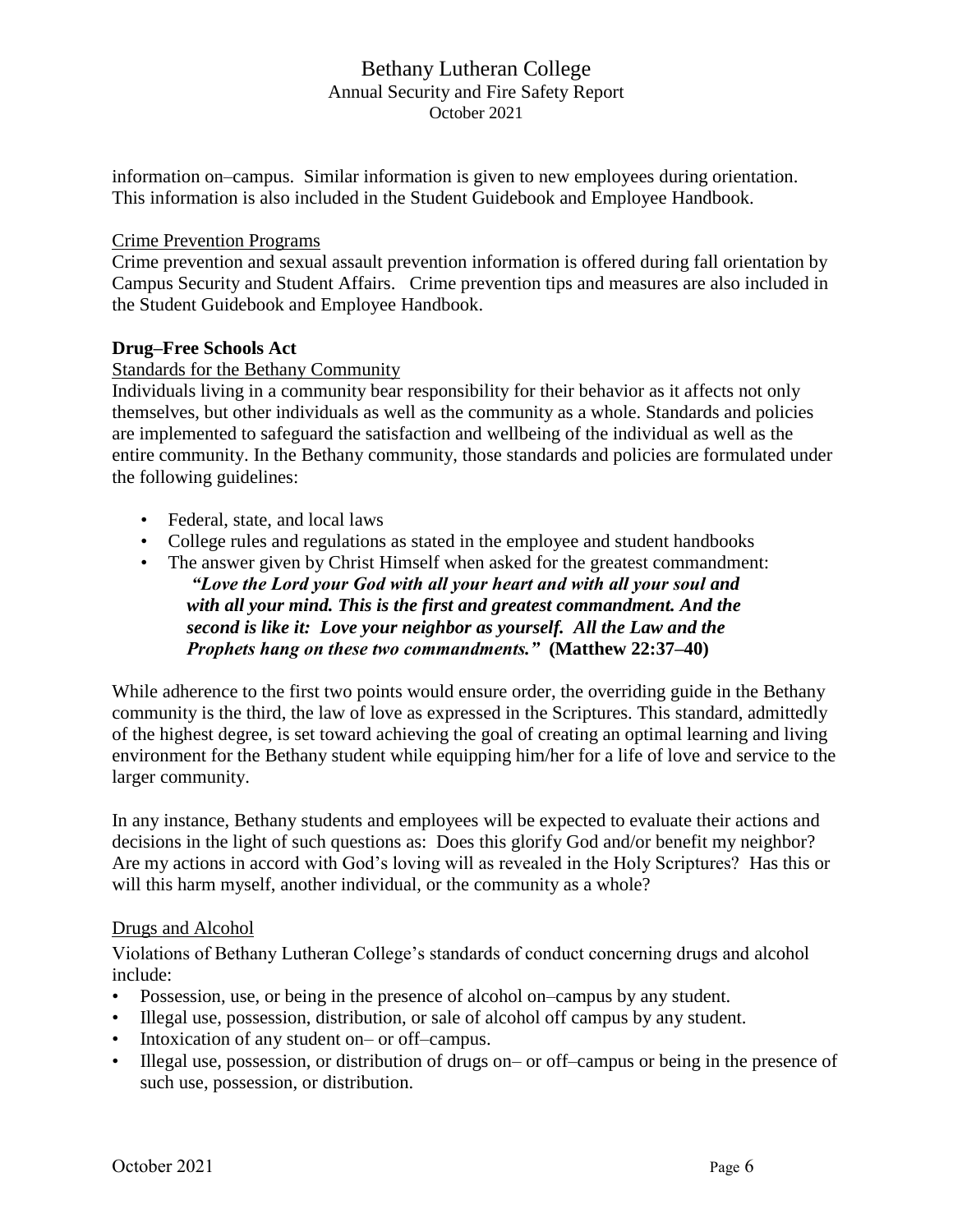Bethany will impose sanctions on a student (consistent with local, state, and federal law), up to and including expulsion and referral for prosecution for violations of the standards of conduct. A student may also be required to attend a drug and alcohol treatment program and/or to seek special counseling at the student's expense if it is determined that the student has a dependency or abuse problem. Such a program or counseling may be required as a condition for continued enrollment.

Information will annually be distributed that includes the following:

- Health risks associated with the use of illicit drugs and the abuse of alcohol.
- Applicable legal sanctions under state and federal law for unlawful possession, use, or distribution of illicit drugs and alcohol.
- Drug or alcohol counseling, treatment, or rehabilitation or re–entry programs that are available to students.

Several community facilities, programs, or counselors can provide drug and alcohol counseling, assessment, treatment and/or rehabilitation programs:

Addiction Recovery Technologies; 507–345–4670 12 Civic Center Plaza, Suite 2116, Mankato, MN 56001

Alcoholics Anonymous and Alanon; 507–387–2772 1430 Fifth Avenue, Mankato, MN 56001

Fountain Centers; 507–625–3372 101 Martin Luther King Jr. Dr., Mankato, MN 56001

Mankato Mental Health Associates; 507–345–4448 201 North Broad Street, Suite 308, Mankato, MN 56001

Christian Family Solutions (WLCFS); 1–800–438–1772 44 Good Counsel Dr., Mankato, MN 56001

Bethany Lutheran College conducts an annual alcohol and drug awareness program and will conduct a biennial review of this program to determine its effectiveness. The College will implement changes if they are needed and ensure that the sanctions are consistently enforced.

**Missing Person Notification**: Bethany Lutheran College is committed to providing a safe environment in which students can live and pursue their academic studies. In keeping with the Higher Education Opportunity Act, Bethany Lutheran College has implemented the procedure given below to be used when notice must be given that a student living on campus is missing.

#### Providing missing person contact information

Students can provide confidential contact information for a "missing person" contact who will be notified by the College in the event the student is officially reported as missing or for other emergencies. This information should be given to the Registrar's Office: 229 Old Main, 507–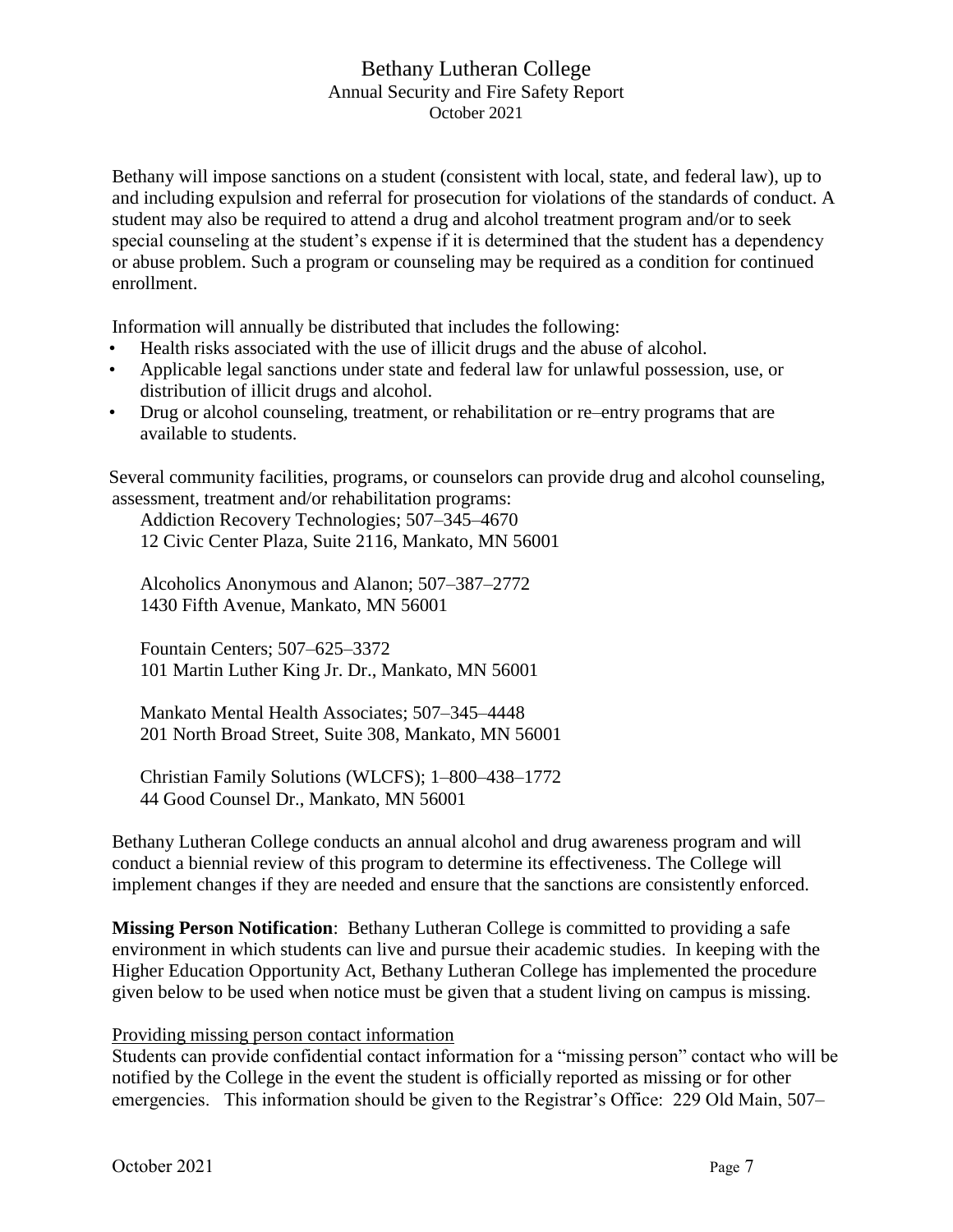344–7309; [Sergio.Salgado@blc.edu](mailto:Sergio.Salgado@blc.edu) or [Nicole.Wencl@blc.edu.](mailto:Nicole.Wencl@blc.edu) Students are responsible for making sure that the contact information is current.

#### Reporting a missing person

To file a missing person report, contact any of the individuals listed below:

| <b>Bethany Campus Security</b>                  | 507-344-7888 |
|-------------------------------------------------|--------------|
| Mankato Police Dispatch                         | 911          |
| <b>Resident Assistant or Hall Coordinator</b>   |              |
| Anderson Hall Coordinator  507-344-7362         |              |
| Anderson 3rd floor RA room 332                  |              |
| Anderson 4th Floor RA room 404                  |              |
| Anderson 4th floor RA room 416                  |              |
| Anderson 4th floor RA room 427                  |              |
| Anderson 5th floor RA room 509                  |              |
| Anderson 5th floor RA room 521                  |              |
| Anderson 5th floor RA room 529                  |              |
| Edgewood Place Coordinator  507-344-7727        |              |
| Teigen Hall Coordinator  507–344–7450           |              |
| Teigen 2nd floor RA room 202                    |              |
| Teigen 2nd floor RA room 210                    |              |
| Teigen 3rd floor RA room 302                    |              |
| Teigen 3rd floor RA room 310                    |              |
| Teigen 4th floor RA room 402                    |              |
| Teigen 4th floor RA room 410                    |              |
| <b>Gullixson Hall Coordinator  507-344-7600</b> |              |
| Gullixson 2nd floor RA room 218                 |              |
| Gullixson 2nd floor RA room 220                 |              |
| Gullixson 3rd floor RA room 318                 |              |
| Gullixson 3rd floor RA room 320                 |              |
| Gullixson 4th floor RA room 420                 |              |
|                                                 |              |

Residential Life staff must notify Campus Security immediately after they learn of a report of a missing person. They must also complete and file a Residential Life incident report.

Campus Security will notify the Dean of Students (or his designee) immediately after they take a report of a missing person. A security incident report must be completed and filed before the completion of the officer's shift. Campus Security will also file a report with the Mankato Police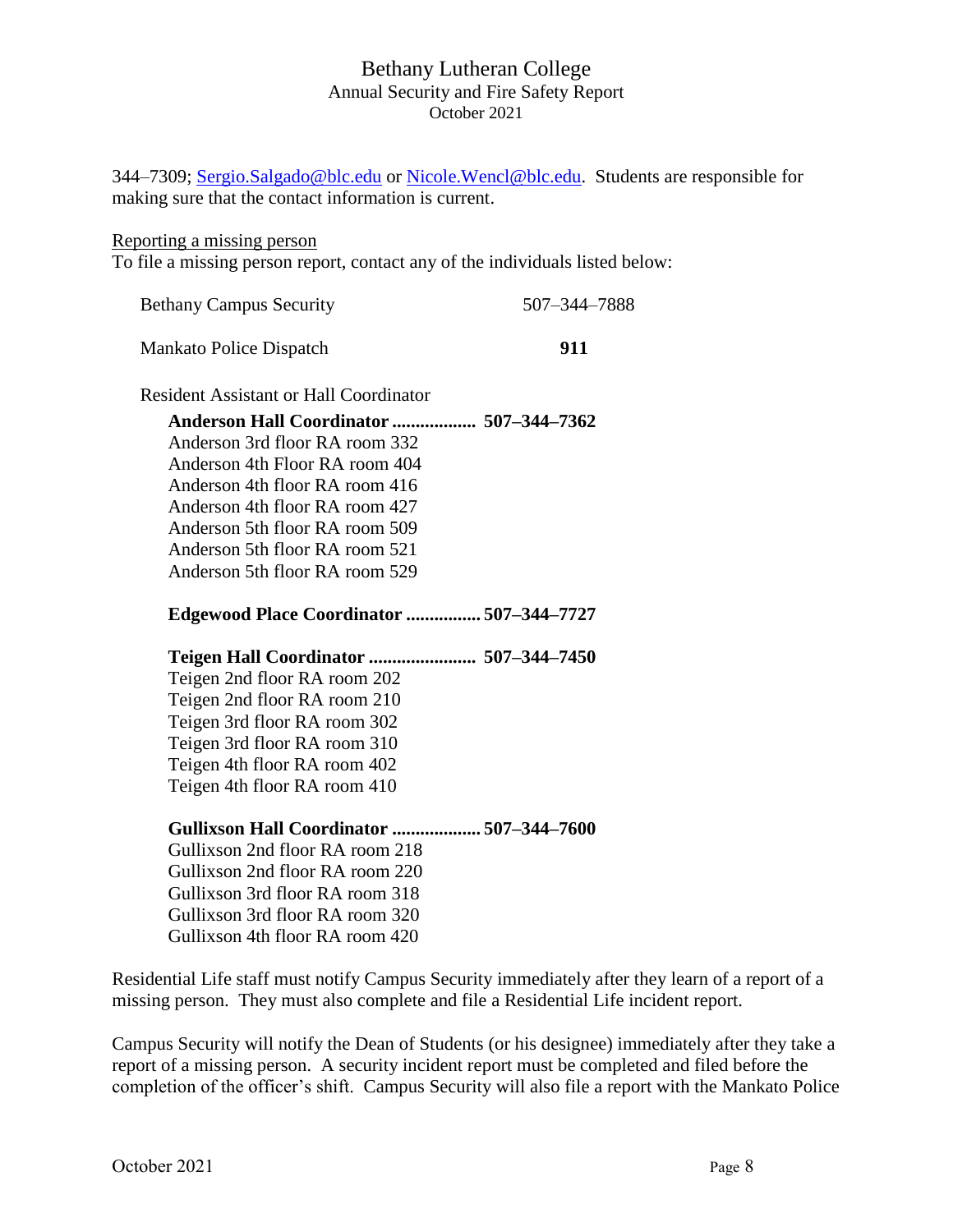within 24 hours of when the student is determined missing. The Dean of Students (or his designee) will notify the Vice President of Student Affairs of the missing person report.

#### Confirming missing person report

Bethany officials may use any of the following sources of information to determine whether, when, or why a person may have gone missing:

- Roommate(s) of missing person
- Friends (if known) of missing person
- Resident Hall Coordinator where the missing person resides
- Resident Assistant assigned to where the missing person resides.
- Professors/Advisor (attendance)
- Food Service meal plan use
- Library material use
- IT records "log in" on Bethany account of missing person
- Controlled Access Software (assigned fob use of missing person)
- Coordinator of Student Counseling (when authorized)
- Employee work timecard records
- Supervisors
- Parking enforcement software (citation history on a missing persons registered vehicle with the College)
- Security cameras
- Assigned Bethany cell phone records

#### Notifying missing person contact

When it has been determined that a missing person report has been filed and that the student has been missing for more than 24 hours, Campus Security and the Dean of Students (or his designee) will work together to notify the following individuals within 24 hours of the determination:

- Notify the "missing person" individual identified by the student to be contacted.
- If the student is under 18 years old, notify the "missing person" individual identified by the student to be contacted in this circumstance and a parent or guardian on record with the College.
- In cases where the student is over 18 and has not identified a person to be contacted, file a report with the Mankato Police Department.

#### **Severe Weather / Tornado Preparedness**

Before severe weather or tornado

Be familiar with the weather service alert and siren system; the city of Mankato conducts a "test" of its emergency broadcast system the first Wednesday of every month at 1 p.m.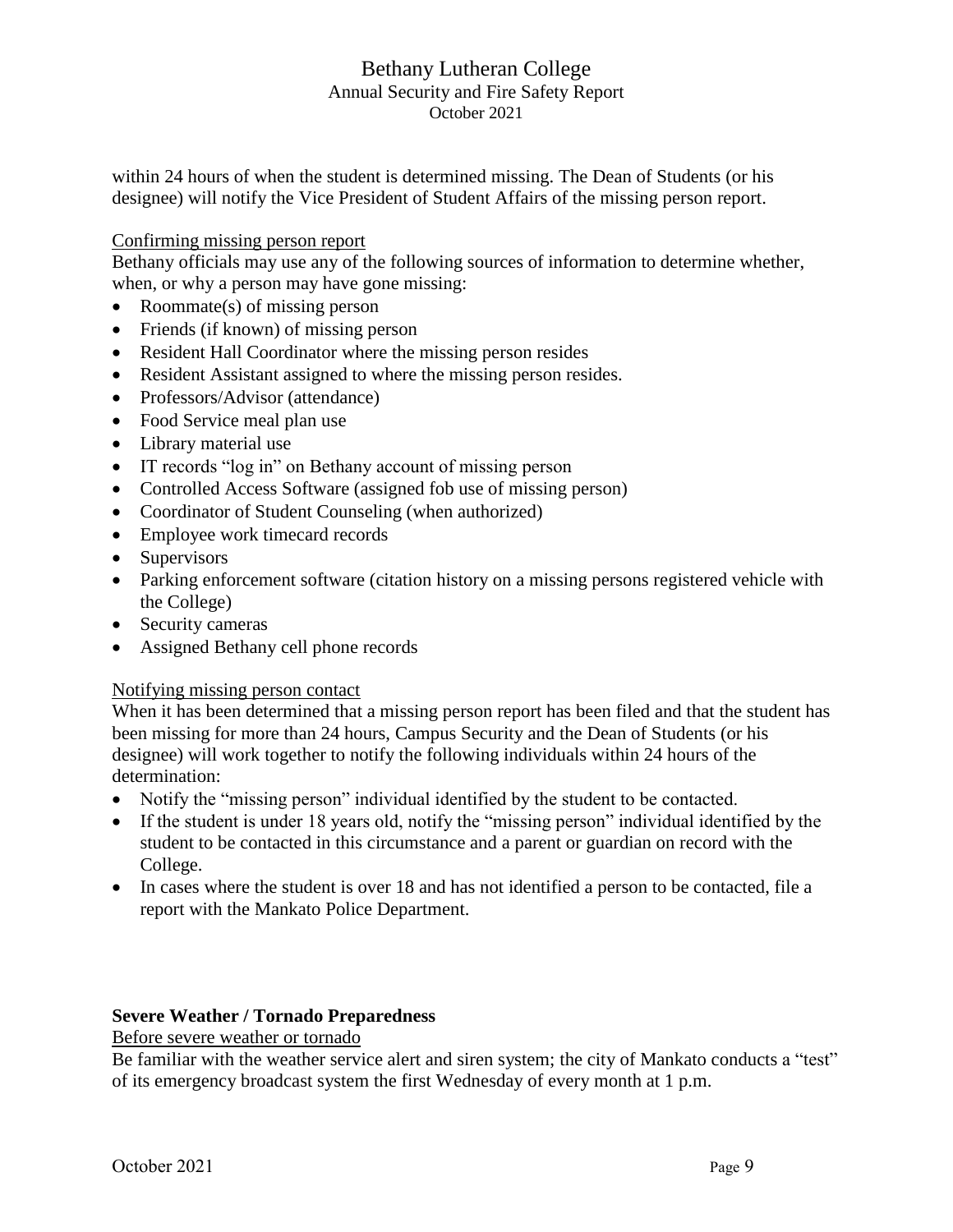If a severe weather warning is issued, students and employees should move to a designated shelter (listed below) or an interior room or hallway on the lowest level and away from windows.

- Edgewood Place basement
- Gullixson Hall basement
- Honsey Hall tunnel, lower level restrooms and classrooms, posted hallway
- Memorial Library tunnel, lower level interior halls
- Meyer Hall tunnel, computer labs on lower level
- Old Main/Anderson Hall/Luther Hall Chapel tunnel, first floor restrooms by the Viking Village, base of steps by the Viking Village
- Presidents Hall basement
- Sports & Fitness Center north gym locker rooms, first floor restrooms
- Teigen Hall first floor interior hall and restrooms; laundry room
- Trinity Chapel tunnels, lower level restrooms, and classrooms
- Tweit Hall restrooms, additional space in Gullixson Hall basement if necessary
- YFAC first floor restrooms, basement (NOT in the theater!)

During severe weather or tornado

- Proceed to the designated shelters, if possible.
- Seek safety in an underground basement or in an interior part of the lowest level (closets, bathrooms, hallways). Get under something sturdy.
- If in a multi–level building, go to an interior hallway on the lowest floor possible. Remain away from outside walls. Assume a crouched position with arms over your head.
- Stay away from windows, particularly on the windward side, and avoid shelter in large rooms with large, unsupported roof spans.
- If outside in an automobile, do not try to out race a tornado. Drive at right angles away from the tornado's path. If there isn't time or if you are on foot, take cover and lie flat in the nearest depression such as a ditch, culvert, excavation, or ravine.

#### After severe weather or tornado

- Wear sturdy shoes to protect your feet from possible broken glass.
- Check for injuries. Apply first aid. Do not attempt to move anyone seriously injured.
- Check for fire.
- Check utilities for damage and evacuate the building if a gas leak is present. Do not light matches or turn on electricity until you are certain there are no gas leaks.
- Avoid downed power lines.
- Check for structural damage; clear blocked exits.
- Check radio and phones and monitor official broadcasts. Do not use the phone except for emergencies.
- Use extreme caution when close to masonry structures.
- Do not call the security, police, or fire departments except in the case of an emergency (fire, severe injury, or a gas leak). A delay in response time may be expected.
- Telephone a designated out–of–state person who can call other family members and friends to advise them of your location and condition.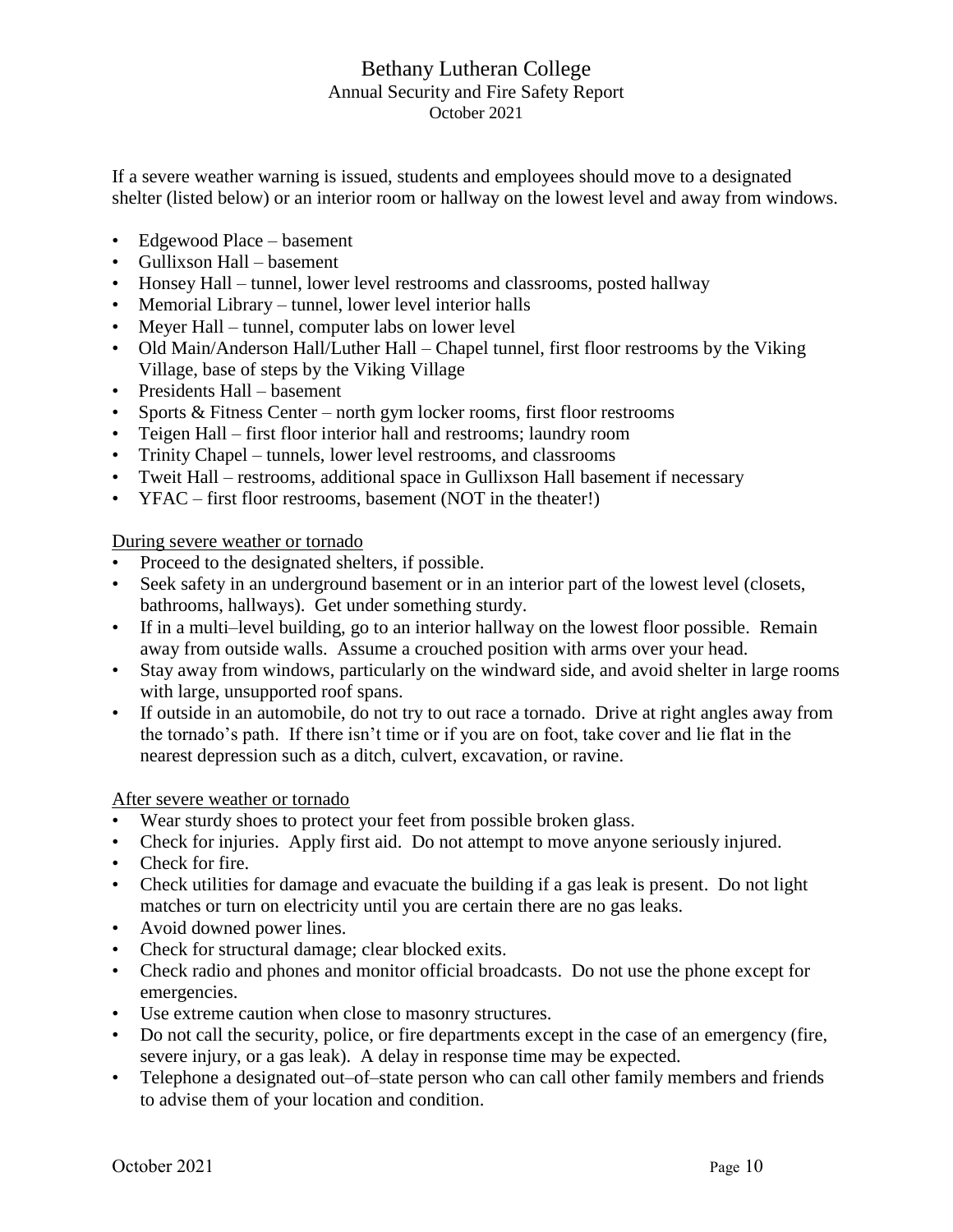**Emergency Preparedness Plan and Response Guide**: Bethany Lutheran College is committed to supporting the welfare of its students, faculty, staff, and visitors. The Emergency Preparedness Plan is fashioned in accordance with appropriate laws, regulations, and policies, and reflects the best and most current thinking in this area.

The Emergency Response Guide is designed to maximize human survival and preservation of property, minimize danger, restore normal operations of the College, and assure responsive communications with the community, surrounding neighborhoods, the City of Mankato, and Blue Earth County. The Guide is intended to be sufficiently flexible to accommodate contingencies of all types, magnitudes, and duration.

The College reviews and tests the plan and guide on an annual basis, revising the processes where needed. Copies of the Emergency Response Guide can be obtained from the Campus Security office by calling 507–344–7888.

**Evacuation Procedure**: Floor maps are displayed on every floor of every building on campus. These floor maps provide information regarding the location of evacuation routes (exits), fire pull stations, fire extinguishers, severe weather shelter areas, nearest AED (Automated Emergency Defibrillator), and courtesy phones.

Students and employees are to leave their buildings immediately by the nearest safe exit when an alarm sounds or if they are instructed to do so by a college representative. Additional evacuation instructions may be given through the Emergency Notification System (ENS) and (for students) by Residential Life staff as described next.

Resident Hall Coordinators and Resident Assistants are expected to use the following evacuation instructions:

Fire drill

Announce "Fire alarm – everyone out."

Notice who came out of the rooms and who did not.

Knock on doors of those who did not exit and announce "Fire alarm – everyone out."

Resident Hall Coordinators and assistants may key the rooms to ensure compliance.

Note any students with special needs (e.g., hearing impairments, etc.).

Note any non–participants and report them to the Resident Hall Coordinator.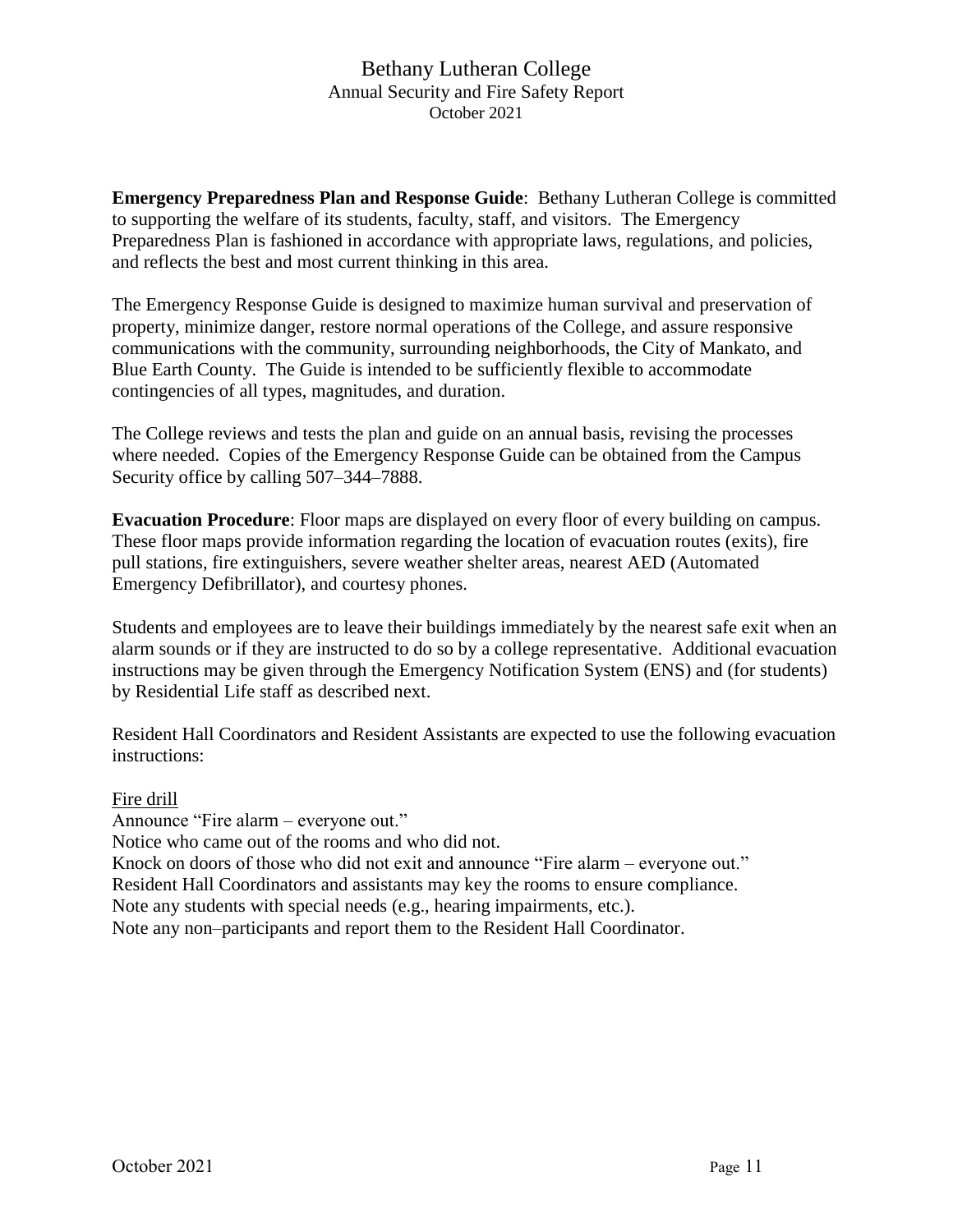Fire Direct all students to the nearest exit and the designated meeting areas:

| Anderson Hall  | Green area on the north side of the Ylvisaker Fine Arts Center |
|----------------|----------------------------------------------------------------|
| Edgewood Place | Tweit Hall                                                     |
| Gullixson Hall | Practice soccer field on the north side of the building        |
| Teigen Hall    | Green area on the west side of Sports and Fitness Center       |

Look and smell for smoke; feel closed doors for heat before opening them. Close windows and doors upon leaving, if able to do so safely. Communicate with other residential staff to coordinate efforts.

Employees and residents may return to the buildings only after the "all–clear" has been given by Campus Security.

**Weapons**: Bethany Lutheran College bans guns and toy guns or replicas on its premises. Questions may be directed either to the Dean of Students (507–344–7330) or the Vice President of Student Affairs (507–344–7745).

#### **FIRE SAFETY**

# **Education and Training**

All Residential Life staff receive annual fire safety training at the beginning of each academic school year. In addition, emergency and evacuation procedures are reviewed with the occupants of each respective residence hall at the beginning of each semester.

During residence hall orientation, each resident is made aware of information in the Student Guidebook concerning fire safety and appropriate actions to take during a fire alarm or fire emergency.

#### **Fire Safety System**

Residential halls (Anderson Hall, Edgewood Place, Gullixson Hall, and Teigen Hall) are completely covered by an integrated automatic sprinkler and fire alarm system which is monitored 24 hours per day, 7 days per week.

#### **Appliances, etc.**

Students living on campus must abide by the following rules:

- Only one refrigerator per room (3 cubic feet or less and rated no more than 2.5 amps)
- Electrical appliances **allowed**: radios, stereos, lamps, TVs, and computers
- Electrical appliances **not allowed**: microwaves\*, hot plates, space heaters, halogen lamps, popcorn poppers, toasters\*, toaster ovens, grills including the George Foreman type\*, bread makers\*, and air conditioners (\*permitted in Edgewood Place apartments)
- Flammable materials, such as tapestries and parachutes, may not be hung from the ceiling
- Burning of candles, incense, etc. are prohibited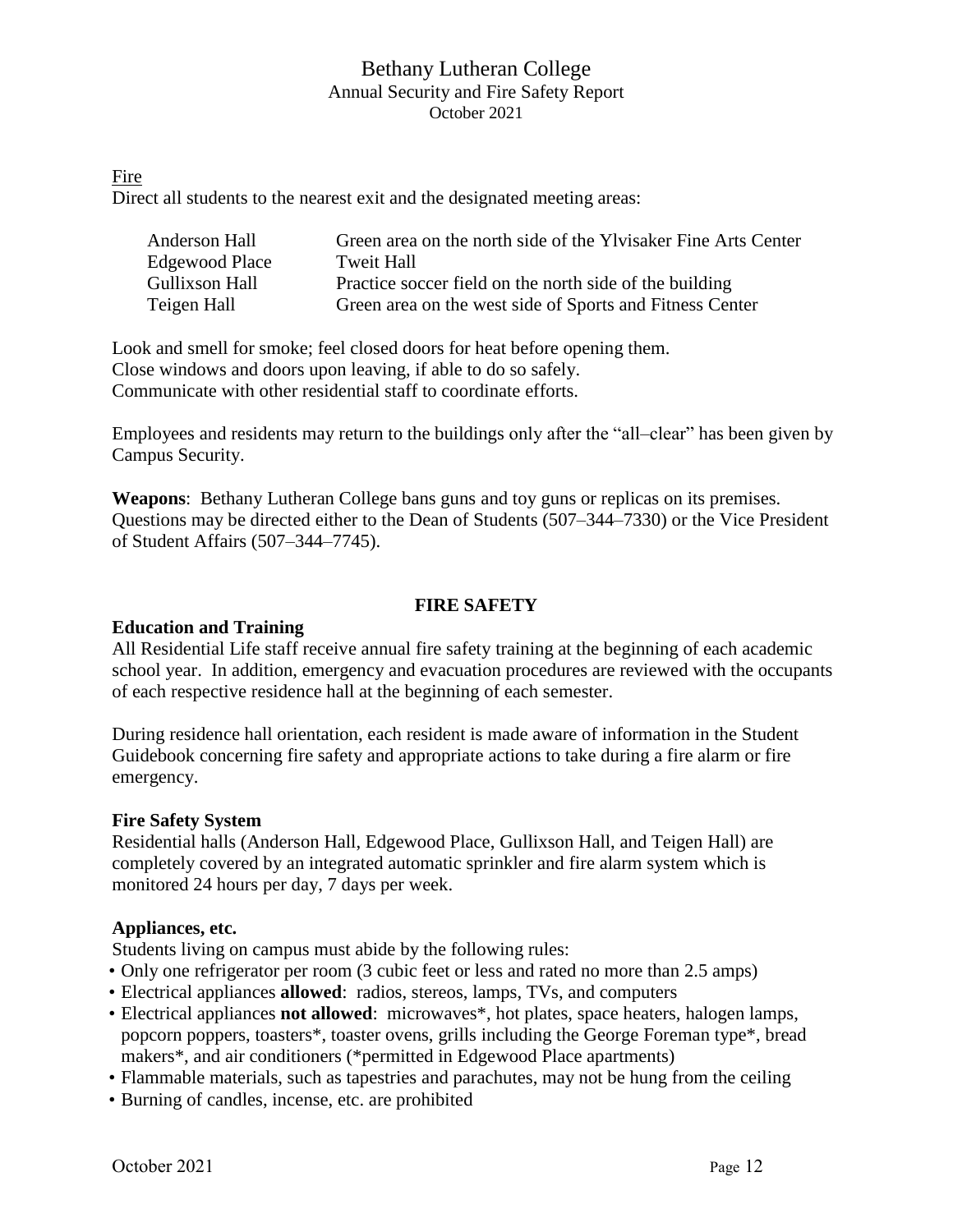- Natural Christmas trees and trimmings are prohibited; only fire–proof Christmas decorations and U.L. listed fire–retardant Christmas tree lights may be used
- Only U.L. approved outlet strips with a circuit breaker are allowed as multiple outlets

#### **Safety Inspections**

There will be periodic inspections of all student rooms to ensure that the rooms are in accord with local health and fire regulations and school policies. These inspections will not necessarily be announced. A room inspection will not involve the search of a student's personal property.

#### **Fire Safety Plan Review**

The College reviews its fire safety plan annually and revises the policy and procedures as needed.

#### **Reporting a Fire**

- Call 911 and Campus Security at 888 (507–344–7888); give name, address, location, and extent of the fire. Resident Hall Coordinators should notify Campus Security of fires that are reported to them.
- Calmly alert people in the building and evacuate via stairways by following the EXIT signs. Do not use the elevators, unless there is a special need (e.g., wheelchair or other difficulty using stairs).
- Remain outside the building at a safe distance.
- Meet Campus Security or fire personnel to direct them to the fire. Inform Campus Security and fire personnel of any special chemicals, biological, or radiological hazards involved.

#### **Evacuation Procedures**

Resident Hall Coordinators and Resident Assistants are expected to use the following evacuation instructions:

#### Fire drill

Fire drills are conducted a minimum of two times a year in all residential halls. Additional drills may be added based upon scheduled summer events involving long–term, overnight guests.

Resident Hall Coordinators and Resident Assistants follow the steps below during a fire drill:

- Announce "Fire alarm everyone out."
- Notice who comes out of the rooms and who does not.
- Knock on doors of those who did not exit and announce "Fire alarm everyone out."
- Resident Hall Coordinators and assistants may key the rooms to ensure compliance.
- Note any students with special needs (e.g., hearing impairments, etc.).
- Note any non–participants and report them to the resident manager.

#### Fire

During a fire, employees and students must evacuate the building(s). Resident Hall Coordinators and Resident Assistants are to: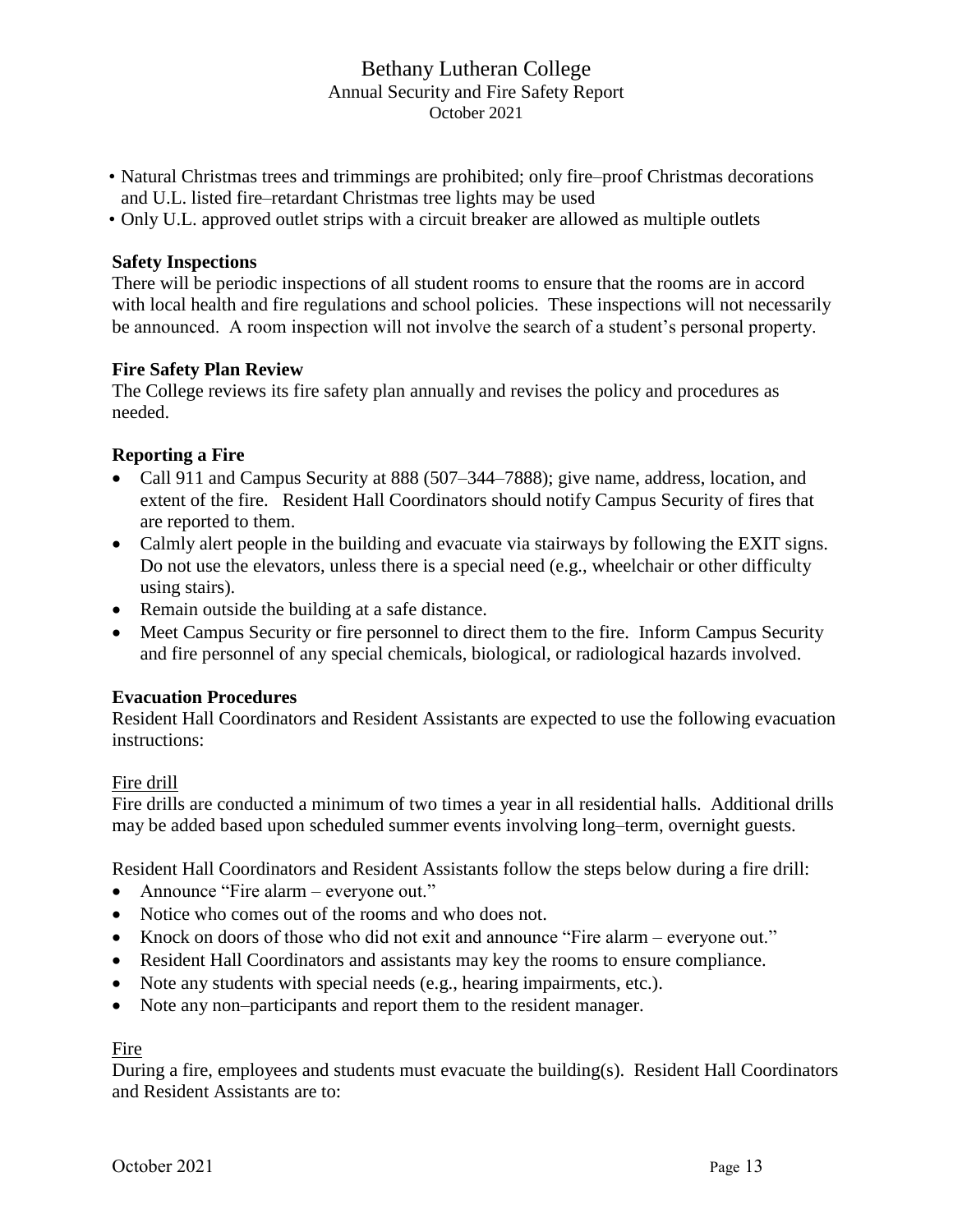- Direct all students to the nearest exit and the designated meeting areas:
	- Anderson Hall Green area on the north side of the Ylvisaker Fine Arts Center Edgewood Place Tweit Hall Gullixson Hall Practice soccer field on the north side of the building Teigen Hall Green area on the west side of Sports and Fitness Center
- Look and smell for smoke; feel closed doors for heat before opening them.
- Close windows and doors upon leaving, if able to do so safely.
- Communicate with other residential staff to coordinate efforts.

Employees and residents may return to the buildings only after the "all–clear" has been given by Campus Security.

#### **Fire Statistics**

|                                         | 2018           | 2019           | 2020     |
|-----------------------------------------|----------------|----------------|----------|
| <b>Anderson Hall</b>                    |                |                |          |
| Number of fires                         | $\overline{0}$ | $\overline{0}$ | $\Omega$ |
| Number of persons treated               | 0              | 0              | $\Omega$ |
| Number of deaths related to fire        | 0              | $\Omega$       | 0        |
| Value of property damage caused by fire | 0              | $\Omega$       | 0        |
| <b>Edgewood Place</b>                   |                |                |          |
| Number of fires                         | $\Omega$       | $\Omega$       | $\Omega$ |
| Number of persons treated               | 0              | 0              | 0        |
| Number of deaths related to fire.       | 0              | 0              | $\Omega$ |
| Value of property damage caused by fire | 0              | $\Omega$       | $\Omega$ |
| <b>Gullixson Hall</b>                   |                |                |          |
| Number of fires                         | $\Omega$       | 1              | $\theta$ |
| Number of persons treated               | 0              | 0              | 0        |
| Number of deaths related to fire        | 0              | 0              | 0        |
| Value of property damage caused by fire | 0              | \$0-\$99       | $\theta$ |
| <b>Teigen Hall</b>                      |                |                |          |
| Number of fires                         | 0              | $\Omega$       | $_{0}$   |
| Number of persons treated               | 0              | 0              | $\Omega$ |
| Number of deaths related to fire        | 0              | $\theta$       | 0        |
| Value of property damage caused by fire | 0              | $\Omega$       | $\Omega$ |
| <b>Larson Hall</b>                      |                |                |          |
| Number of fires                         | $\Omega$       | $\Omega$       | $_{0}$   |
| Number of persons treated               | 0              | 0              | 0        |
| Number of deaths related to fire.       | 0              | $\theta$       |          |
| Value of property damage caused by fire | 0              | 0              | 0        |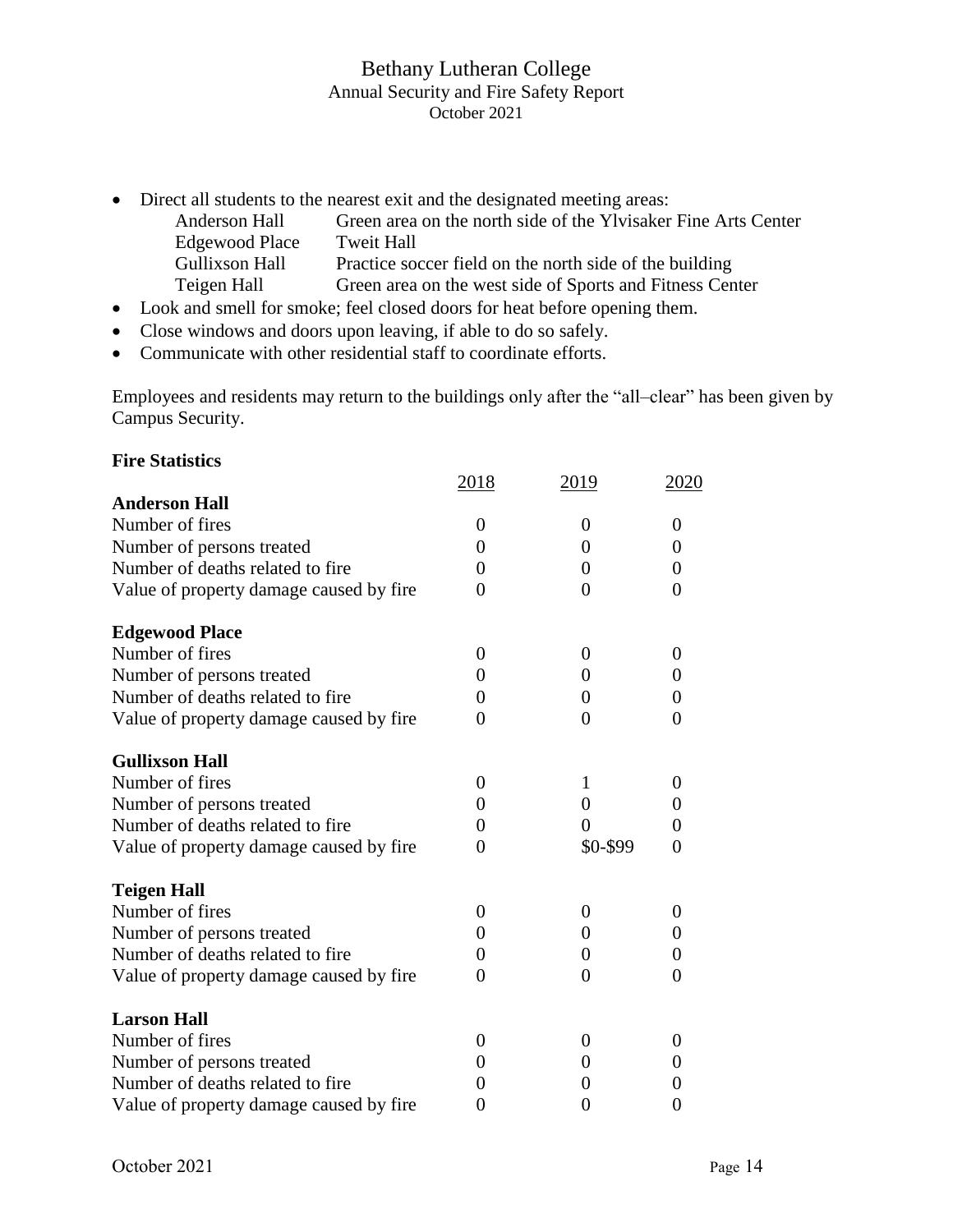The College will make older portions of the fire log available within two business days of a request for public inspection. Contact the Dean of Students; 507–344–7330; [Andrew.Schmidt@blc.edu.](mailto:Andrew.Schmidt@blc.edu)

# **CAMPUS RESOURCES**

**Counseling and Guidance Services**: For students seeking personal counseling, the College partners with Christian Family Solutions (CFS), an on–campus counseling center (207 Luther Hall) with scheduled office hours. CFS provides a wide range of counseling, assessment, and psychological testing services by licensed professional mental health therapists.

The campus Chaplain is also available for counseling students and employees seeking spiritual guidance (Trinity Chapel 111; 507–344–7312). More information can be found at [www.blc.edu/counselingservices.](http://www.blc.edu/counselingservices)

**Health Services**: Bethany Lutheran College has contracted with Mayo Clinic Health System. Mayo Clinic Health System provides Express Care which is a walk-in clinic on campus that provides treatment for minor medical conditions. It is located in, Luther Hall 111 (507-344- 7511). Care is provided by Mayo Clinic Health System board-certified nurse practitioners and physician assistants who are supported by the family of medicine physicians and expertise of Mayo Clinic right here in Mankato. There is no charge for students as clinic costs are covered through student fees. Prescriptions, over-the-counter medications and other ancillary materials are not included. Fulltime employees are also able to use this service at no charge.

When students and employees are unable to visit the Mayo Express Care on campus, the following are additional recommended health care facilities in Mankato.

- Mayo Clinic Health System Urgent Care (507-594-7000), 101 Martin Luther King Drive, Mankato
- Mayo Clinic Health System Express Care, located in Hy-Vee, 2010 Adams St., Mankato
- Open Door Health Center (507-388-2120) located at 309 Holly Lane, behind the Belle Mar Mall.
- Mayo Clinic Health System (507-594-4700) offers family medicine and specialty care in the Mankato area
- Mankato Clinic (507- 625-7684), 1230 E. Main St., offers family medicine and specialty care, adjoining Mayo Clinic Health System hospital in Mankato

In addition, Residential Life staff are trained in CPR and first aid. All Residential Life staff have access to first aid kits in each residence hall. There is also a first aid kit in the Business Office.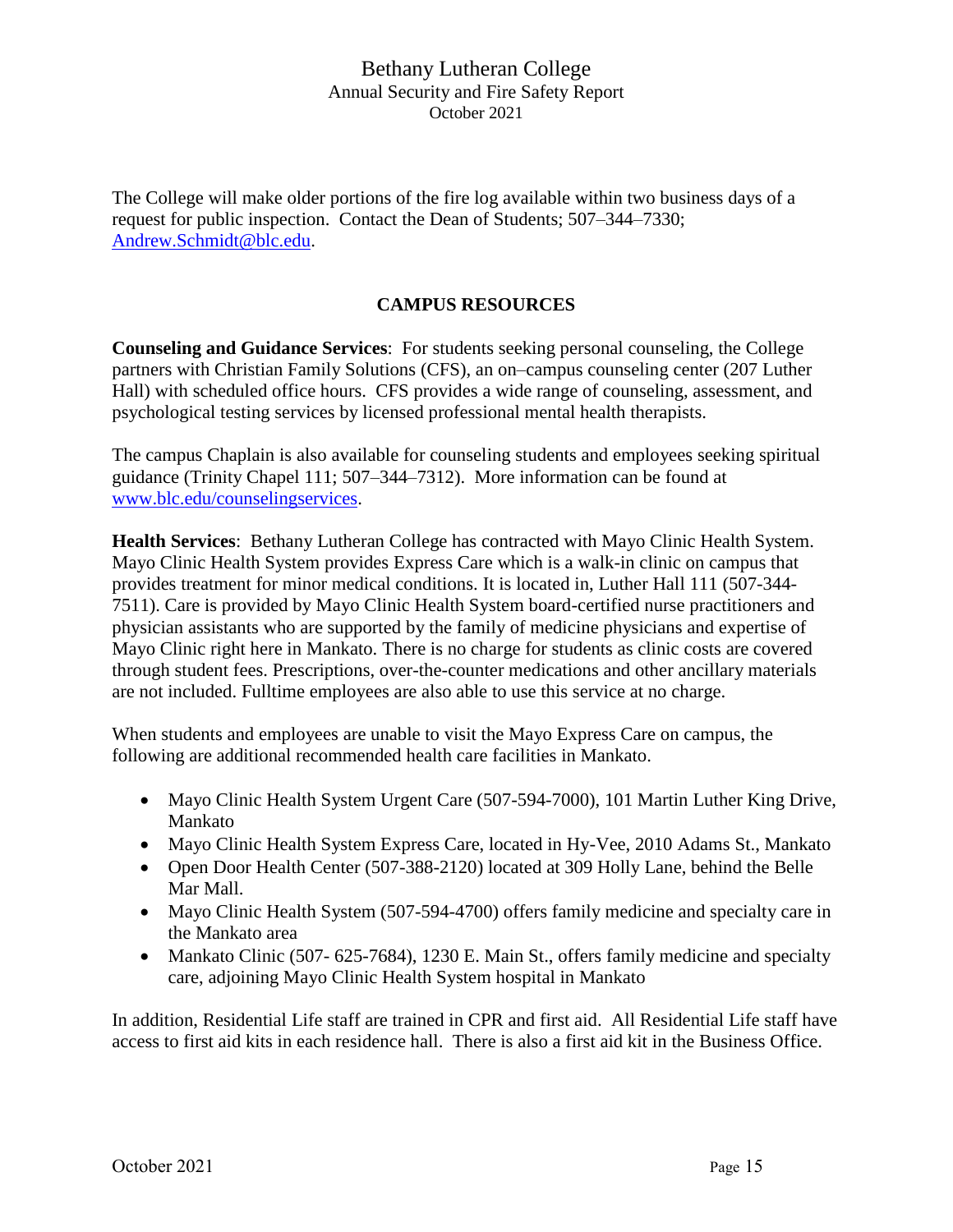#### **COMMUNITY RESOURCES**

**Emergency**: 911 (9–911 from on–campus telephones). The Emergency Department at Mayo Health Systems is located a few blocks east of the College on Marsh Street.

**Emergency, but not life–threatening**: The following facilities can treat sinus infections, bladder infections, fever, back pain, ear infections, sprains, lacerations, minor burns, etc. They will also perform sports physicals, blood work, throat cultures, etc. No appointment is necessary. Most insurances are accepted.

#### **Mankato Clinic Urgent Care**

**Main Street**; 1230 East Main Street; 507–389–8680 same facility as Mankato Clinic; adjacent to Mayo Health Systems on the south side

| Monday – Friday | $8 a.m. - 8 p.m.$ |
|-----------------|-------------------|
| Saturday        | $8 a.m. - 5 p.m.$ |
| Sunday          | 11 a.m. $-5$ p.m. |

#### **Mayo Clinic Health System Urgent Care**

**Eastridge Clinic**; 101 Martin Luther King Drive; 507–304–7000

| Walk-in appointments: |                       |
|-----------------------|-----------------------|
| $Monday-Friday$       | $8$ a.m. $-7:30$ p.m. |
| Saturday              | 8 a.m. $-4:30$ p.m.   |
| Sunday                | 11 a.m. $-4:30$ p.m.  |

**Open Door Health Center**; 309 Holly Lane (behind Belle Mar mall); 507–388–2120 Monday–Friday 8 a.m. – 5 p.m.

#### **Non–emergency**

**Mankato Clinic** (507–625–1811) adjacent to Mayo Health Systems on the south side. An appointment is recommended.

**Birthright of Mankato** offers confidential and free service, including pregnancy testing, counseling, and referrals. It is located at 330 Stadium Road, Suite 201B (507–387–7818 or 800–550–4900).

**County Services**: Blue Earth County has a number of different human services, including medical assistance for students without health or hospital insurance. For more information call 507–304–4222.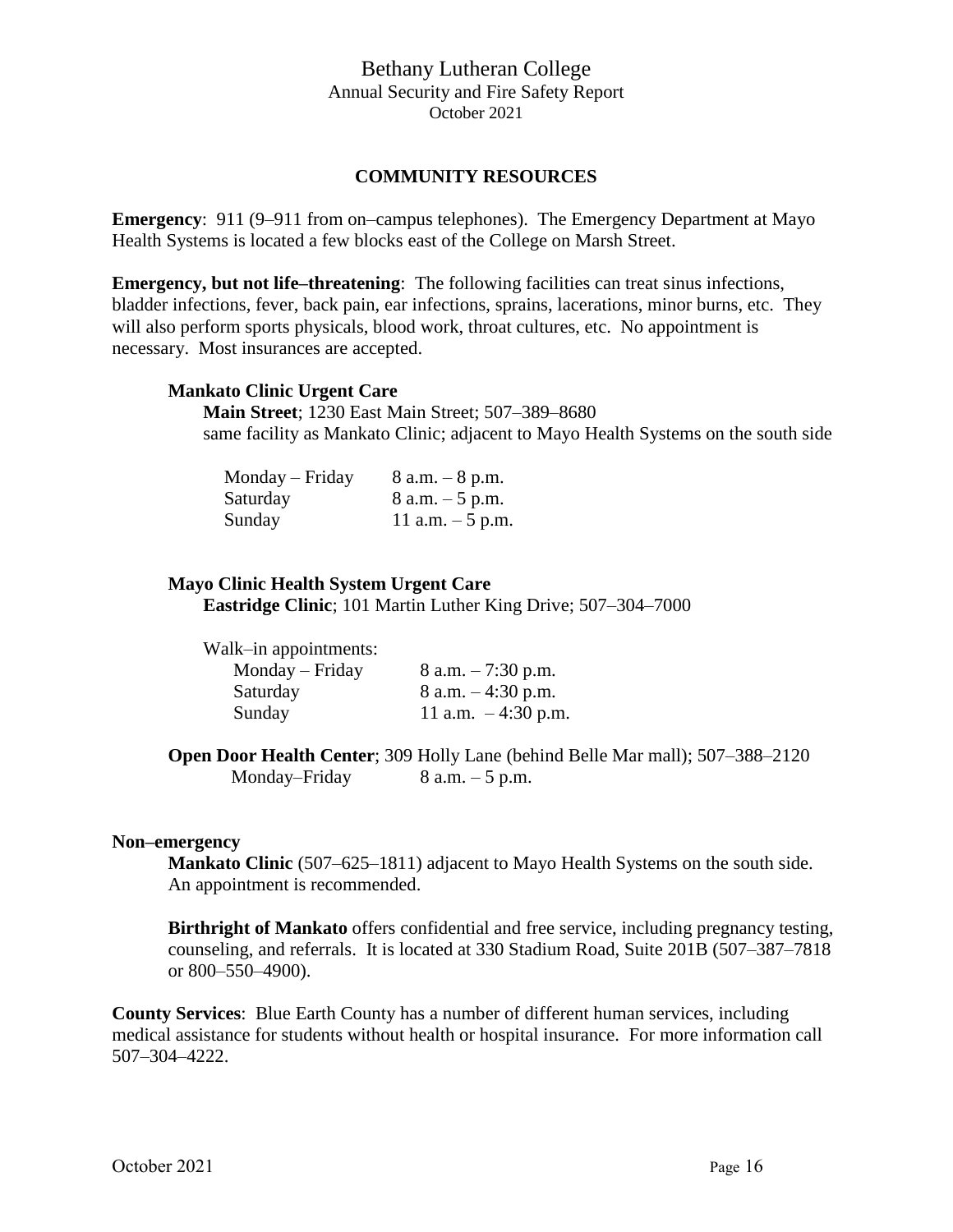# **REPORTING A CRIME**

Students, faculty, staff, and guests are encouraged to report all crimes and public–safety–related incidents to Campus Security, a Campus Security Authority (listed below), and the Mankato Department of Public Safety in a prompt manner.

Campus Security Authorities are responsible for reporting allegations of *Clery Act* crimes that have been brought to their attention and that they conclude were made in good faith. Alleged crimes should be reported regardless of whether the victim chooses to file a report with law enforcement or to press charges.

Assistant Director of Athletics – Facilities and Compliance (507–344–7868) Athletic Trainer Paul Osterman 507–344–7406 or 507–327–4845 Building monitors Coordinator of Student Activities and Intramurals (507–344–7826) Dean of Students (507–344–7330) Director of Athletics (507–344–7451) Director of Facilities (507–344–7854) Faculty advisors to student groups Head coaches Manager of Human Resources (507–344–7840) Resident Hall Coordinators Resident Assistants Vice President of Academic Affairs (507–344–7378) Vice President of Student Affairs (507–344–7745)

To report a crime or emergency on campus, call 911. Also contact Campus Security (507– 344– 7888; 888 from an on–campus telephone) as soon as possible so that a Campus Security Officer can take the information as well as assist the Police Department where necessary. **Crimes must be reported to Campus Security** to ensure inclusion in the annual crime statistics and to aid in providing timely warning notices to the community, when appropriate.

To report a non–emergency security or public–safety–related matter, contact Bethany Campus Security (507–344–7888; 888 from an on–campus telephone).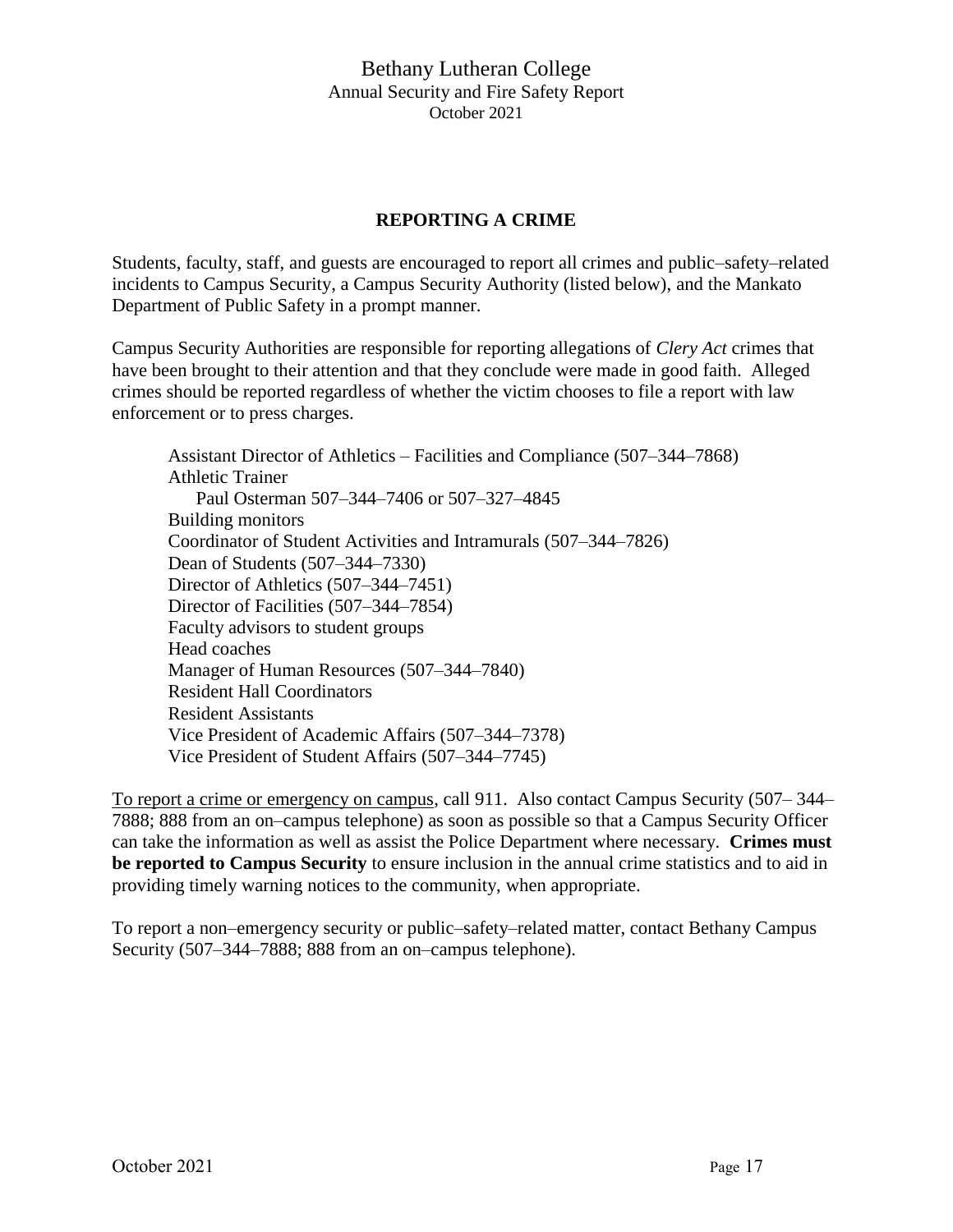Students and employees who wish to report a **sexual assault** (rape, fondling, incest, statutory rape) or incident of **domestic violence, dating violence, stalking**, should bear in mind that only the *confidential resources* listed below can guarantee confidentiality. Reports to other employees will result in action taken by the College. See *Sex Offense Policies and Procedures*  below for additional information.

| Rev. Dr. Doyle Holbird      | Rev. Don Moldstad                      |
|-----------------------------|----------------------------------------|
| Professor, Biology          | Director of Spiritual Life/Chaplain    |
| 208 Meyer Hall              | 111 Trinity Chapel                     |
| Doyle.Holbird@blc.edu       | Don.Moldstad@blc.edu                   |
| Office: 507-344-7753        | Office: 507-344-7312                   |
|                             | Cell: 507-387-5456                     |
| Mayo Express Care On-Clinic | WLCFS – Christian Family Solutions     |
| <b>On-Campus Clinic</b>     | <b>On-Campus Counseling Clinic</b>     |
| 111 Luther Hall             | Luther Hall 207 & 44 Good Counsel Dr.  |
| $8 AM - 10 AM$ , Mon - Fri  | www.blc.edu/counseling-services        |
|                             | Crisis Line: 1.800.438.1772, option #1 |

Police officers will ask for a description of the offender(s), including sex, age, race, hair, clothing, and distinguishable features, as well as a description and license number of any vehicles involved. Note the direction taken by the offender(s) or vehicle(s) and report these to Campus Security or city police.

Preserve the crime scene. Do not touch any items involved in the incident. Close off the area of the incident and do not allow anyone in the crime scene until authorities arrive.

Confidential Reporting: Bethany Lutheran College does not have procedures for voluntary, confidential reporting of crime statistics. Violations of the law will be referred to law enforcement agencies and, when appropriate, to the Dean of Students or Cabinet members for review. All reports made to the Dean of Students or Cabinet members will be investigated. Confidential resources and pastoral counselors (listed above) are not required to report crimes for inclusion in the annual disclosure of crime statistics. They are encouraged, however, to tell individuals being counseled about the procedures to report crimes on a voluntary basis for inclusion into the annual crime statistics.

# **CRIME STATISTICS**

The crime statistics listed below follow the uniform crime reporting procedures of the Federal Bureau of Investigation. They should be considered in relation to the occurrences of crime in society in general and to college demographics and statistics from other institutions of similar description.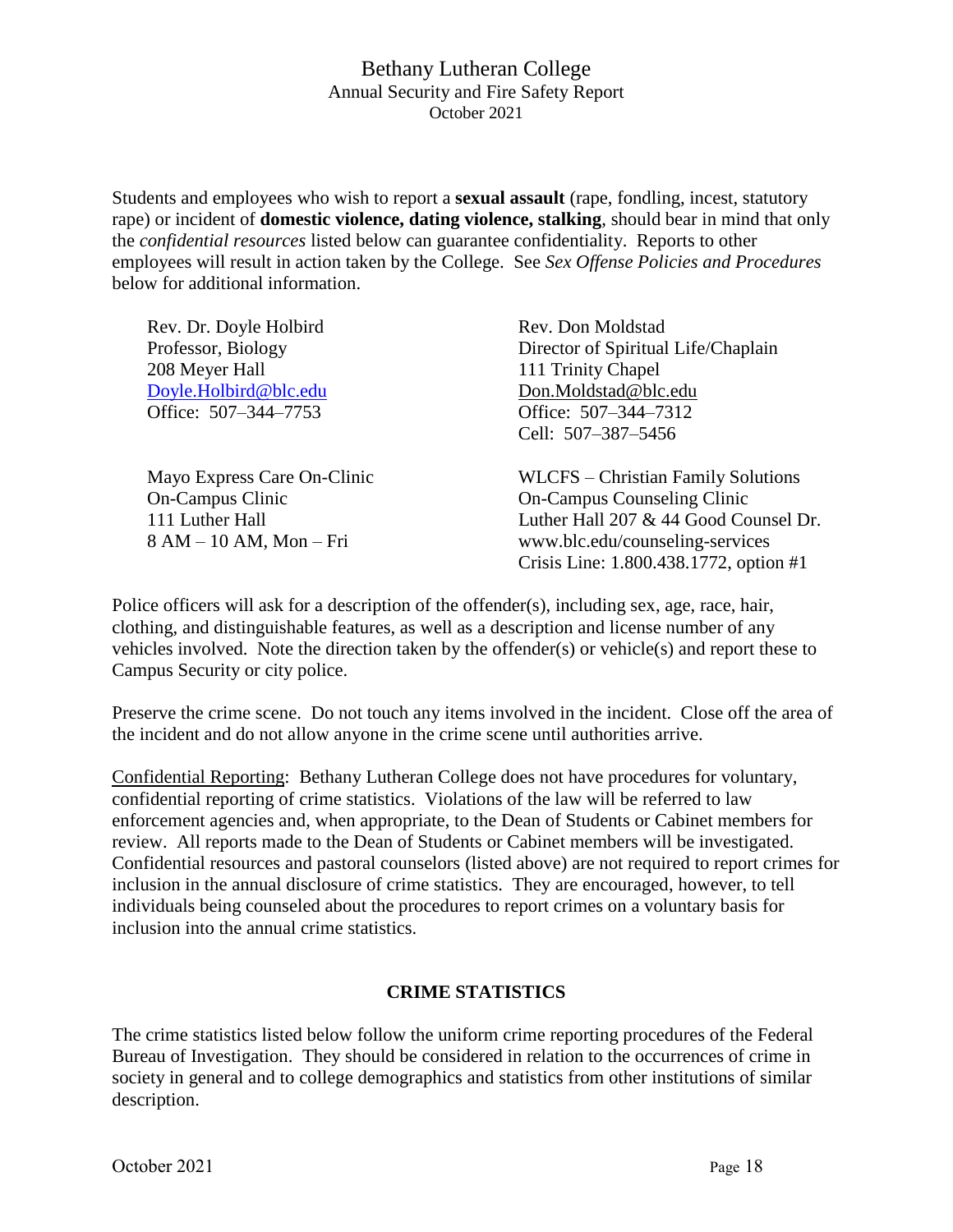Crime statistics for the most recent three–year period are compiled from information obtained from the Campus Security office, Mankato Department of Public Safety, and Dean of Students' office. The Campus Security office is responsible for the sorting, tabulation, and dissemination of Campus Security Act Incidents information.

Crime incidents are broken down into four geographic locations for reporting purposes:

**On–campus** Any building or property owned or controlled by an institution of higher education within the same reasonably contiguous geographic area of the institution and used by the College in direct support of, or in a manner related to, the institution's educational purposes, including residence halls; and

Property within the same reasonably contiguous geographic area of the College that is owned by the College but is controlled by another person, is used by students, and supports institutional purposes (such as food or other retail vendor).

**On–campus student housing facility:** A subset of "on campus" crimes which includes only those crimes that were reported to have occurred in dormitories or other residential facilities for students on campus.

**Non–campus buildings or property**: Any building or property owned or controlled by a student organization recognized by the College and any building or property (other than a branch campus) owned or controlled by an institution of higher education that is used in direct support of, or in relation to, the institution's educational purposes, is used by students, and is not within the same reasonably contiguous geographic area of the institution.

**Public property:** All public property that is within the same reasonably contiguous geographic area of the institution, such as a sidewalk, a street, other thoroughfare, or parking facility, and is adjacent to a facility owned or controlled by the institution, if the facility is used in direct support of or in a manner related to the institution's educational purposes.

The crime statistics noted below include the following types of crime as taken from the Federal Bureau of Investigation Uniform Crime Report (UCR) Handbook:

# **Definitions**

The definitions listed below are taken from the Federal Bureau of Investigation Uniform Crime Report (UCR) Handbook and are used to classify the criminal offenses listed under Crime Statistics below.

**Aggravated Assault**: An unlawful attack by one person upon another for the purpose of inflicting severe or aggravated bodily injury. This type of assault usually is accompanied by the use of a weapon or by means likely to produce death or great bodily harm. (It is not necessary that injury result from an aggravated assault when a gun, knife, or other weapon is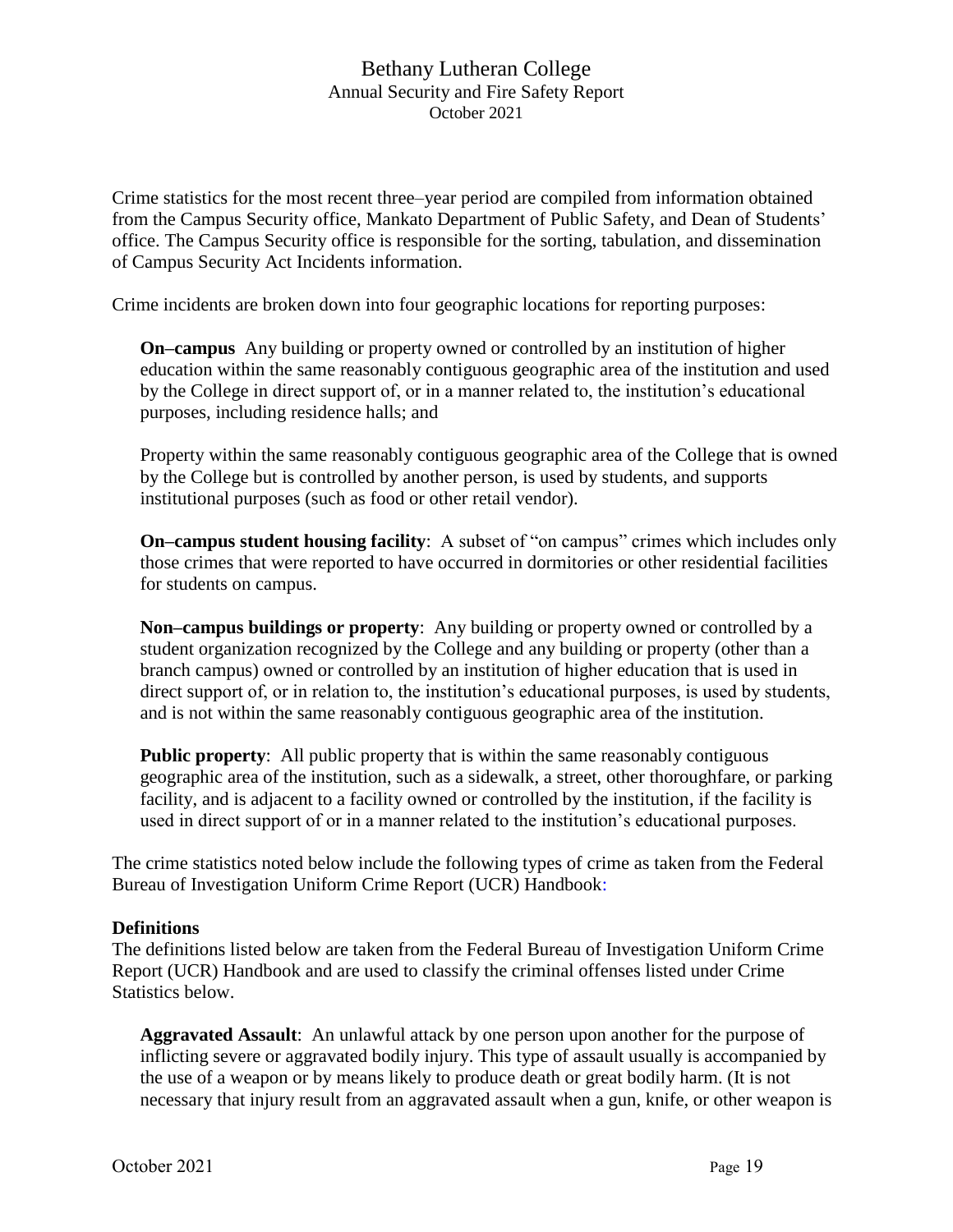used which could and probably would result in serious personal injury if the crime were successfully completed.)

**Simple Assault**: An unlawful physical attack by one person upon another where neither the offender displays weapon, or the victim suffers obvious severe or aggravated bodily injury involving apparent broken bones, loss of teeth, possible internal injury, severe laceration or loss of consciousness.

**Arson**: Any willful or malicious burning or attempt to burn, with or without intent to defraud, a dwelling house, public building, motor vehicle or aircraft, personal property of another, etc.

**Burglary**: New reporting guidelines effective October 2010 determine three conditions that must be met to classify an incident as a Burglary.

- There must be evidence of unlawful entry (trespass). Both forcible entry and unlawful entry–no force are counted.
- The unlawful entry must occur within a structure, which is defined as having four walls, a roof, and a door.
- The unlawful entry into a structure must show evidence that the entry was made in order to commit a felony or theft. If the intent was not to commit a felony or theft, or if the intent cannot be determined, the proper classification is Larceny.

**Larceny/Theft**: The unlawful taking, carrying, leading, or riding away of property from the possession or constructive possession of another.

**Drug Abuse Violations**: Violations of State and local laws relating to the unlawful possession, sale, use, growing, manufacturing and making of narcotic drugs. The relevant substances include: opium or cocaine and their derivatives (morphine, heroin, codeine), marijuana, synthetic narcotics (Demerol, methadone), and dangerous non–narcotic drugs (barbiturates, Benzedrine).

**Hate Crime**: A criminal offense committed against persons, property or society that is motivated, in whole or in part, by an offender's bias against an individual's or a group's perceived race, religion, ethnic/national origin, gender, age, disability, or sexual orientation.

**Liquor Law Violations**: The violation of laws or ordinances prohibiting: the manufacture, sale, transporting, furnishing, possessing of intoxicating liquor; maintaining unlawful drinking places, bootlegging; operating a still, furnishing liquor to a minor or intemperate person; using a vehicle for illegal transportation of liquor, drinking on a train or public conveyance; and all attempts to commit any of the aforementioned. (Drunkenness and driving under the influence are not included in this definition.)

**Motor Vehicle Theft**: The theft or attempted theft of a motor vehicle. (Classify as motor vehicle theft all cases where automobiles are taken by persons not having lawful access even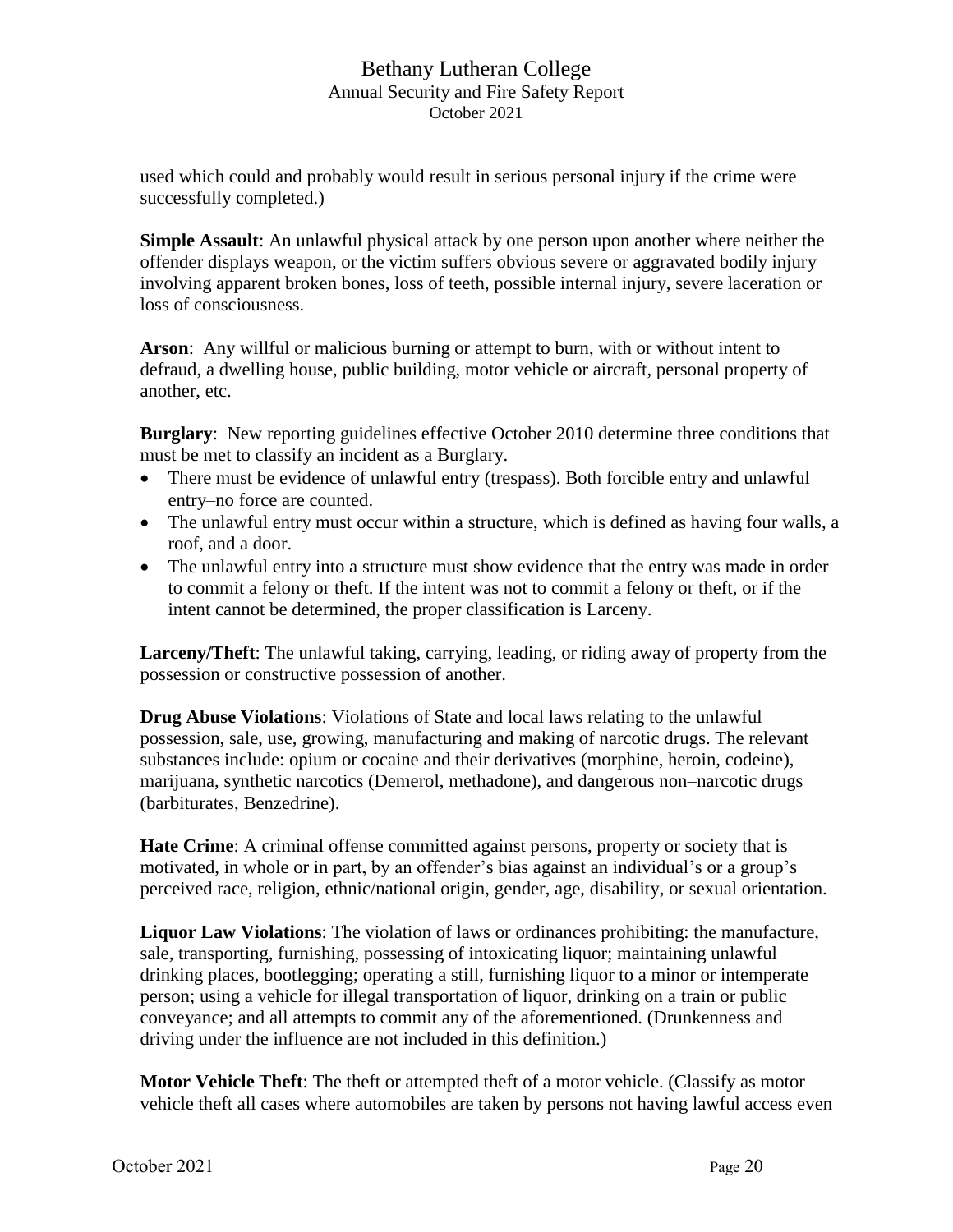though the vehicles are later abandoned – including joyriding.)

**Intimidation**: To unlawfully place another person in reasonable fear of bodily harm through the use of threatening words and/or other conduct, but without displaying a weapon or subjecting the victim to actual physical attack.

**Vandalism**: To unlawfully or maliciously destroy, injure, disfigure, or deface any public or private property, real or personal, without the consent of the owner or person having custody or control by cutting, tearing, breaking, marking, painting, drawing, covering with filth, or any other such means as may be specified by local law.

#### **Criminal Homicide:**

- Murder and Non–negligent Manslaughter: The willful (non–negligent) killing of one human being by another.
- Negligent Manslaughter: The killing of another person through gross negligence.

**Robbery**: The taking or attempting to take anything of value from the care, custody, or control of a person or persons by force or threat of force or violence and/or by putting the victim in fear.

**Sex Offenses – Forcible**: Any sexual act directed against another person, forcibly and/or against that person's will; or not forcibly or against the person's will where the victim is incapable of giving consent.

- **Forcible Rape** The carnal knowledge of a person, forcibly and/or against that person's will; or not forcibly or against the person's will where the victim is incapable of giving consent because of his/her temporary or permanent mental or physical incapacity or because of his/her youth.
- **Forcible Sodomy** Oral or anal sexual intercourse with another person, forcibly and/or against that person's will; or not forcibly against the person's will where the victim is incapable of giving consent because of his/her youth or because of his/her temporary or permanent mental or physical incapacity.
- **Sexual Assault with an Object** The use of an object or instrument to unlawfully penetrate, however slightly, the genital or anal opening of the body of another person, forcibly and/or against that person's will; or not forcibly or against the person's will where the victim is incapable of giving consent because of his/her youth or because of his/her temporary or permanent mental or physical incapacity.
- **Forcible Fondling** The touching of the private body parts of another person for the purpose of sexual gratification, forcibly and/or against that person's will; or not forcibly or against the person's will where the victim is incapable of giving consent because of his/her youth or because of his/her temporary or permanent mental incapacity.

**Sex Offenses – Non–forcible**: Unlawful, non–forcible sexual intercourse.

• **Incest** – Non–forcible sexual intercourse between persons who are related to each other within the degrees wherein marriage is prohibited by law.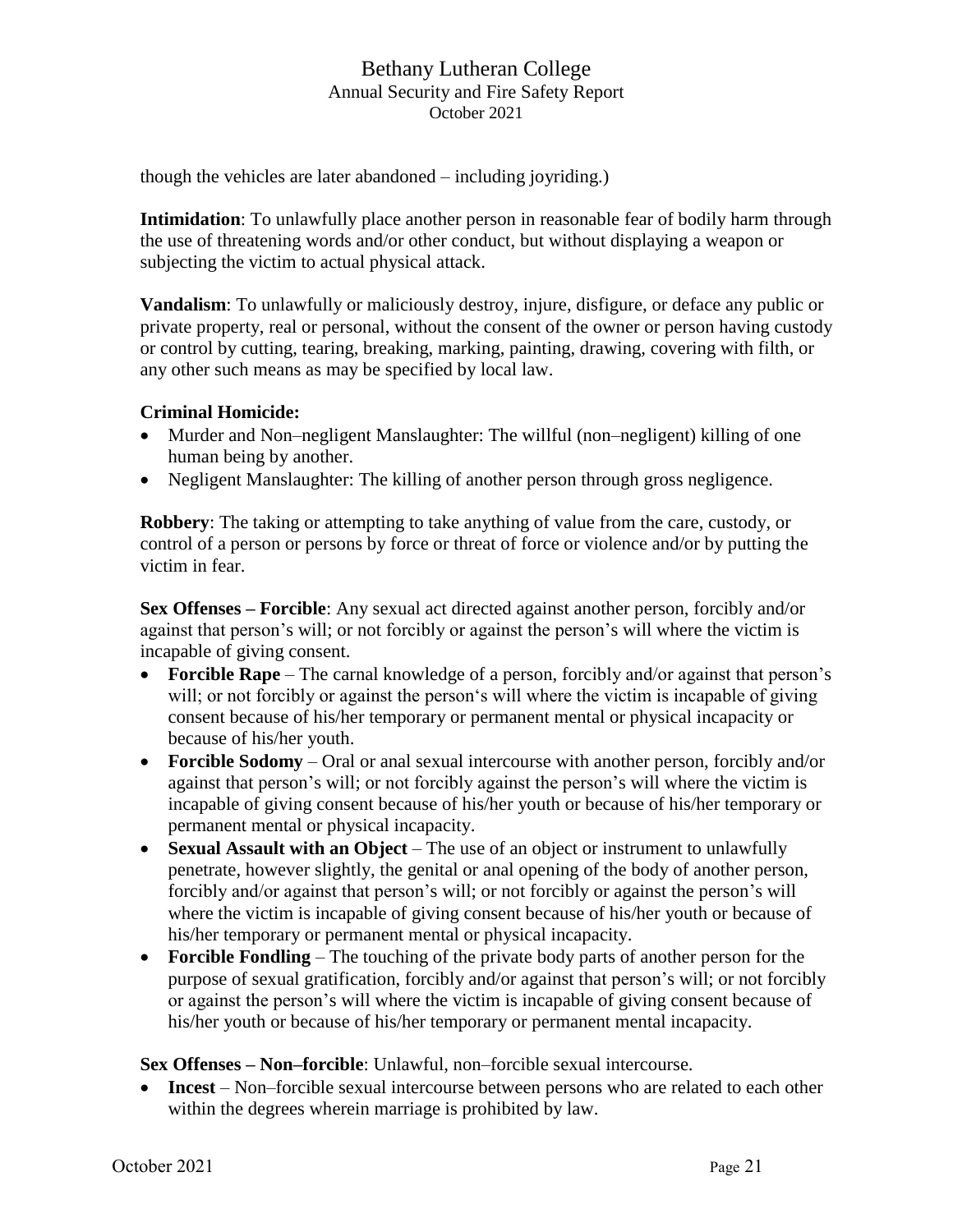• **Statutory Rape** – Non–forcible sexual intercourse with a person who is under the statutory age of consent.

**Weapons Law Violations**: The violation of laws or ordinances dealing with weapons offenses, regulatory in nature, such as: manufacture, sale, or possession of deadly weapons; carrying deadly weapons, concealed or openly; furnishing deadly weapons to minors; aliens possessing deadly weapons; and all attempts to commit any of the aforementioned.

**Theft (Larceny):** The unlawful taking, carrying, leading, or riding away of property from the possession or constructive possession of another.

#### **Crime Statistics**

Additional information regarding the crime statistics listed below is available from the Campus Security office, 700 Luther Drive, Mankato, MN 56001; 507–344–7888.

| Criminal Offenses - On-campus                 | 2018             | 2019             | 2020           |
|-----------------------------------------------|------------------|------------------|----------------|
| Murder/non-negligent manslaughter             | $\boldsymbol{0}$ | $\overline{0}$   | $\overline{0}$ |
| Negligent manslaughter                        | $\theta$         | $\overline{0}$   | 0              |
| Sex offenses – forcible                       | 0                | $\Omega$         | 0              |
| Rape                                          | 0                | $\overline{0}$   | 0              |
| Fondling                                      | 0                | $\overline{0}$   | 0              |
| $Sex$ offenses $-$ non-forcible               | $\overline{0}$   | $\Omega$         | 0              |
| Incest                                        | 0                | $\overline{0}$   | 0              |
| Statutory rape                                | 0                | $\overline{0}$   | 0              |
| Robbery                                       | 0                | $\overline{0}$   | 0              |
| Aggravated assault                            | 1                | $\Omega$         | 0              |
| <b>Burglary</b>                               | $\overline{2}$   | $\boldsymbol{0}$ | 0              |
| Motor vehicle theft                           | $\mathbf{1}$     | $\overline{0}$   | 0              |
| Arson                                         | $\overline{0}$   | 1                | 0              |
| Criminal Offenses - On-campus Student Housing | 2018             | 2019             | 2020           |
| Murder/non-negligent manslaughter             | $\overline{0}$   | $\overline{0}$   | 0              |
| Negligent manslaughter                        | 0                | $\overline{0}$   | 0              |
| Sex offenses - forcible                       | $\overline{0}$   | $\boldsymbol{0}$ | 0              |
|                                               |                  |                  |                |
| Rape                                          | 0                | $\overline{0}$   | 0              |
| Fondling                                      | 0                | $\Omega$         | 0              |
| $Sex$ offenses $-$ non-forcible               | 0                | $\overline{0}$   | 0              |
| Incest                                        | 0                | $\overline{0}$   | 0              |
| Statutory rape                                | $\overline{0}$   | $\overline{0}$   | 0              |
| Robbery                                       | 0                | $\overline{0}$   | 0              |
| Aggravated assault                            | $\overline{0}$   | $\overline{0}$   | 0              |
| <b>Burglary</b>                               | $\overline{c}$   | $\Omega$         | 0              |
| Motor vehicle theft                           | $\boldsymbol{0}$ | $\theta$         | 0              |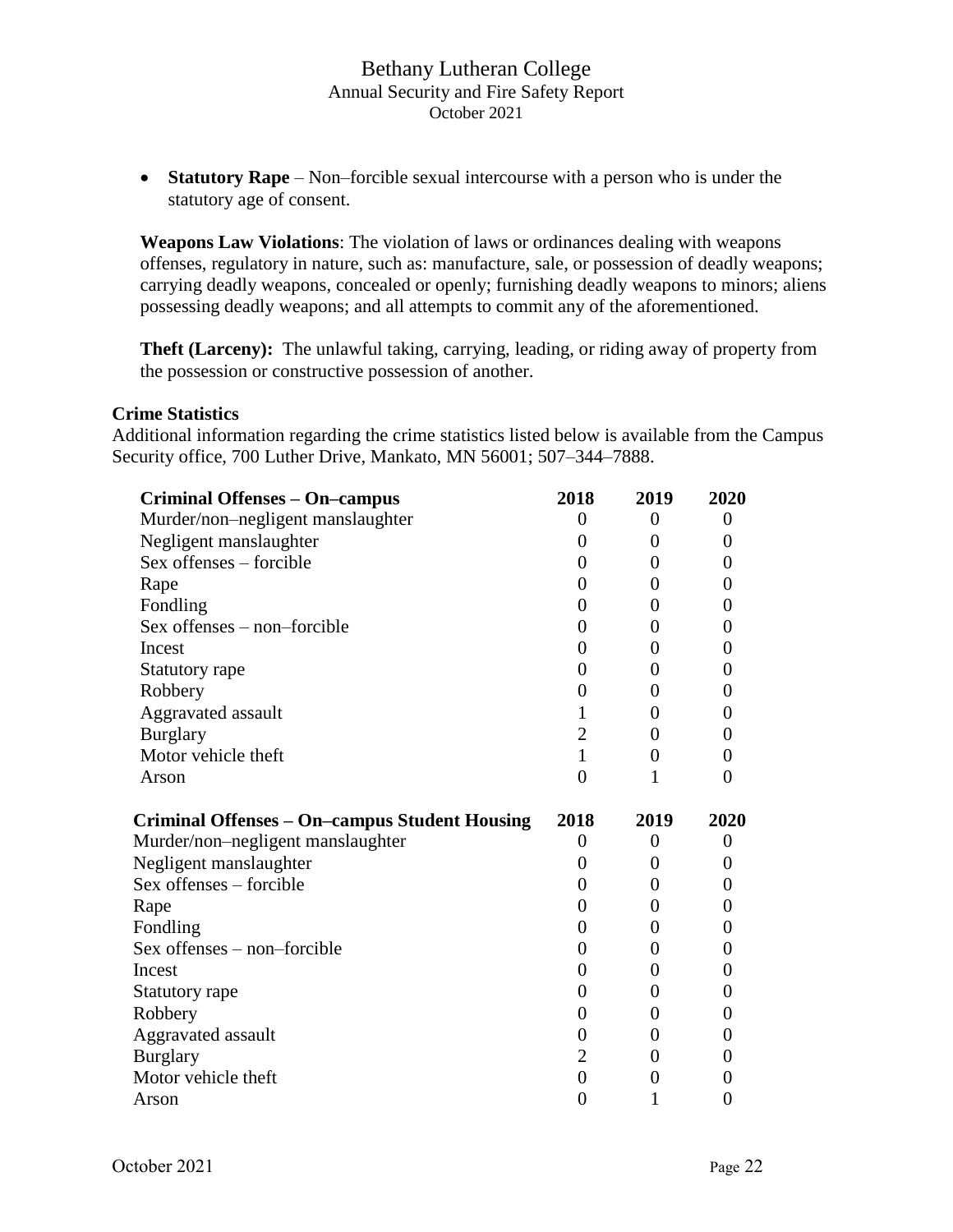| <b>Criminal Offenses - Non-campus</b>      | 2018             | 2019             | 2020             |
|--------------------------------------------|------------------|------------------|------------------|
| Murder/non-negligent manslaughter          | $\boldsymbol{0}$ | $\boldsymbol{0}$ | $\boldsymbol{0}$ |
| Negligent manslaughter                     | $\overline{0}$   | 0                | 0                |
| Sex offenses - forcible                    | 0                | 0                | 0                |
| Rape                                       | $\overline{0}$   | 0                | 0                |
| Fondling                                   | $\boldsymbol{0}$ | 0                | 0                |
| Sex offenses - non-forcible                | 0                | 0                | 0                |
| Incest                                     | $\overline{0}$   | 0                | 0                |
| Statutory rape                             | 0                | 0                | 0                |
| Robbery                                    | $\overline{0}$   | $\overline{0}$   | $\overline{0}$   |
| Aggravated assault                         | $\overline{0}$   | $\overline{0}$   | 0                |
| <b>Burglary</b>                            | $\overline{0}$   | $\overline{0}$   | $\overline{0}$   |
| Motor vehicle theft                        | $\boldsymbol{0}$ | $\overline{0}$   | 0                |
| Arson                                      | $\overline{0}$   | $\overline{0}$   | 0                |
| <b>Criminal Offenses – Public Property</b> | 2018             | 2019             | 2020             |
| Murder/non-negligent manslaughter          | $\boldsymbol{0}$ | 0                | $\boldsymbol{0}$ |
| Negligent manslaughter                     | $\overline{0}$   | 0                | 0                |
| Sex offenses – forcible                    | $\overline{0}$   | $\overline{0}$   | $\overline{0}$   |
| Rape                                       | $\overline{0}$   | $\overline{0}$   | 0                |
| Fondling                                   | $\overline{0}$   | 0                | 0                |
| Sex offenses - non-forcible                | 0                | $\overline{0}$   | 0                |
| Incest                                     | $\overline{0}$   | 0                | 0                |
| Statutory rape                             | $\overline{0}$   | 0                | 0                |
| Robbery                                    | $\overline{0}$   | 0                | 0                |
| Aggravated assault                         | $\overline{0}$   | $\overline{0}$   | 0                |
| <b>Burglary</b>                            | $\overline{0}$   | $\overline{0}$   | 0                |
| Motor vehicle theft                        | $\boldsymbol{0}$ | 0                | 0                |
| Arson                                      | $\boldsymbol{0}$ | $\overline{0}$   | $\boldsymbol{0}$ |

#### **Hate Crimes**

Over the past three years (2018–2020), no hate crimes based on race, religion, sexual orientation, gender, disability, or ethnicity/national origin, whether on campus, off campus, non–campus student housing facilities, or public property have been reported to the College for the following categories: murder/non–negligent manslaughter, negligent manslaughter, sex offenses – forcible, sex offenses – non–forcible, robbery, aggravated assault, burglary, motor vehicle theft, arson, simple assault, larceny – theft, intimidation, destruction/damage/vandalism of property.

| <b>VAWA Offenses</b> | 2018 | 2019                                                | 2020 |
|----------------------|------|-----------------------------------------------------|------|
| Domestic violence    |      | and the contract of the contract of the contract of |      |
| Dating violence      |      | $\sim$ 1                                            |      |
| <b>Stalking</b>      |      | $1 \quad 1 \quad 1$                                 |      |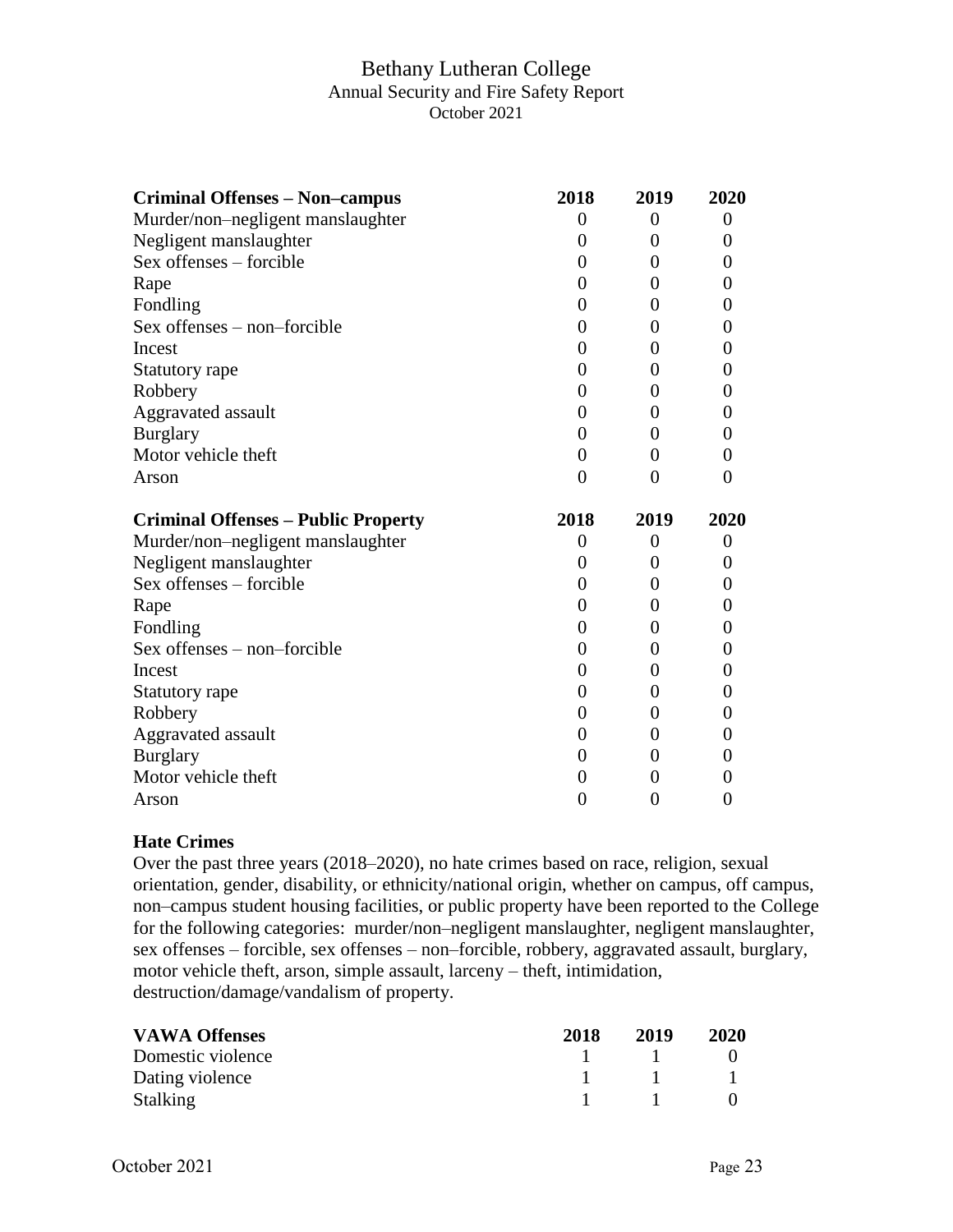| <b>Arrests – On–campus</b>                       | 2018             | 2019             | 2020             |
|--------------------------------------------------|------------------|------------------|------------------|
| Weapons - carrying, possessing, etc.             | $\boldsymbol{0}$ | $\boldsymbol{0}$ | $\boldsymbol{0}$ |
| Drug law violations                              | $\mathbf{1}$     | $\mathbf{1}$     | 5                |
| Liquor law violations                            | $\mathbf{1}$     | $\overline{0}$   | $\overline{0}$   |
| <b>Arrests – On–campus Student Housing</b>       | 2018             | 2019             | 2020             |
| Weapons – carrying, possessing, etc.             | $\boldsymbol{0}$ | $\theta$         | $\overline{0}$   |
| Drug law violations                              | $\mathbf{1}$     | 1                | $\overline{4}$   |
| Liquor law violations                            | $\mathbf{1}$     | $\overline{0}$   | $\overline{0}$   |
| <b>Arrests – Non–campus</b>                      | 2018             | 2019             | 2020             |
| Weapons - carrying, possessing, etc.             | $\boldsymbol{0}$ | $\overline{0}$   | $\overline{0}$   |
| Drug law violations                              | $\boldsymbol{0}$ | $\overline{0}$   | $\overline{0}$   |
| Liquor law violations                            | $\overline{0}$   | $\overline{0}$   | $\boldsymbol{0}$ |
| <b>Arrests - Public Property</b>                 | 2018             | 2019             | 2020             |
| Weapons – carrying, possessing, etc.             | 0                | $\boldsymbol{0}$ | $\boldsymbol{0}$ |
| Drug law violations                              | $\boldsymbol{0}$ | $\mathbf{1}$     | $\overline{2}$   |
| Liquor law violations                            | $\overline{0}$   | $\overline{0}$   | 5                |
| <b>Disciplinary Actions - On-campus</b>          | 2018             | 2019             | 2020             |
| Weapons - carrying, possessing, etc.             | $\boldsymbol{0}$ | $\boldsymbol{0}$ | $\boldsymbol{0}$ |
| Drug law violations                              | $\overline{2}$   | 6                | 3                |
| Liquor law violations                            | $\mathbf{1}$     | 21               | 9                |
| Disciplinary Actions – On–campus Student Housing | 2018             | 2019             | 2020             |
| Weapons – carrying, possessing, etc.             | $\boldsymbol{0}$ | $\overline{0}$   | $\boldsymbol{0}$ |
| Drug law violations                              | $\overline{2}$   | 6                | 3                |
| Liquor law violations                            | $\mathbf{1}$     | 21               | 9                |
| <b>Disciplinary Actions - Non-campus</b>         | 2018             | 2019             | 2020             |
| Weapons - carrying, possessing, etc.             | $\boldsymbol{0}$ | $\boldsymbol{0}$ | $\boldsymbol{0}$ |
| Drug law violations                              | 1                | $\mathbf{1}$     | $\boldsymbol{0}$ |
| Liquor law violations                            | $\overline{0}$   | 3                | $\overline{0}$   |
| <b>Disciplinary Actions – Public Property</b>    | 2018             | 2019             | 2020             |
| Weapons – carrying, possessing, etc.             | 0                | $\overline{0}$   | $\boldsymbol{0}$ |
| Drug law violations                              | 1                | $\overline{0}$   | $\boldsymbol{0}$ |
| Liquor law violations                            | $\mathbf{1}$     | 1                | $\mathbf{1}$     |
| <b>Unfounded Crimes</b>                          | 2018             | 2019             | 2020             |
|                                                  | $\boldsymbol{0}$ | $\overline{0}$   | $\boldsymbol{0}$ |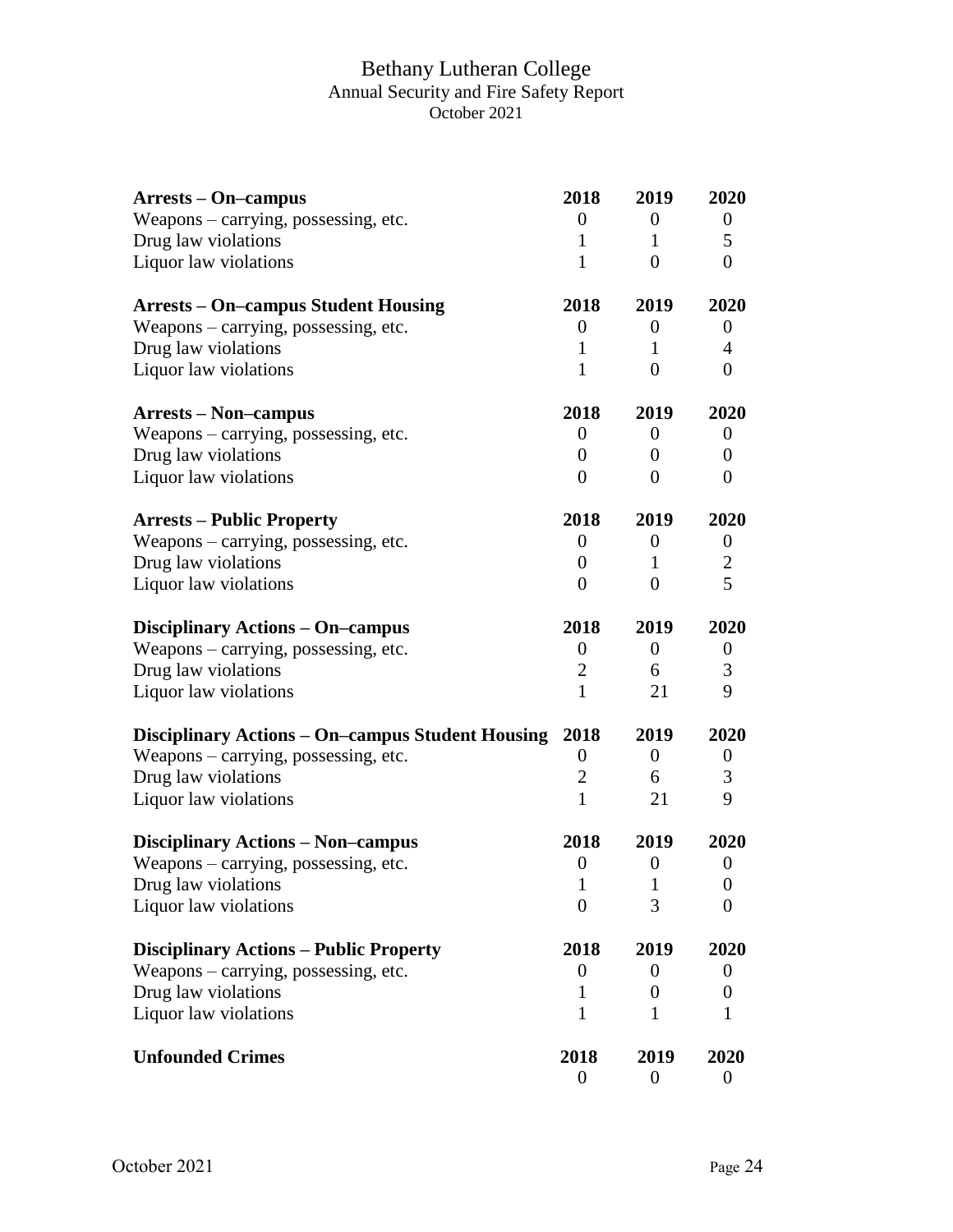#### **SEX OFFENSE REGISTRY**

The Mankato Department of Public Safety Information distributes information on registered sex offenders in the Mankato area. Bethany Lutheran College posts pertinent information received on the Security Services bulletin board. Additional information may be obtained from the Mankato Law Enforcement Center at 710 Front Street South, Mankato, MN 56001.

#### **SEX OFFENSE POLICIES AND PROCEDURES**

Bethany Lutheran College is committed to maintaining high standards of respect and civility, including a working and learning environment that is free of sex discrimination, which includes sexual harassment and sexual misconduct (rape, acquaintance rape, statutory rape, domestic violence, dating violence, sexual violence/assault, or stalking).

Sexual misconduct in all its forms is contrary to God's moral law, subverts the educational mission of the College, undermines the sense of community, and interferes with the social and spiritual development of employees and students. Sexual misconduct is also unlawful and will not be tolerated by Bethany Lutheran College.

Individuals (employees or students) who violate this policy by committing acts of sexual misconduct against others are guilty of gross misconduct and are subject to disciplinary action or sanctions in accordance with the Employee Handbook or Student Guidebook.

# **RIGHTS OF THE PARTIES**

Complainants and respondents in allegations of sexual misconduct are provided with the following rights in accordance with any proceeding used to reach a decision regarding whether a violation of the sexual misconduct policy has occurred. The proceeding will be conducted in a prompt, fair, and impartial manner that

- is consistent with Bethany Lutheran College's policies,
- includes timely notice of meetings at which the complainant and respondent, or both, may be present, and
- provides timely and equal access to the complainant, respondent, and appropriate Bethany officials to any information (consistent with FERPA or other applicable law) that will be used during informal or formal disciplinary meetings and hearings.

#### Complainant's Rights

#### **Reporting a violation**

- Notify police or campus authorities.
- Decline to notify police or campus authorities.
- Obtain assistance from campus authorities to notify police.
- Request confidentiality to protect personally identifying information.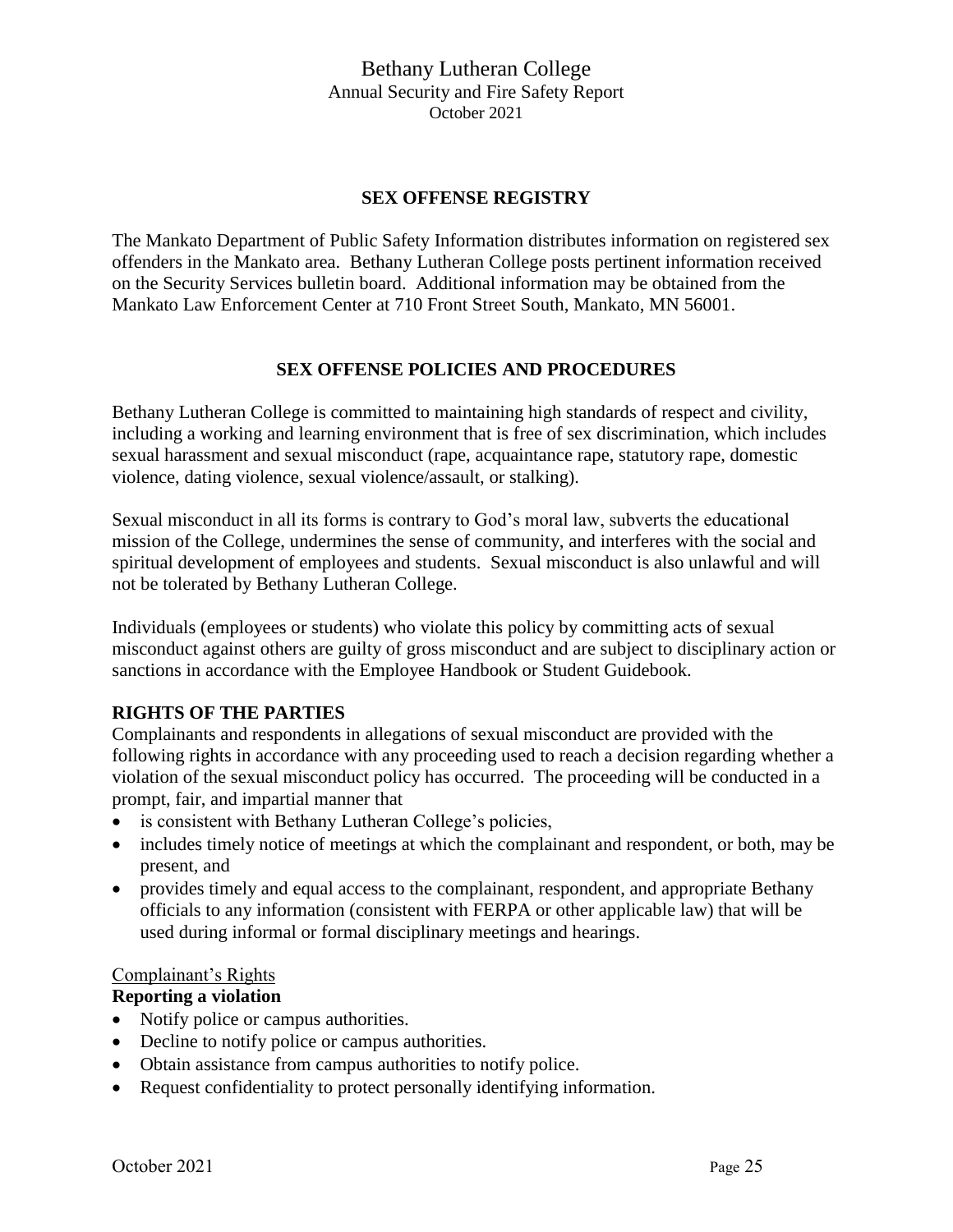#### **Assistance following an incident**

- Obtain orders of protection, no–contact order, restraining order, other similar orders issued by criminal, civil, or tribal court, or by Bethany Lutheran College.
- Change of academic, living, transportation, working situations if requested by complainant and reasonably available, regardless of whether complainant reports offense to campus or local policy.
- Obtain assistance from the Crime Victim Justice Unit:

Crime Victim Justice Unit Office of Justice Programs Bremer Tower, Suite 2300 445 Minnesota Street St. Paul, Minnesota 55101 1–800–247–0390, extension 3 Website: [http://www.ojp.state.mn.usu](http://www.ojp.state.mn.usu/) (help for crime victims)

The Minnesota Crime Victims Reparations Board can also be contacted for assistance with out–of–pocket non–property–related expenses if the crime occurs in Minnesota and has been reported to the police:  $1-888-622-8799$ .

#### Crime Victims Bill of Rights; MN Stat. §611A

Source: https://dps.mn.gov/divisions/ojp/help–for–crime–victims/Pages/crime–victims– rights.aspx

- Be informed of prosecutor's decision to decline prosecution or dismiss the case along with information about seeking a protective or harassment order at no fee.
- Protection against employer retaliation for victims to take reasonable time off to attend order for protection or harassment restraining order proceedings.
- Domestic abuse victims have the ability to terminate a lease without penalty.
- Sexual assault victims can make a confidential request for HIV testing of a convicted offender.
- Sexual assault victims do not have to pay the cost of a sexual assault examination.
- Sexual assault victims may not be required to undergo a polygraph examination in order for an investigation or prosecution to proceed.

#### **Investigation and resolution process**

- Decide when to repeat the description of the incident.
- Choose not to participate in any investigation or disciplinary proceeding, without repercussion.
- Review any written statement that will be offered by the respondent (to the greatest extent possible and consistent with FERPA or other applicable law).
- Speak on own behalf.
- Present evidence on one's own behalf.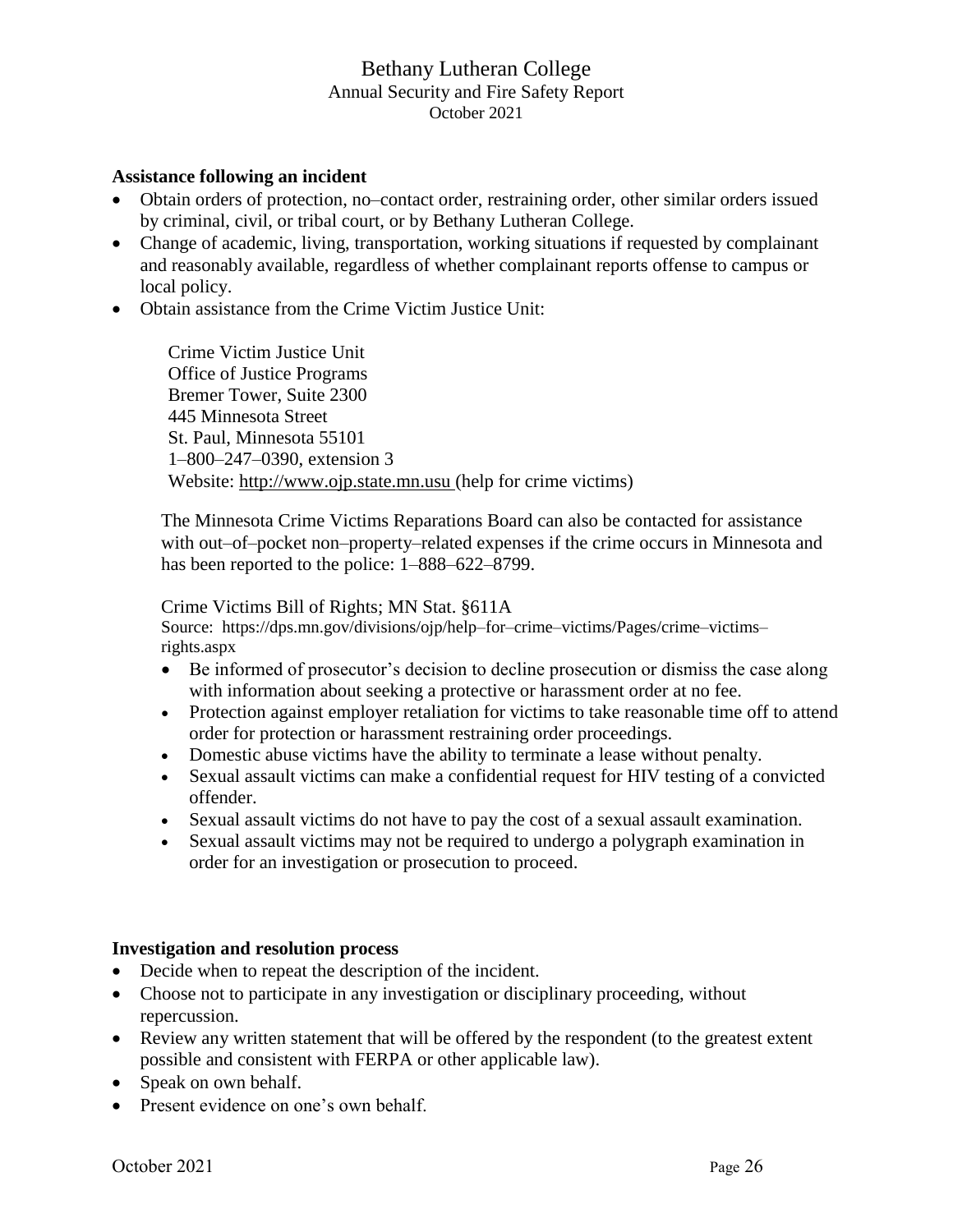- Name witnesses who can speak about the alleged conduct at issue.
- Have others present during internal disciplinary proceedings, including the opportunity to be accompanied to any related meeting by an advisor or support person who may take notes and advise the complainant, but may not otherwise participate.
- Receive written result of any proceeding.
- Have access to information collected as part of an investigation that is shared with the adjudicator tasked with determining whether a policy violation occurred.
- Have access to the complainant's description of the incident as it was reported to the College, even if the complainant has transferred to another postsecondary institution.

#### **Appeal**

- Appeal the result of the complaint process.
- Receive written notice of any change to the results before the results are final.
- Receive written notice of appeal result.

#### Respondent's Rights

#### **Investigation and resolution process**

- Receive written explanation of the alleged violations of the policy.
- Speak on one's own behalf.
- Present evidence on one's own behalf.
- Name witnesses who can speak about the alleged conduct at issue.
- Have others present during internal disciplinary proceedings, including the opportunity to be accompanied to any related meeting by an advisor or support person who may take notes and advise the respondent, but may not otherwise participate.
- Receive written result of any proceeding.
- Have access to information collected as part of an investigation that is shared with the adjudicator tasked with determining whether a policy violation occurred.

#### **Appeal**

- Appeal the result of the complaint process.
- Receive written notice of any change to the results before the results are final.
- Receive written notice of appeal result.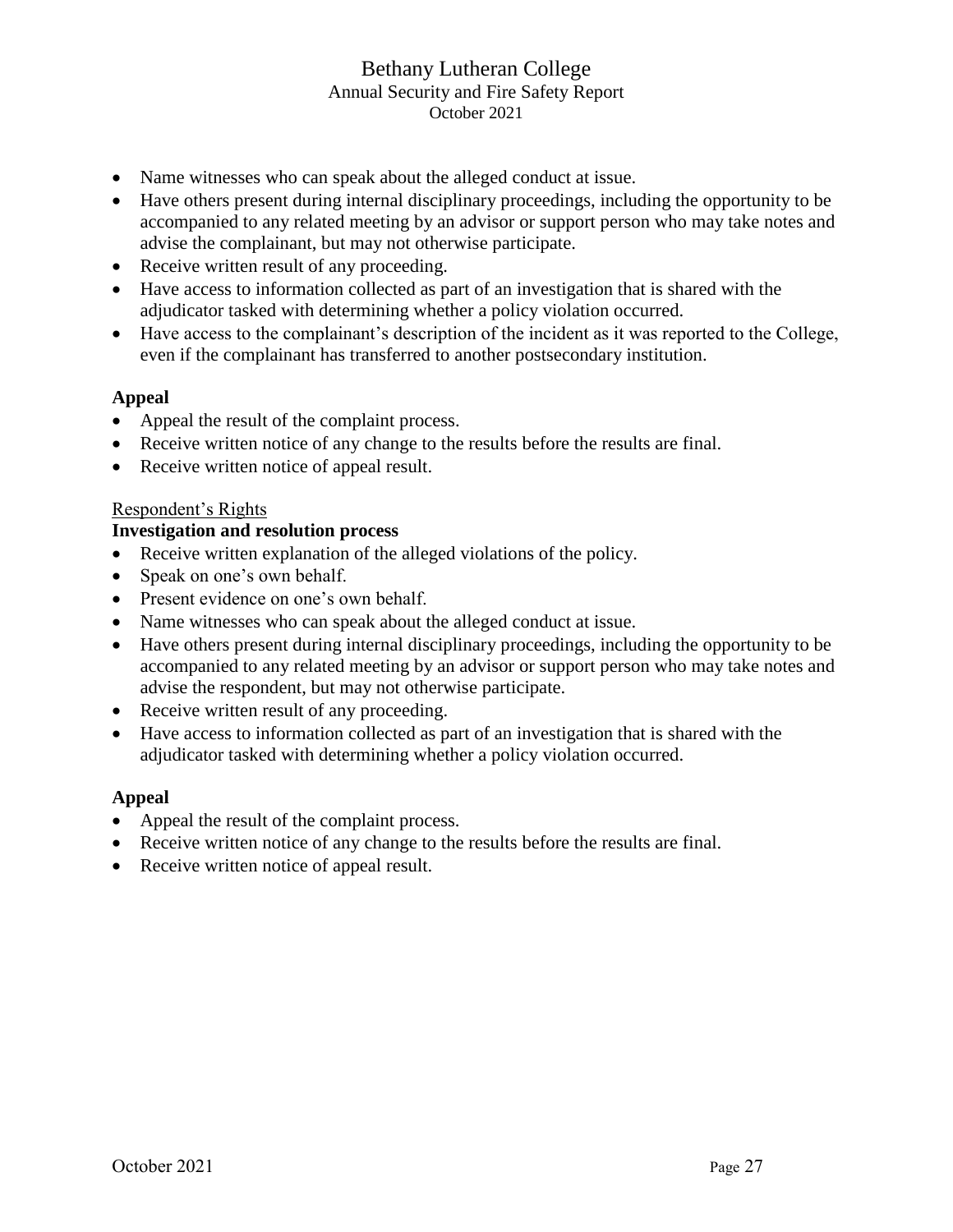# **OPTIONS FOR ASSISTANCE FOLLOWING AN INCIDENT OF SEXUAL ASSAULT Immediate Assistance**

1. Get immediate help.

Go to a safe place and call any of the following:

- 911
- Rev. Don Moldstad, Chaplain (507–387–5456); *confidential resource*
- Dr. Ted Manthe, Title IX Coordinator (507-344-7745; after hours call Security at 507-344-7888 and ask them to contact Dr. Manthe); *may not be able to guarantee confidentiality*
- Campus Security (507–344–7888) Campus Security will call the Mankato Department of Public Safety in case of an imminent threat to students and/or employees. A law enforcement officer will respond and speak with survivors about their options for making a formal report of the incident.
- SAFELINE (1-800-630-1425)
- CADA, an off–campus victim service agency, for support in cases of sexual assault: 800–477–0466 or 507–625–3966 (24 hours a day/7 days a week)
- Mayo Clinic Health System in Mankato Sexual Assault Response Team: 507–385–4745
- 2. Preserve any evidence found on or in the body. At the very least, the employee or student should consider not immediately taking a shower or washing or destroying the clothes worn at the time of the assault. The employee or student can also seek medical treatment from the organizations noted in #3 below or from their own medical doctor to collect evidence of the sexual assault.

Evidence found in phone records (texting), emails, and/or social media (Facebook, Twitter, Instagram, etc.) should also be preserved.

The College will assist the employee or student, at the direction of law enforcement authorities, in obtaining, securing, and maintaining evidence in connection with the incident, and in preserving any materials relevant to a College disciplinary proceeding, regardless of whether the survivor files a formal complaint with the College.

CADA, an off–campus victim service agency, can also provide support and assistance in cases of sexual assault: 800–477–0466 or 507–625–3966 (24 hours a day/7 days a week).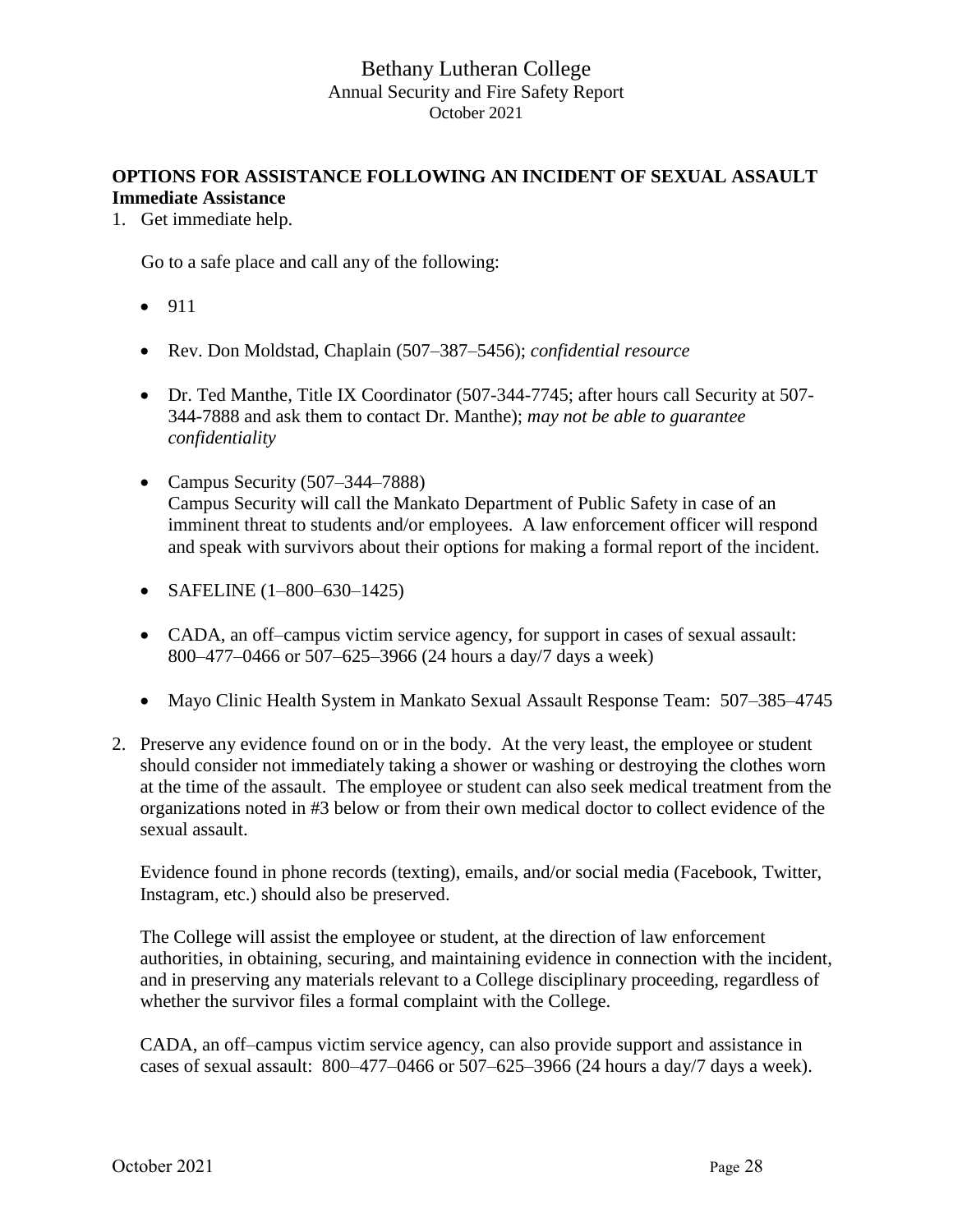3. Seek appropriate medical care as soon as possible for injuries, preventive treatment for sexually transmitted diseases, and other health services. Treatment can be sought before reporting the assault to the police or to Campus Security. Even if the student or employee does not want to report the incident to the police, or it is has been a while since the assault, he or she may still need and benefit from medical attention.

Mankato Clinic Urgent Care 1230 East Main Street, Mankato, MN 56001 507–625–7684 Monday–Friday:  $8$  a.m.  $-8$  p.m. Saturday:  $8$  a.m.  $-5$  p.m. Sunday: 11 a.m. – 5 p.m.

Mayo Clinic Health System (emergency room) 1025 Marsh Street, Mankato, MN 56001 507–625–4031 OR 800–327–3721 Sexual Assault Response Team: 507–385–4745

SAFELINE: 1–800–630–1425

- 4. File criminal charges with the local Police Department, if desired. Designated staff members (e.g., Dean of Students or Student Affairs staff) will help the employee or student in reporting the assault to the police and/or in filing a criminal charge. Designated staff members will also accompany the complainant to the police station upon request.
- 5. Consider filing a formal complaint with the College as soon as possible by contacting Dr. Ted Manthe, Title IX Coordinator (507–344–7745).

#### **Ongoing Assistance**

The College will, in cooperation with law enforcement authorities, shield the employee or student from unwanted contact with the alleged respondent by assisting them in seeking a restraining, protective, or judicial no–contact order when requested. In addition, the student or employee can request academic or work accommodations and interim measures, even if she/he chooses not to pursue a complaint.

Requests for assistance should be directed to the Title IX Coordinator in person (236 Old Main) or by e–mail [\(titleix@blc.edu\)](mailto:titleix@blc.edu) or telephone (507–344–7745, office). Any accommodations or protective measures provided to the respondent will be kept confidential except where doing so would prevent the College from providing the accommodation or protective measure.

**Students** can request a transfer to alternative classes or alternative College–owned housing, if these options are available and feasible. Student can also request to withdraw from or retake a class without penalty, as well as request academic support such as tutoring. The College can also change the course schedule and/or living arrangement of the alleged respondent, as needed. The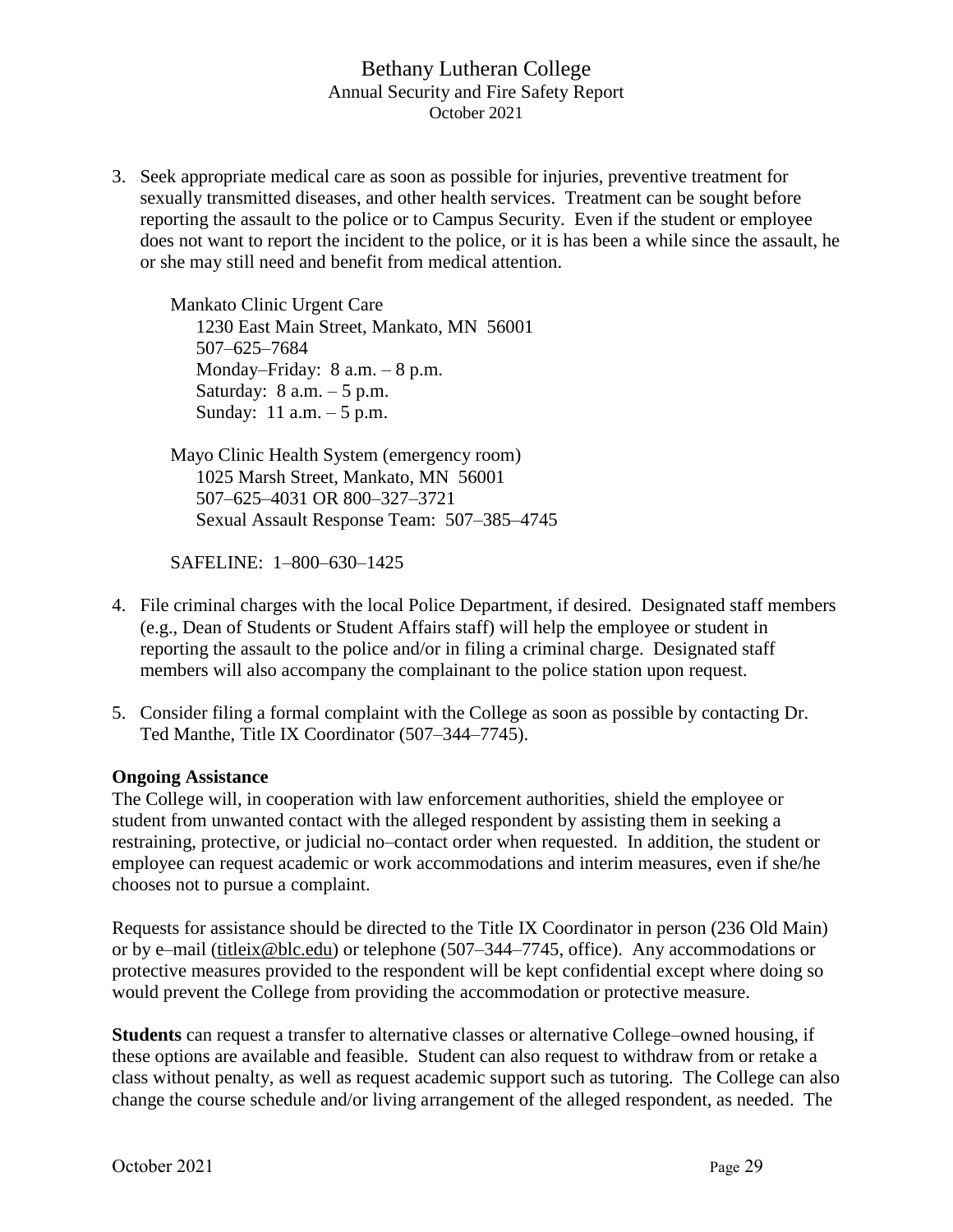College will also provide assistance with student financial aid and visa/immigration issues, information about resources for financial assistance, and information about resources for survivors of sexual assault at an institution to which the student is transferring.

**Employees** can request a transfer to another position or schedule, if these options are available and feasible.

Additional advocacy resources for both students and employees include:

CADA, an off–campus victim service agency 800–477–0466 or 507–625–3966 24 hours a day/7 days a week

**Mental Health Counseling**: The College maintains an on–campus Personal Counseling Center (207 Luther Hall) staffed by WLCFS – Christian Family Solutions counselors. Students and employees can request an appointment with a WLCFS counselor by calling 1–800–438–1772 or on–line at [https://appointment.christianfamilysolutions.org/request–appointment.](https://appointment.christianfamilysolutions.org/request-appointment)

Employees and students can also contact the following organizations for counseling services:

| Blue Earth County Mental Health Center 507–389–8319 |              |
|-----------------------------------------------------|--------------|
| Minnesota Crisis Connection                         | 866–379–6363 |
| CFS Crisis Line                                     | 800-438-1772 |

# **REPORTING POLICIES AND PROTOCOLS**

The College will treat any employee or student who believes that he or she has experienced or witnessed sexual assault with dignity and in a manner that does not suggest that the survivor is ever at fault for sexual assault or should have done something different to avoid the assault.

#### **Confidentiality**

Students and employees have several formal, informal, and alternative options with different levels of confidentiality and privacy for reporting allegations of sexual misconduct. Employees and students are encouraged to ask about a person's ability to maintain confidentiality and privacy before offering any information about alleged incidents.

While some of the College's reporting resources may be able to maintain confidentiality relative to information shared with the College, they may have reporting or other obligations under state law, such as Clery Act crime statistics, mandatory reporting of child abuse and neglect, imminent harm to self and others, requirements to testify if subpoenaed in criminal case, etc. In these cases, personally identifying information will not be reported to the extent allowed by law.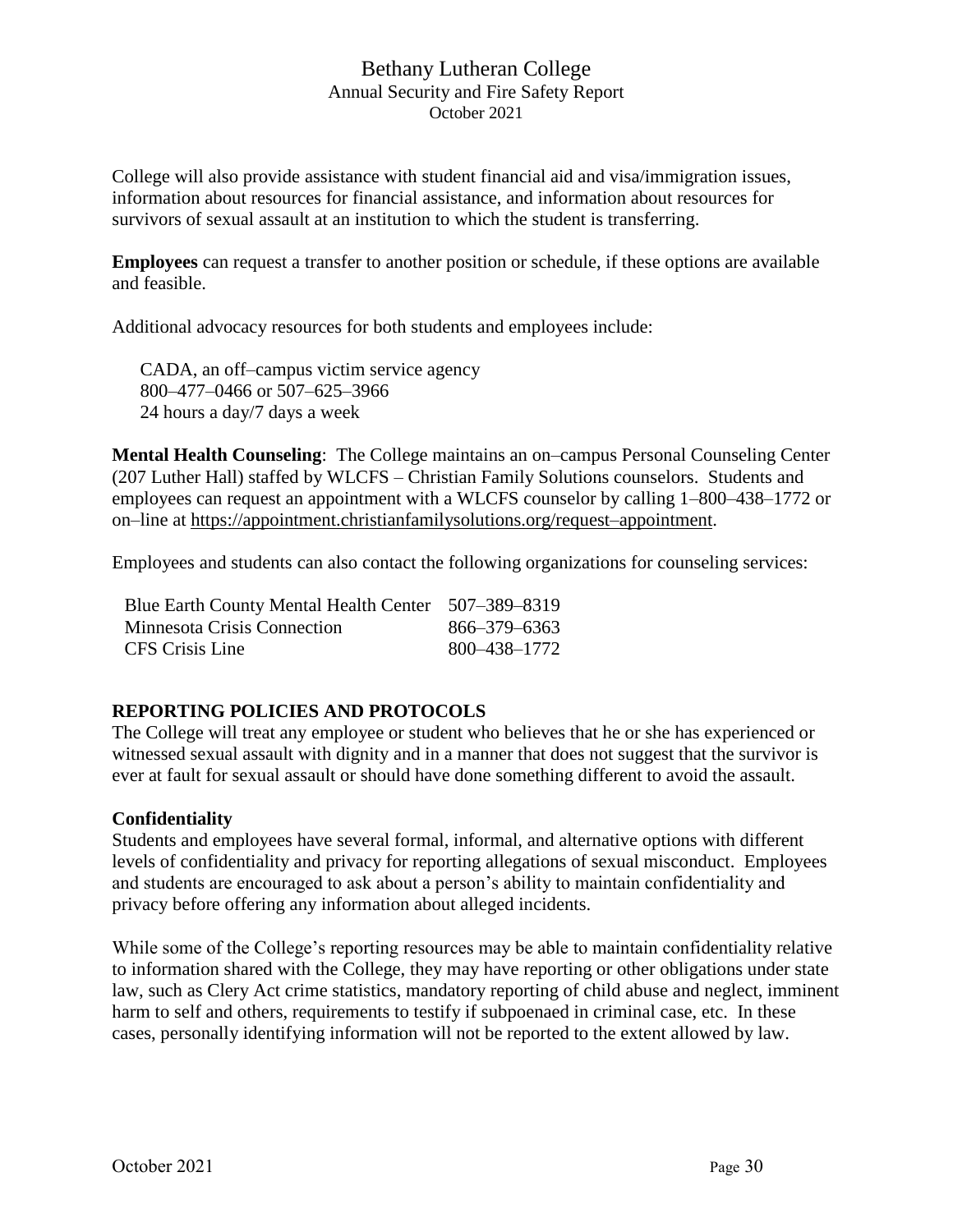Students and employees who, at first, request and are granted confidentiality may later decide to file a complaint with the College or report the incident to local law enforcement and, thus, have the incident fully investigated.

#### Requesting confidentiality

Employees and students may request confidentiality at the time they report an alleged incident. The person to whom the incident has been originally reported will contact the Title IX Coordinator who, along with the Vice President of Student Affairs or his designee, will evaluate the request based upon several factors including:

- The increased risk that the alleged respondent will commit additional acts of a sexual nature or other violence, such as:
	- o whether there have been other sexual violence complaints about the same alleged respondent;
	- o whether the alleged respondent has a history of arrests or records from a prior school indicating a history of violence;
	- o whether the alleged respondent threatened further sexual violence or other violence against the complainant or others;
	- o whether the sexual violence was committed by multiple respondents;
- whether the sexual violence was perpetrated with a weapon;
- whether the complainant is a minor;
- whether the College possesses other means to obtain relevant evidence of the sexual violence (e.g., security cameras or personnel, physical evidence); and
- whether the complainant's report reveals a pattern of perpetration (e.g., via illicit use of drugs or alcohol) at a given location or by a particular group.

The presence of one or more of these factors could lead the College to investigate and, if appropriate, pursue disciplinary action. If none of these factors are present, the College will likely respect the complainant's request for confidentiality and will take immediate action as necessary to protect and assist the complainant.

There may be times when, in order to provide a safe, non–discriminatory environment for all students and employees, the College may not be able to honor a complainant's request for confidentiality.

**If the College determines that it cannot maintain a victim's confidentiality**, the College will inform the complainant prior to starting an investigation and will, to the extent possible, only share information with individuals involved in the College's investigation and resolution protocol. The complainant can choose not to participate in any investigation or disciplinary proceeding, without repercussion.

The College will remain mindful of the complainant's well–being, and will take on–going steps to protect the survivor from retaliation or harm and will work with the survivor to create a safety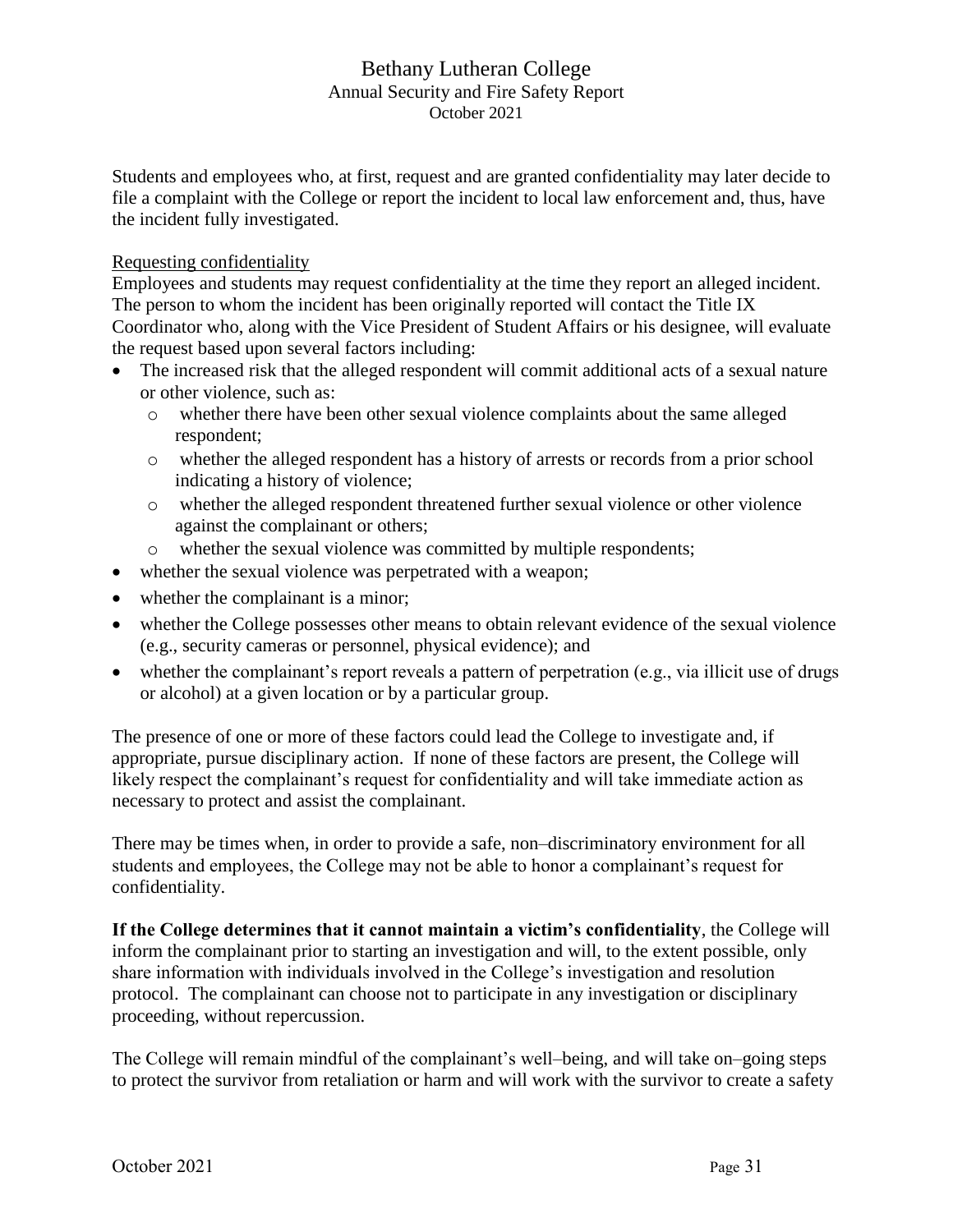plan. Retaliation against the complainant, whether by students or College employees, will not be tolerated. The College will also:

- assist the complainant in accessing other available victim advocacy, academic support, counseling, disability, health or mental health services, and legal assistance both on and off campus;
- provide other security and support, which could include assisting them in seeking a restraining, protective, or judicial no–contact order, helping arrange a change of living or working arrangements or course schedules (including for the alleged respondent pending the result of an investigation) or adjustments for assignments or tests; and
- inform the complainant of the right to report a crime to campus or local law enforcement, and provide the complainant with assistance if the victim wishes to do so.
- provide assistance with student financial aid and visa/immigration issues, information about resources for financial assistance, and information about resources for survivors of sexual assault at an institution to which the student is transferring.

**If the College determines that it can respect a complainant's request for confidentiality**, the College will take immediate action as necessary to protect and assist the complainant. Students and employees must understand that if they request, and are granted confidentiality, the College may be unable to conduct an investigation into the particular incident or to pursue disciplinary action against the alleged respondent. However, if the College determines that the alleged respondent(s) poses a serious and immediate threat to the College community, Campus Security may be called upon to issue a timely warning to the community which will not include any information that identifies the complainant. The College may also take steps to limit the effects of the alleged sexual misconduct and prevent its recurrence without initiating formal action against the alleged respondent or revealing the identity of the complainant.

Reports of sexual violence, including non–identifying reports, will prompt the college to consider broader remedial action such as increased monitoring, supervision, or security at locations where the reported sexual violence occurred; increased education and prevention efforts; and/or revisiting policies and practices.

Documentation concerning the investigation of the incident will be kept confidential and will not become part of the student conduct or employee official personnel record but will, instead, be kept in a separate, secure location. Documentation of any disciplinary action taken or sanctions imposed will become part of the student conduct record or the employee official personnel record.The complainant has the right to have access to her or his description of the incident as it was reported to the College, even if the complainant has transferred to another postsecondary institution.

# **Reporting Options**

As noted above under *confidentiality*, students and employees have several formal, informal, and alternative options for reporting allegations of sexual misconduct. Employees and students are encouraged to ask about a person's ability to maintain confidentiality and privacy before offering any information about alleged incidents. Reports may be submitted in person or by phone or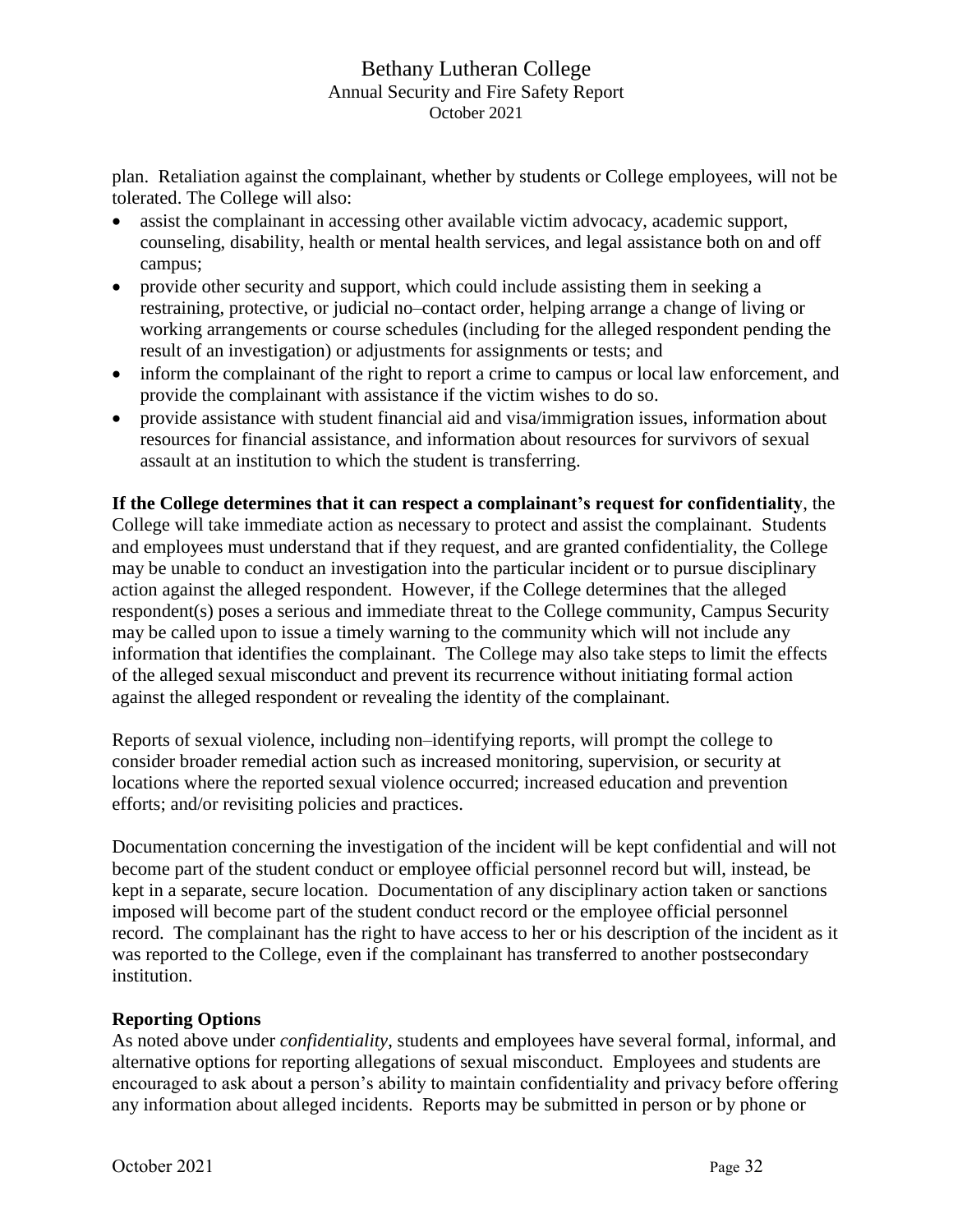email, as noted below.

Students and employees have the option to notify or to decline to notify either Campus Security or local police. Reporting to the police department is not necessary for the College to proceed with its investigation.

#### Formal Reporting Options

**Action will be taken** if a report is filed with any of the entities listed below.

• Report the incident to any *responsible employee* listed in the Title IX Directory at the end of this document.

These employees can offer assistance, call 911 and Campus Security (507–344–7888) if needed, and report the incident, including personally identifying details, to the Title IX Coordinator.

To the extent possible, information reported to a *responsible employee* will be shared only with people responsible for handling the College's response to the report. A *responsible employee* will not share information with law enforcement without the complainant's written consent or unless the complainant has also reported the incident to law enforcement.

The College will take immediate action as necessary to protect and assist the complainant. Employees and students must understand that if they request, and are granted confidentiality, the College may be unable to conduct an investigation into the particular incident or to pursue disciplinary action against the alleged perpetrator. However, if the College determines that the alleged respondent(s) poses a serious and immediate threat to the College community, Campus Security may be called upon to issue a timely warning to the community which will not include any information that identifies the complainant.

Reported incidents will be recorded in the Clery Act crime statistics, without personally identifying details. Campus Security Authorities (see Title IX Directory) are responsible for reporting allegations of *Clery Act* crimes that have been brought to their attention and that they conclude were made in good faith. Alleged crimes must be reported regardless of whether or not the victim chooses to file a report with law enforcement or to press charges.

- File a formal complaint with the Title IX Coordinator: Dr. Ted Manthe, 236 Old Main; 507-344-7745; [titleix@blc.edu.](mailto:titleix@blc.edu) The Title IX Coordinator will assess the safety of the complainant and the campus, provide resources and information to the complainant, and initiate the investigation process.
- File criminal charges with the police department as soon as possible. Designated staff members (e.g., Dean of Students or Student Affairs staff) will also accompany the complainant to the police station upon request.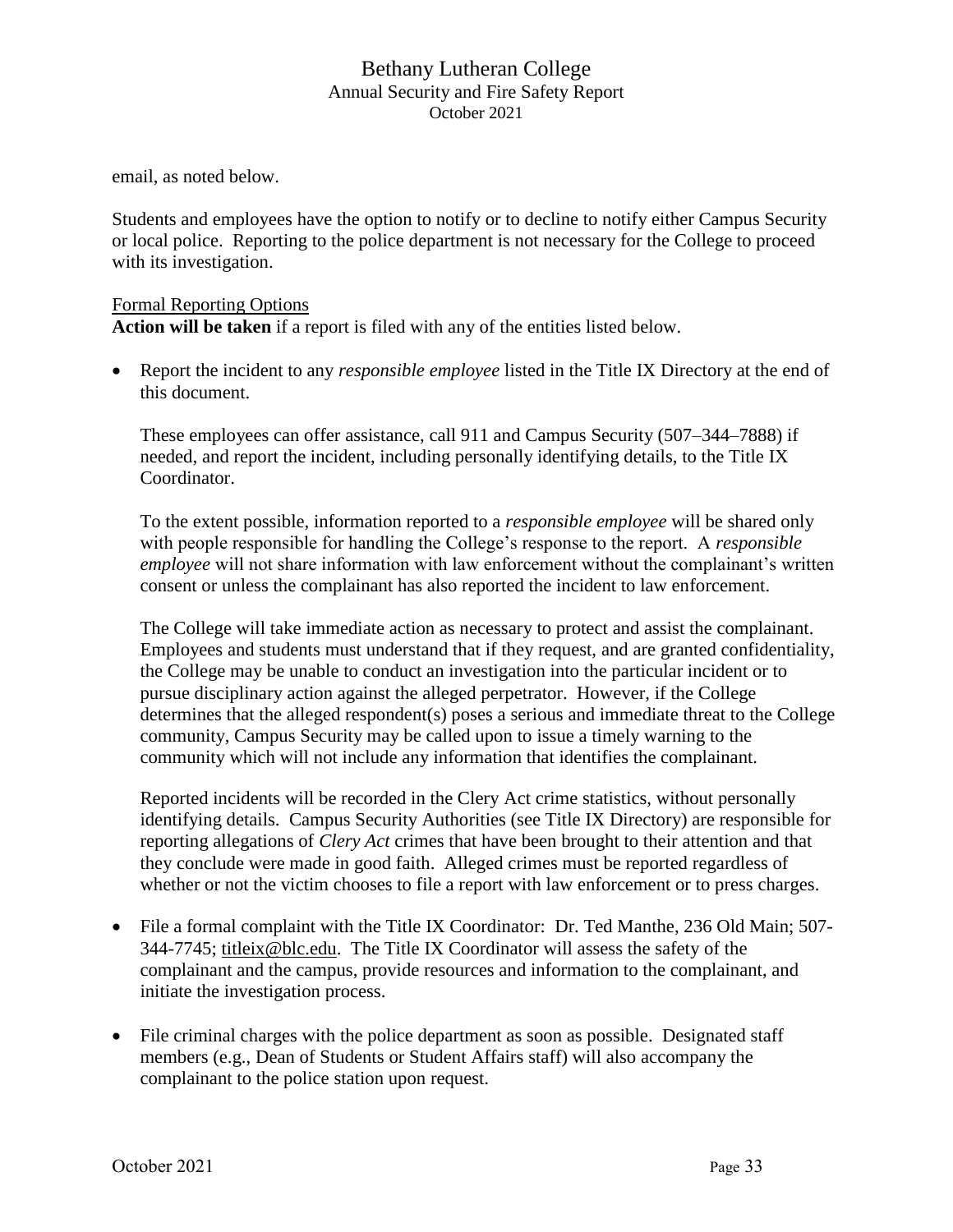#### Informal Reporting Resources

**Action may or may not be taken** if a report is filed with the following:

- *Confidential* resources generally would share information only if there was imminent risk to the employee, student, or others. However, these resources may have reporting or other obligations under state law, such as Clery Act crime statistics, mandatory reporting of child abuse and neglect, etc. Positions in this category are the Chaplain, and pastoral counselor faculty (see Title IX Directory for contact information).
- On–line reporting [\(https://forms.blc.edu/title–ix–reporting/\)](https://forms.blc.edu/title-ix-reporting/): The online reporting system is intended to receive complaints of sexual misconduct, dating/relationship violence, or stalking. Only the Title IX Coordinator has access to the reports submitted online. Individuals who file a report on–line can choose to do so anonymously; however, the College is not obligated to investigate anonymous reports submitted online. The College may choose to offer support to the survivor, determine whether action is needed, encourage the survivor to report the incident to campus authorities, and, where applicable, encourage reports of criminal behavior to law enforcement authorities.
- OCR: Individuals with complaints of sexual misconduct who do not feel the College is addressing the charge of discrimination have the right to file a formal complaint with the United States Department of Education, Office for Civil Rights (OCR). The person filing the complaint need not be a complainant of the alleged sexual misconduct, but may complain on behalf of another person. More information can be found about filing a complaint at [http://www2.ed.gov/about/offices/list/ocr/complaints–how.html.](http://www2.ed.gov/about/offices/list/ocr/complaints-how.html)

#### **Retaliation**

The College will not tolerate any form of retaliation, either on–campus or off–campus, by any employee or student against any employee or student who reports an incident of sexual misconduct or who provides information during an investigation. Employees or students who engage in retaliatory behavior are subject to discipline, up to and including termination of employment or expulsion from the College. Employees and students who feel they are being retaliated against should immediately contact the Title IX Coordinator (507–344–7745; titleix@blc.edu).

#### **Immunity**

The College encourages the reporting of incidents of sexual misconduct. At times complainants or witnesses may be hesitant to report to College officials or to participate in grievance processes because they fear that they themselves may be accused of policy violations, such as underage drinking, at the time of the incident. It is in the best interests of the Bethany community that incidents are reported to College officials. Therefore, the College may offer immunity from policy violations related to the reported incident to complainants and witnesses who are students. While serious violations cannot be overlooked, the College reserves the right to waive lesser charges (e.g., violations of the alcohol policy) in cases that involve sexual misconduct.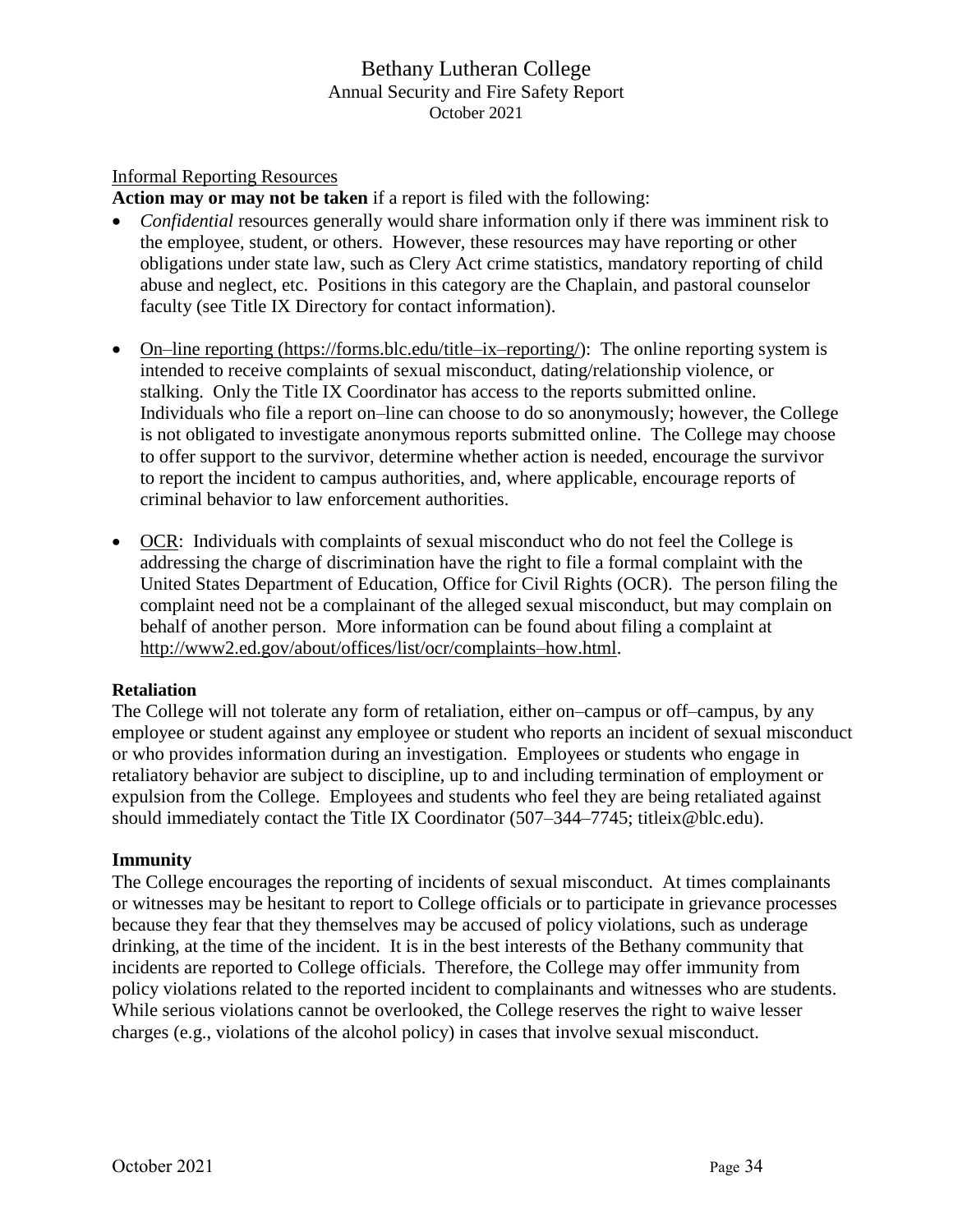#### **Preserving Evidence**

The College will assist the employee or student, at the direction of law enforcement authorities, in obtaining, securing, and maintaining evidence in connection with the incident, and in preserving any materials relevant to a College disciplinary proceeding, regardless of whether the survivor files a formal complaint with the College.

In cases of alleged sexual assault, preserving evidence found on or in the body is vitally important for a fair and impartial investigation and resolution process. At the very least, the employee or student should consider not immediately taking a shower or washing or destroying the clothes worn at the time of the assault. The employee or student can seek medical treatment from the organizations noted below or from their own medical doctor to collect evidence of the sexual assault.

Mankato Clinic Urgent Care 1230 East Main Street, Mankato, MN 56001 507–625–7684 Monday–Friday: 8 a.m. – 8 p.m. Saturday:  $8 a.m. - 5 p.m.$ Sunday: 11 a.m. – 5 p.m. Mayo Clinic Health System (emergency room) 1025 Marsh Street, Mankato, MN 56001

507–625–4031 OR 800–327–3721 Sexual Assault Response Team: 507–385–4745

Evidence found in phone records (texting), e–mails, and/or social media (Facebook, Instagram, Snapchat, etc.) should also be preserved.

#### **INVESTIGATION AND RESOLUTION**

The College will use the protocol outlined below to investigate and resolve, in a prompt, fair, and impartial process, all allegations of misconduct brought to the Title IX Coordinator. The College reserves the right to adjust the protocol as dictated by the circumstances.

The College's Title IX coordinator oversees the handling of all Title IX reports and complaints of sexual misconduct. The Coordinator is also responsible for identifying and addressing any patterns or systemic problems that arise during the review of such complaints.

Dr. Ted Manthe 236 Old Main [titleix@blc.edu](mailto:titleix@blc.edu) Office: 507-344-7745 Emergencies: 507-344-7888 (ask Security to contact Dr. Manthe)

In addition to the Title IX Coordinator, the College has identified employees whose responsibilities include reporting, investigating, adjudicating, and providing counseling and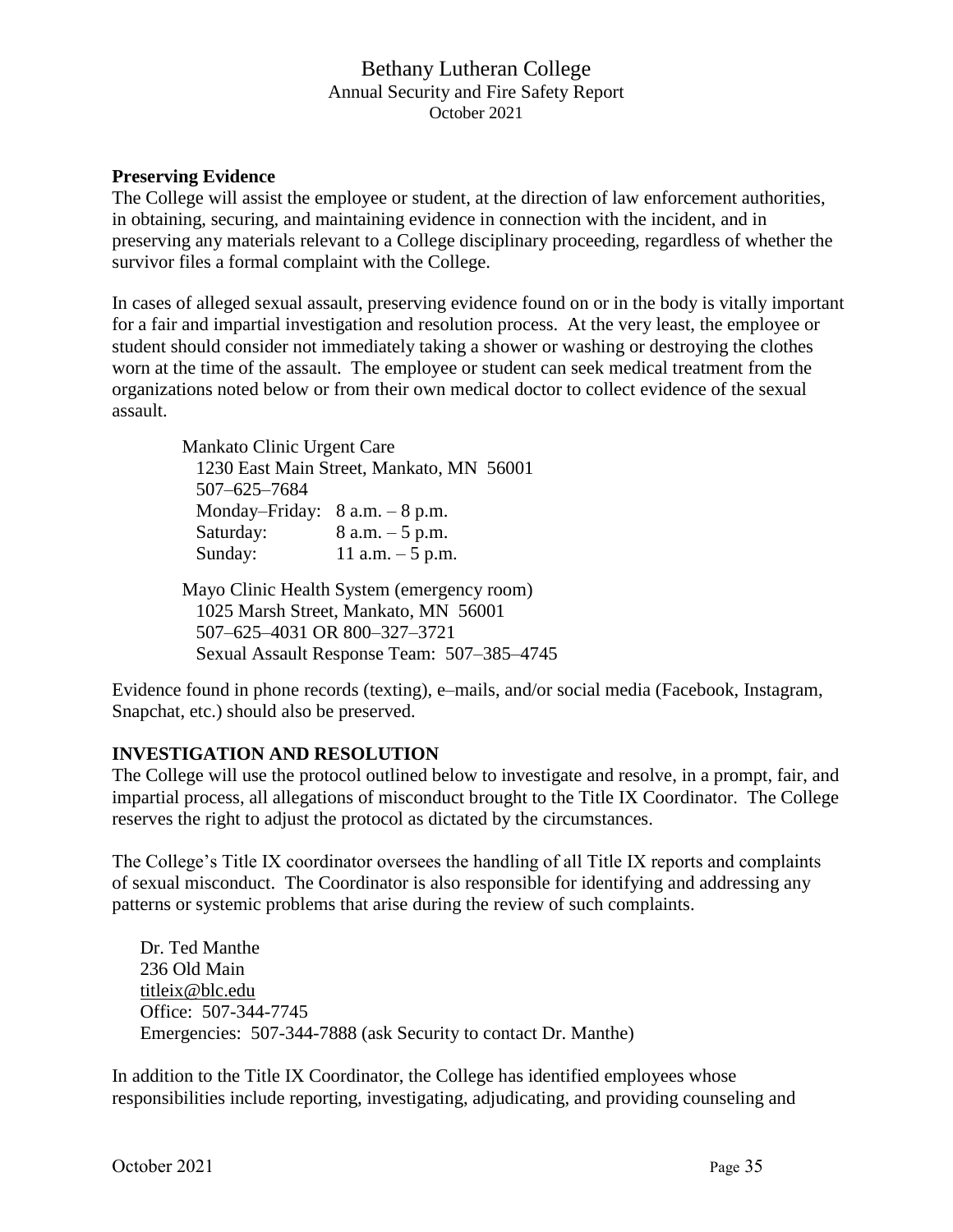support services. See Title IX Directory at the end of this document for contact information.

#### **Conflict of Interest**

Students and employees who wish to raise an issue regarding a potential conflict of interest with the investigators and/or adjudicators responsible for resolving the complaint should submit the concern in writing to the Title IX Coordinator at the time that the investigators and adjudicators are identified. If the conflict of interest is deemed valid, the College will appoint another adjudicator to resolve the complaint.

#### **Retaliation**

The College will not tolerate any form of retaliation, either on–campus or off–campus, by any employee or student against any employee or student who reports an incident of sexual misconduct or who provides information during an investigation. Employees or students who engage in retaliatory behavior are subject to discipline, up to and including termination of employment or expulsion from the College. Employees and students who feel they are being retaliated against should immediately contact the Title IX Coordinator (507–344–7745; titleix@blc.edu).

#### **Investigation Protocol**

The College will treat any employee or student who believes that he or she has experienced or witnessed sexual assault with dignity and in a manner that does not suggest that the survivor is ever at fault for sexual assault or should have done something different to avoid the assault. Survivors have the right to decide when to repeat the description of the incident.

All allegations of sexual misconduct brought to the attention of the Title IX Coordinator will be investigated and resolved within a 60–day period once the formal complaint is submitted, using the protocol outlined below, unless the complainant requests and is granted confidentiality. In general, the steps and anticipated timelines are as follows. Both respondent and the complainant will be notified in writing in a timely manner of the need to change the timeline, including the reason for the delay and the expected timeframe for completing the process.

Investigation: 20 business days (3 weeks) Review and response to statements: 14 calendar days (2 weeks) Adjudication: 5 business days (1 week) Additional investigation (if requested by adjudicator): 10 business days (2 weeks) Resolution: 5 business days (1 week)

Employees and students must understand that if they request, and are granted, confidentiality, the College may be unable to conduct an investigation into the particular incident or to pursue disciplinary action against the alleged respondent. However, if the College determines that the alleged respondent(s) poses a serious and immediate threat to the College community, Campus Security may be called upon to issue a timely warning to the community which will not include any information that identifies the victim. The College may also take steps to limit the effects of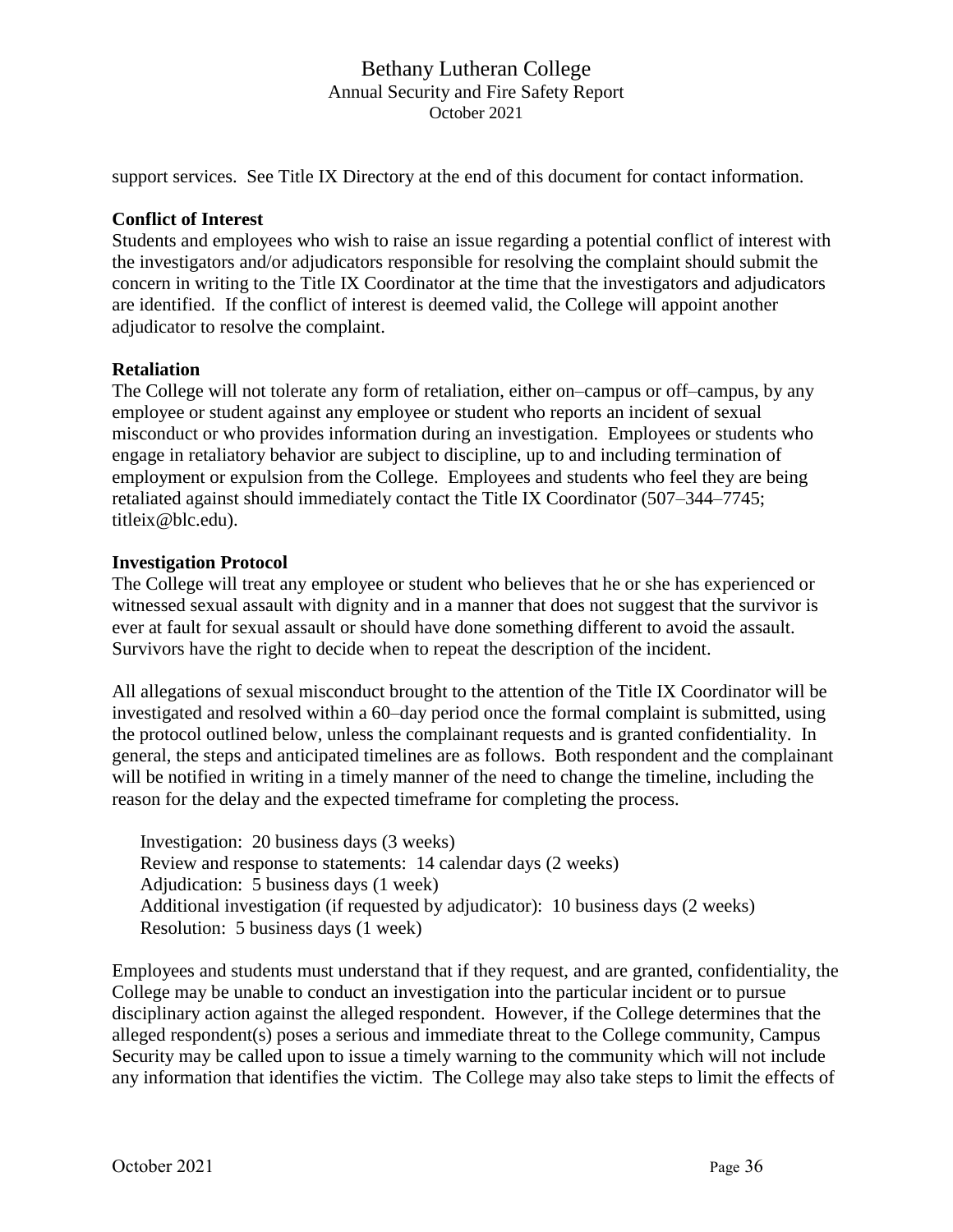the alleged sexual misconduct and prevent its recurrence without initiating formal action against the alleged respondent or revealing the identity of the complainant.

The College reserves the right to adjust the time period as dictated by circumstances, and will notify the complainant and respondent simultaneously in writing. For example, if the complainant, respondent, or witnesses are not available to be interviewed, the investigation's timeline may have to be adjusted.

In the case of a police investigation, and upon request by the police department, the College may temporarily delay its investigation until the police have finished gathering evidence, with the understanding that the College will proceed with its own investigation apart from any police investigation or court proceedings.

The purpose of the investigation will be to gather facts that the adjudicator(s) will use to determine whether the College's sexual misconduct policy was violated. If the complainant or respondent declines to respond to requests for further information, the College will review the matter based upon all of the other information provided.

During the investigation and resolution stages of the complaint process, the College will, in cooperation with law enforcement authorities, shield the employee or student from unwanted contact with the alleged respondent by assisting them in seeking a restraining, protective, or judicial no–contact order when requested. In addition, the student or employee can request interim measures, even if she/he chooses not to pursue a complaint. See *Options for Assistance Following an Incident of Sexual Assault* for additional information (page R–9).

The Title IX Coordinator will, upon receipt of a complaint:

- assess the immediate safety and well–being of the complainant and the campus, in consultation with appropriate campus officials,
- notify the complainant of her/his rights to contact (or not to contact) law enforcement and to seek medical treatment,
- notify the complainant of the importance of preserving evidence,
- identify resources available to the complainant,
- offer accommodations/interim measures,
- discuss complaint resolution options (informal; formal with full investigation); mediation is not appropriate for complaints of sexual assault, and
- initiate investigation process.

The investigator(s) will:

- maintain confidentiality to the extent possible under the parameters of the sexual misconduct policy,
- conduct interviews, gather and review available evidence,
- prepare a fact–finding report for the adjudicator(s).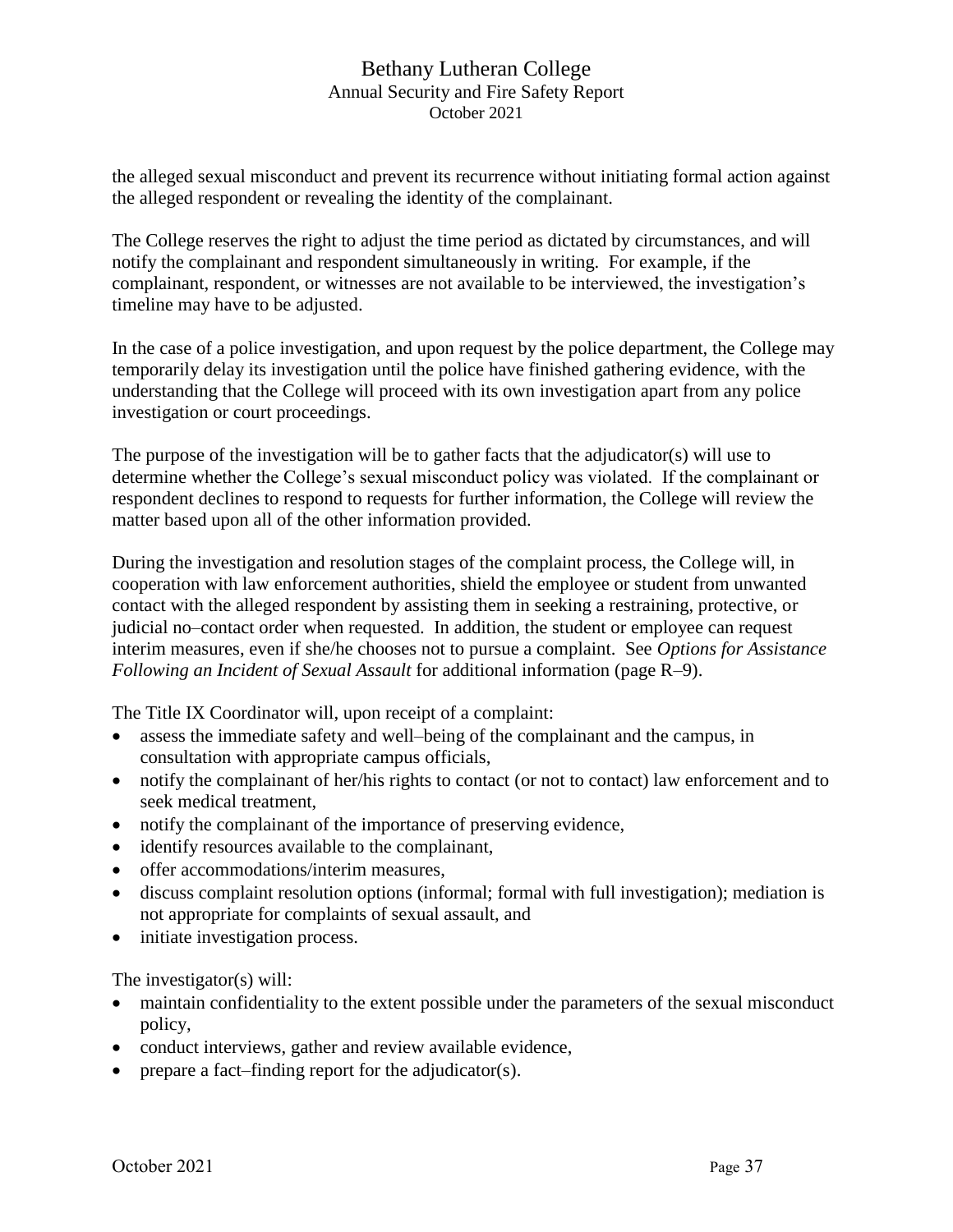#### **Resolution Protocol**

Bethany Lutheran College will use an administrative proceeding to resolve all sexual misconduct complaints.

The Title IX Coordinator will consult with College administration to identify appropriate adjudicators whose responsibility will be to determine whether the sexual misconduct policy was violated and to assign relevant sanctions and/or remedies. To avoid potential conflicts of interest, more than one adjudicator may be identified.

In general, the Dean of Students will serve as the primary adjudicator in resolving student– student complaints. The Dean of Students reserves the right to appoint a review panel to assist in the decision–making and sanctions process.

In cases of student–employee and employee–employee complaints, a vice president will serve as the primary adjudicator, again reserving the right to appoint a review panel. In cases where a vice president is named as a respondent or as a witness in a complaint, the president serves as the adjudicator. If the president is named as a respondent or as a witness, the matter will be referred to the Board of Regents for resolution.

Adjudicator(s) will use the *preponderance of evidence* standard (more likely than not…) in reviewing the evidence and investigator report to determine whether the College's sexual misconduct policy was violated and what sanctions will be imposed. The adjudicator may request that the investigator(s) collect additional information as needed. If the complainant or respondent declines to respond to requests for further information, the adjudicator will review the matter based upon all of the other information provided.

Upon final decision and sanction determination, if any, the adjudicator will notify the complainant and respondent simultaneously in writing of the result (initial, interim, and final), any relevant sanctions and/or remedies, the rationale for the result and sanction, and the appeal process.

The College will not require the complainant or respondent to abide by a non–disclosure agreement, in writing or otherwise, that would prevent the re–disclosure of information related to the result of the proceeding.

#### **Possible results of the adjudication process**

#### Sanctions

Employees

- verbal or written warnings
- probationary status
- suspension
- demotion
- termination
- mandatory counseling or training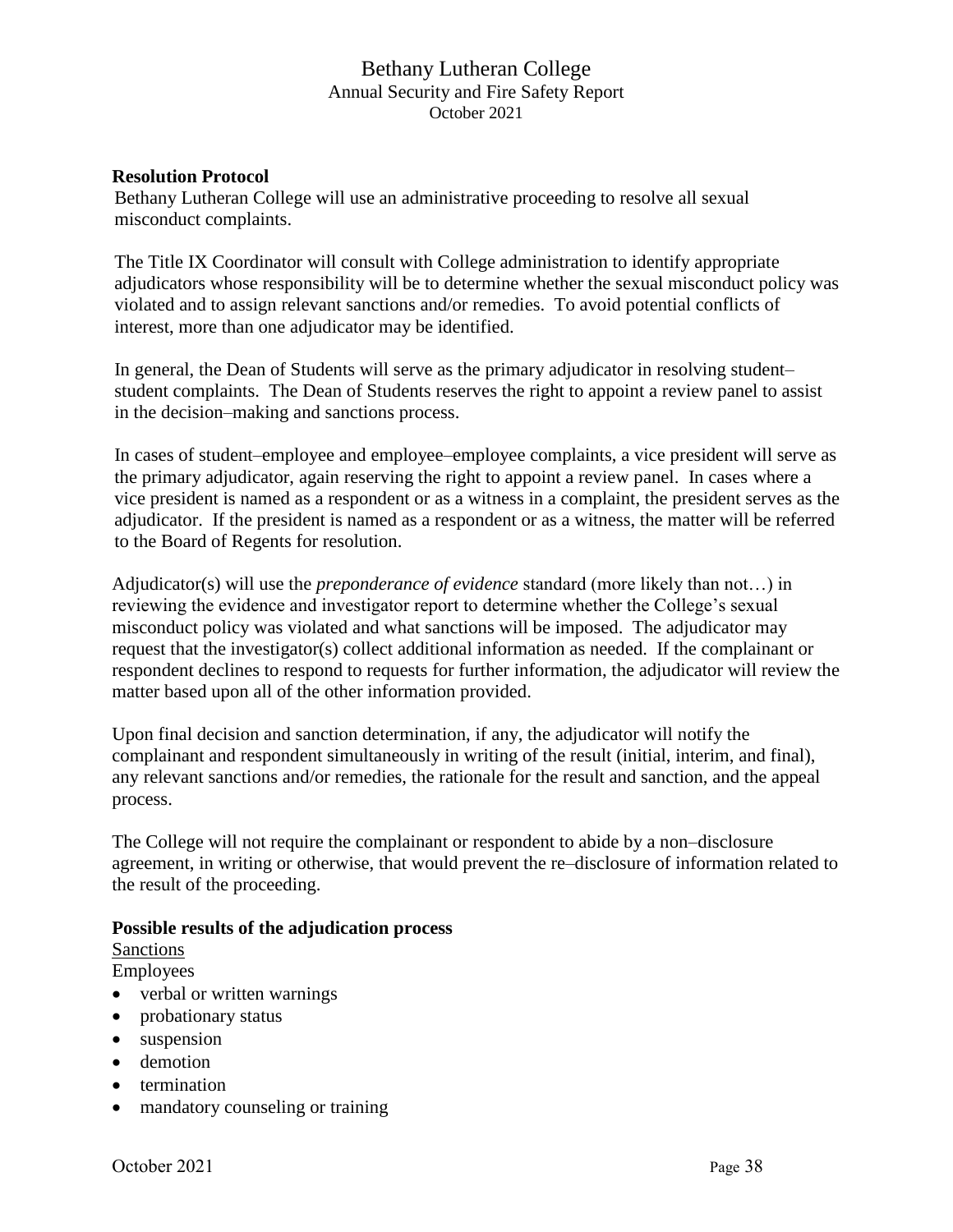#### **Students**

- warning (verbal or written or reprimand)
- probation
- required compliance with a sanctioning directive
- restriction of privileges
- housing suspension or expulsion
- suspension
- expulsion
- withholding of diploma or degree for a defined period of time or until the completion of assigned sanctions
- revocation of admission to the College

#### Remedies, accommodations, protective measures for complainant

To the extent possible, the College will take appropriate, reasonable steps to protect the safety and well–being of the complainant, including but not limited to:

- separation from respondent (changes in work schedules or job location, course schedules and/or living arrangements)
- academic support services (tutoring)/accommodations
- course withdrawal or retake without penalty
- counseling services
- gathering information about resources for survivors of sexual assault offered by an institution to which the student is transferring

#### Additional remedies for the college community

The College will undertake, to the extent possible, additional remedies as dictated by the circumstances, such as increased training to prevent sexual misconduct; additional written education materials (policies and resources); review campus security relative to monitoring, supervision, or security at locations where the reported sexual violence occurred; and/or revisiting other policies and practices.

#### **Appeal**

The complainant and respondent have the right to appeal the adjudicator's decision, with the exception of the president of the College serving as the adjudicator, in which case no appeal is granted. Grounds for an appeal include presentation of new evidence, concerns about procedural errors and/or an unfair investigation, or concerns about the severity of the sanction(s).

The written appeal, including the basis for the appeal, must be submitted to the Title IX Coordinator within five (5) business days (employees) or five (5) class days (students) after the complainant and respondent are notified of the adjudicator's decision. If the notification occurs during the last 5 class days of the academic year, a five (5) business–day timeframe will be used.

A copy of the appeal will be delivered to the complainant or respondent, as appropriate, who will be given an opportunity to respond in writing and to provide additional evidence. Upon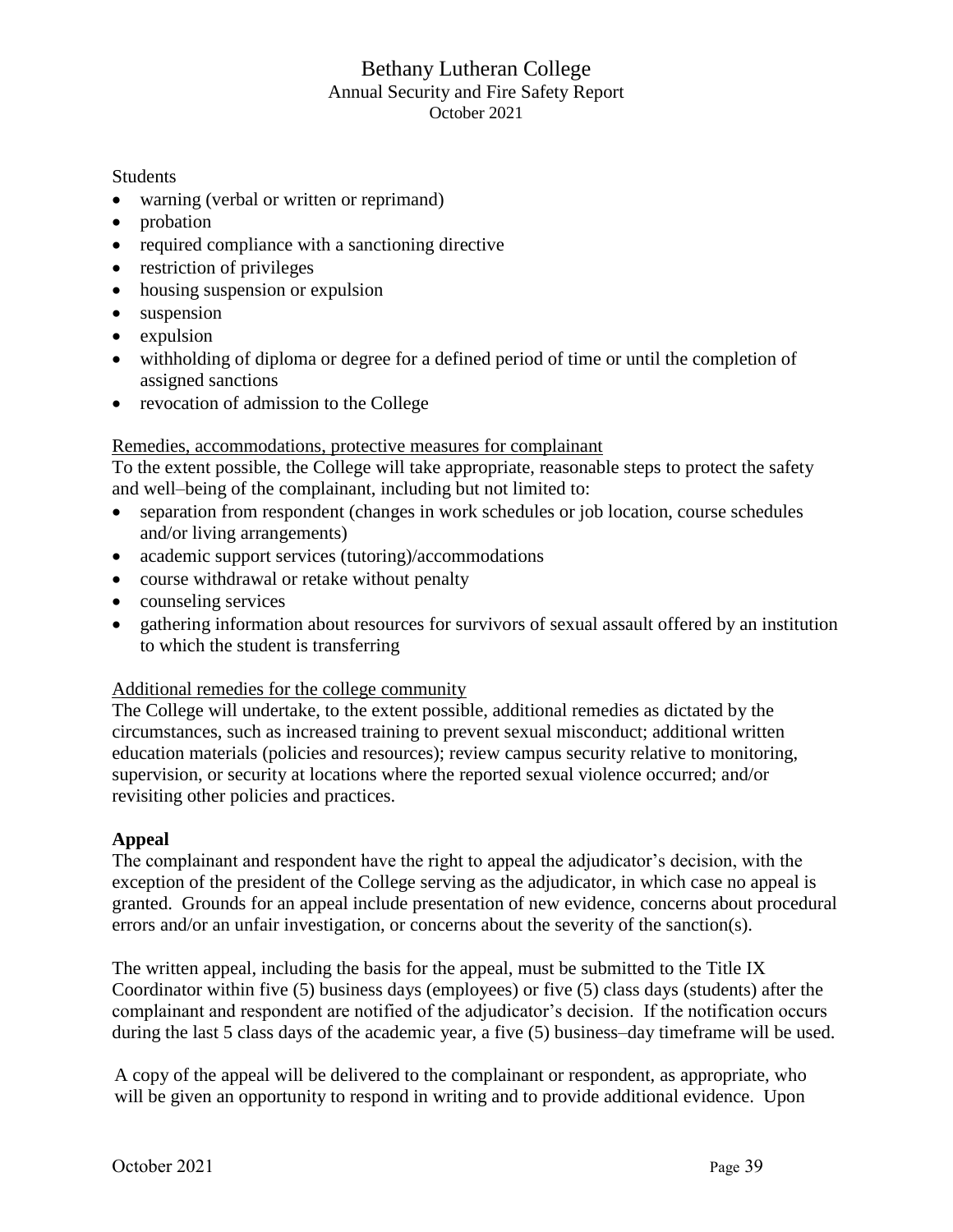receipt of the response, the Title IX Coordinator will forward the appeal and response to an appropriate decision–maker (vice president or the president) who will review the file. The decision maker may elect to appoint an Advisory Committee (faculty and/or staff) that would review the original findings and recommendations and submit its findings and/or recommendations in writing to the decision–maker in a timely manner. At the discretion of the decision–maker and/or the request of the Advisory Committee, the Title IX Coordinator may be asked to provide additional information.

Upon review of the file and Advisory Committee findings/recommendations (if such committee is appointed), the decision–maker will render a decision and notify the complainant and respondent simultaneously in writing in a timely manner. The decision–maker will also give a copy of the notification to the Title IX Coordinator for placement in the official records. Complainants who wish to have access to their description of the incident as it was reported to the College, even if the complainant has transferred to another postsecondary institution, may contact the Title IX Coordinator to request a copy.

The appeal decision shall be final.

# **PREVENTION AND EDUCATION**

The College's primary prevention and awareness programs and ongoing campaigns were developed and implemented for all employees and students who are pursuing a degree or taking courses through the Postsecondary Enrollment Options Act.

**New Student Orientation** (primary prevention and awareness/new students)

All students participate in orientation sessions including "Staying Safe @ BLC" which addresses the risk factors inherent in the college experience, smart decision making, and available supportive resources.

Specific information includes:

- 1. Resources in personal safety including campus security, counseling, etc.
- 2. References to the Student Guidebook and where information can be found on sexual misconduct policy, sexual misconduct reporting, and bystander information
- 3. Information about making wise choices in a new environment
- 4. Risk factors related to sexual assault, including alcohol, drugs, and new environment
- 5. Resources available to students for reporting and support

**Printed Poster Campaign** (primary and ongoing prevention and awareness; students and employees)

Printed posters stating that Bethany Lutheran College does not tolerate sexual misconduct, relationship violence, or stalking, are placed in public restrooms (Fine Arts Center, Honsey Hall, Memorial Library, Meyer Hall, Old Main, Sports and Fitness Center, Trinity Chapel, Tweit Hall) and in prominent student areas such as bathrooms and residence halls. Additional information includes what to do, reporting options, and resources.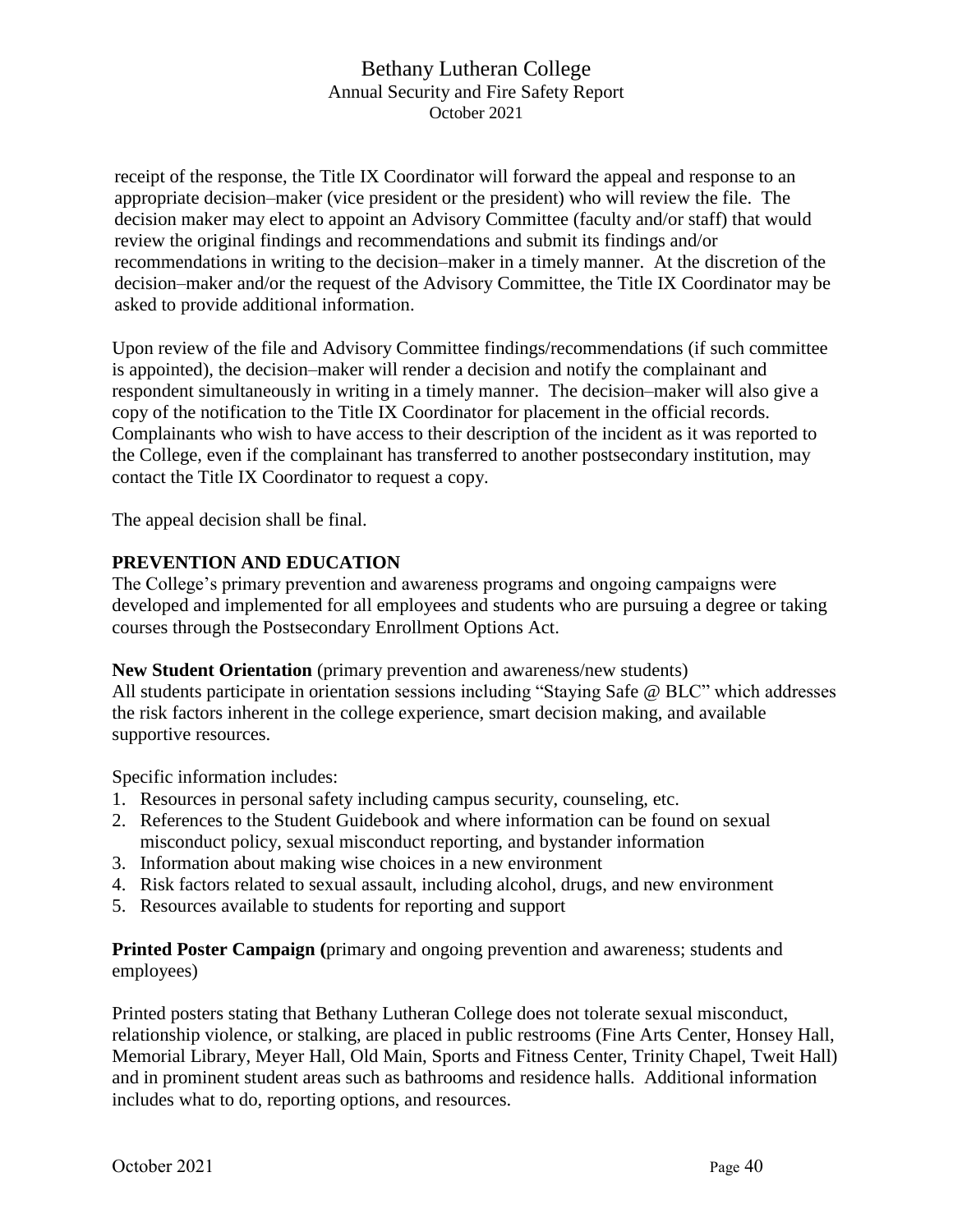**Online** (primary and ongoing prevention; students and employees) The complete sexual misconduct policy, resources, and bystander intervention information can be found at [http://blc.edu/student–guide/sexual–misconduct](http://blc.edu/student-guide/sexual-misconduct) (students) or [https://secure.blc.edu:8888/human–resources/employee–handbook](https://secure.blc.edu:8888/human-resources/employee-handbook) (Appendix R; employees).

The College implemented online training that covers bystander intervention, intimate partner violence (VAWA), and SaVE Act (Fall 2016) and definitions compliant with MN 135A.15.

**Course Embedded** (primary prevention/new students; ongoing prevention in that it supports earlier training)

Freshman Seminar (FRSM101) includes one entire class session dedicated to sexual misconduct awareness and education. The class period occurs around the fourth week of classes enhances what was presented in the "Staying Safe @ BLC" discussion during new student orientation. This time period was selected because it is still early in the new student experience and research suggests that this is a time when new students are statistically more vulnerable (first 8–9 weeks).

Topics covered include bystander intervention; defining sexual misconduct, relationship violence, and stalking; and information about resources available to students for reporting and support. An assessment instrument is used at the end of the class to collect data on value and effectiveness, and to enhance future presentations.

# **Residential Life Staff**

Training is embedded into the annual Resident Assistant training and covers the sexual misconduct policy, bystander intervention, and procedures to follow should RAs encounter students who may be the object of sexual misconduct.

# **Fall Workshop** (ongoing prevention; employees)

Each August during the Fall Workshop, the College reviews the sexual misconduct policy, bystander intervention, and procedures to follow should someone encounter students or employees who may be the object of sexual misconduct.

# **Assessment for Value, Effectiveness and Outcome** (yet to be developed)

A brief survey will be electronically administered to all participants following training sessions asking for appropriate and actionable feedback on each training session to help guide future educational outreach to increase value and effectiveness.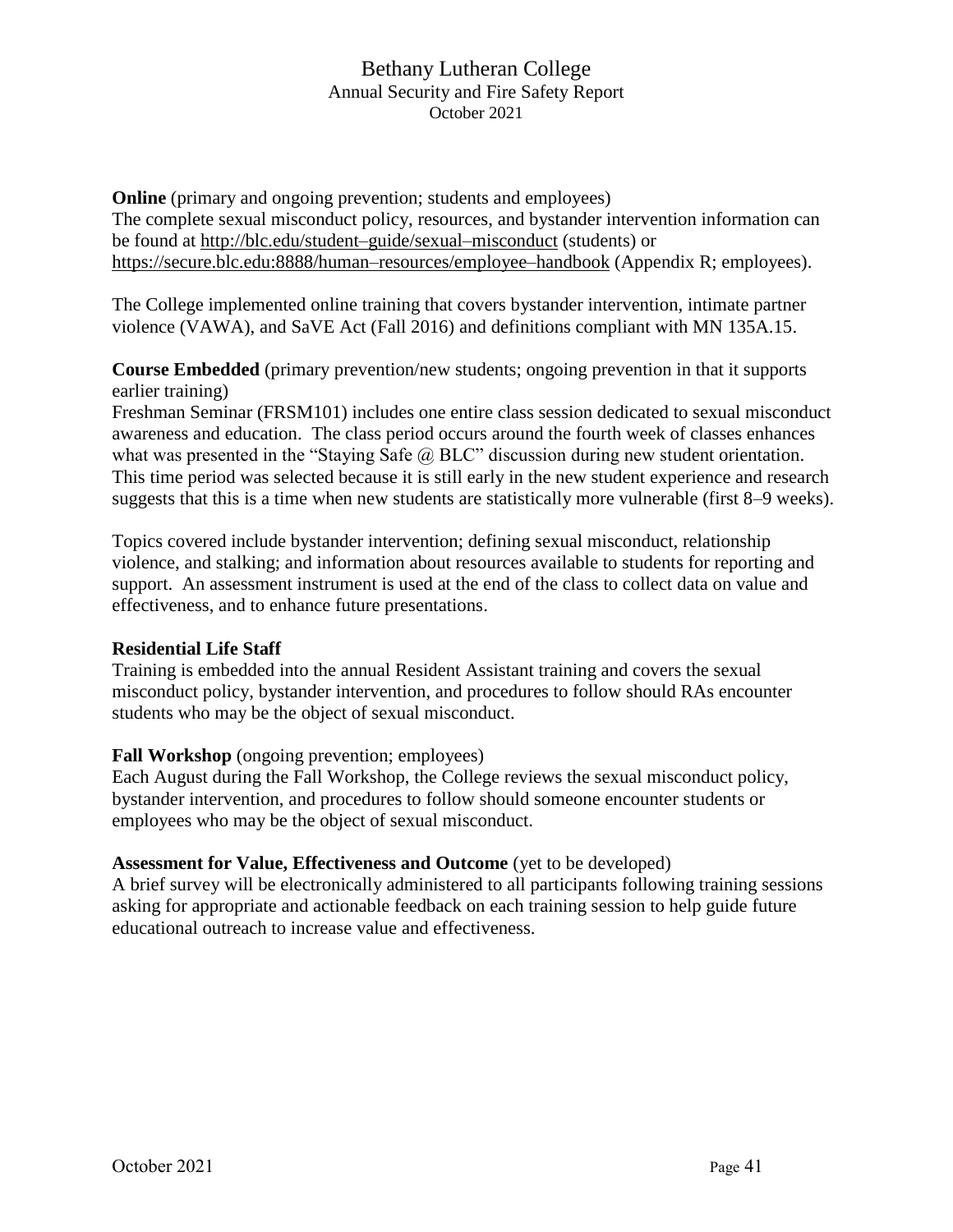# **TRAINING**

The College also undertakes the following annual training:

- 1. Title IX coordinator training (offered by Gray Plant Mooty who collaborates with the MN BCA)
- 2. Investigation protocol (Title IX investigation team; off-site training; review training manual) (offered by Gray Plant Mooty who collaborates with the MN BCA)
- 3. Adjudication protocol (dean of students, vice president of academic affairs; off-site training; review training manual) (offered by Gray Plant Mooty who collaborates with the MN BCA)
- 4. Reporting protocol (*confidential resources*, *responsible employees,* and Campus Security Authorities; review training manual)
- 5. Campus security personnel (comprehensive training on preventing and responding to sexual assault; same as first responders)
- 6. Sexual Assault Protocol Team (review training materials with law enforcement authorities; obtain recommendations)
- 7. Tabletop exercises of the College's emergency response protocol (administration; review/ revise protocol)